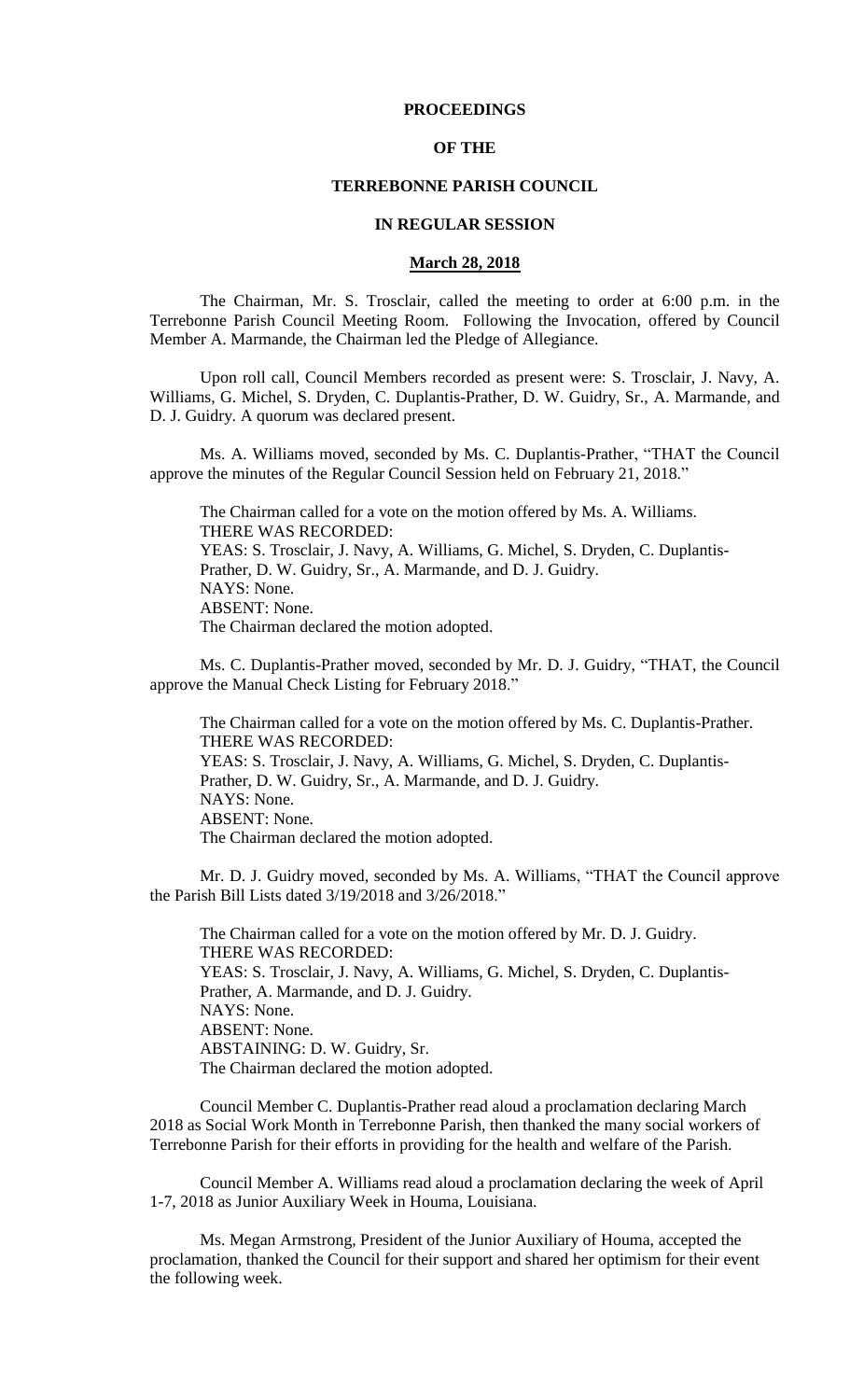Several Council Members thanked the Junior Auxiliary for their volunteer efforts and community services then commended them on the positive impacts the organization makes to the Parish as a whole.

The Chairman recognized Parish President G. Dove who gave a presentation regarding the Parish's current objectives for consultant Sisung Group in addressing an agreement with the LEPA Unit 1 power generating plant in Morgan City. He then gave a presentation regarding the current progress for the following drainage and roadwork projects across Terrebonne Parish: Lirette Street bulkhead and culvert replacement, 4 Point Road and ramp asphalt overlay, Falgout Canal floodgate, and the Hanson Canal pump station.

Council Member A. Marmande thanked Parish President G. Dove for the assistance in addressing the major drainage issues that were discovered in his district and shared his optimism for similar successes in addressing potential problems in the future.

Mr. D. J. Guidry moved, seconded by Mr. D. W. Guidry, Sr., "THAT, it now being 6:32 p.m., the Council open public hearings."

The Chairman called for a vote on the motion offered by Mr. D. J. Guidry. THERE WAS RECORDED: YEAS: S. Trosclair, J. Navy, A. Williams, G. Michel, S. Dryden, C. Duplantis-Prather, D. W. Guidry, Sr., A. Marmande, and D. J. Guidry. NAYS: None. ABSENT: None. The Chairman declared the motion adopted.

The Chairman recognized the public for comments on the following:

A. A proposed ordinance to amend the 2018 Adopted Operating Budget, the 5-Year Capital Outlay Budget, and Budgeted Positions of the Terrebonne Parish Consolidated Government for the following items and to provide for related matters:

- I. Civic Center, \$0
	- a) Add Assistant Operations Supervisor
	- b) Delete Electrician Engineering Foreman
- II. Re-class Several CDBG Recovery Projects, Net Affect \$0

There were no comments from the public on the proposed ordinance.

Mr. D. J. Guidry moved, seconded by Ms. A. Williams, "THAT the Council close the aforementioned public hearing."

The Chairman called for a vote on the motion offered by Mr. D. J. Guidry. THERE WAS RECORDED: YEAS: S. Trosclair, J. Navy, A. Williams, G. Michel, S. Dryden, C. Duplantis-Prather, D. W. Guidry, Sr., A. Marmande, and D. J. Guidry. NAYS: None. ABSENT: None. The Chairman declared the motion adopted.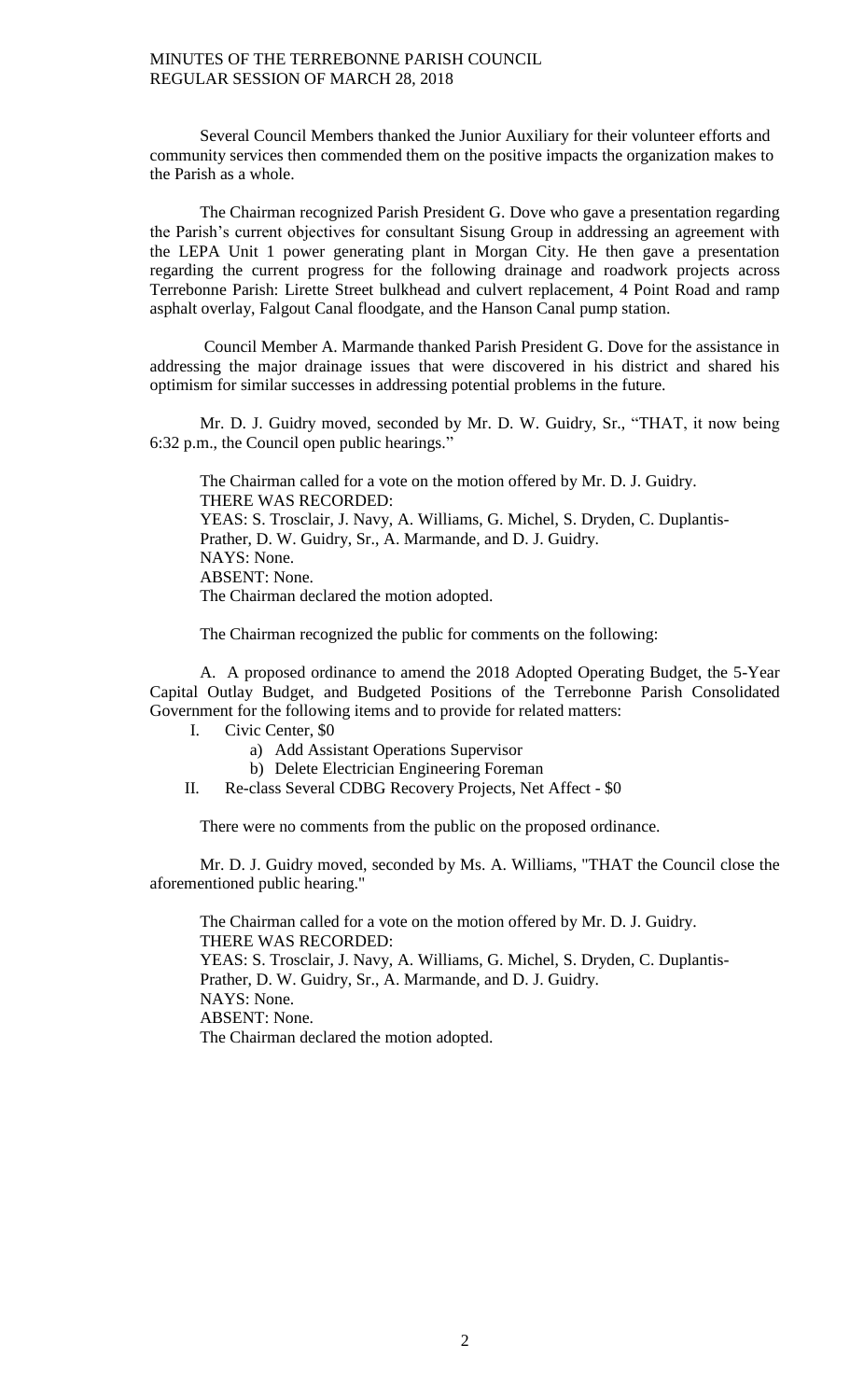OFFERED BY: MR. D.J. GUIDRY SECONDED BY: MR. J. NAVY

#### **ORDINANCE NO. 8937**

AN ORDINANCE TO AMEND THE 2018 ADOPTED OPERATING BUDGET, THE 5- YEAR CAPITAL OUTLAY BUDGET, AND BUDGETED POSITIONS OF THE TERREBONNE PARISH CONSOLIDATED GOVERNMENT FOR THE FOLLOWING ITEMS AND TO PROVIDE FOR RELATED MATTERS:

> **I.** CIVIC CENTER, \$0 A. ADD ASSISTANT OPERATIONS SUPERVISOR B. DELETE ELECTRICIAN ENGINEERING FOREMAN **II.** RE-CLASS SEVERAL CDBG RECOVERY PROJECTS, NET AFFECT - \$0

#### **SECTION I**

**WHEREAS**, Administration is requesting to amend the Budgeted Positions, adding an Assistant Operations Supervisor position, Grade 209, and deleting an Electrician Engineering Foreman, Grade 108 for the Civic Center, and

**WHEREAS**, there is no change in the budgeted dollars for this amendment.

**NOW, THEREFORE BE IT ORDAINED**, by the Terrebonne Parish Council, on behalf of the Terrebonne Parish Consolidated Government, that the 2018 Adopted Operating Budget and Budgeted Positions be amended to recognize the necessary change for the Civic Center positions. (Attachment A)

# **SECTION II**

**WHEREAS**, several CDBG Recovery Projects have now been completed with budgeted dollars remaining needed to be distributed as listed below:

| Ward 7 Levee                | (\$155,000) |
|-----------------------------|-------------|
| <b>Gray Sewer Extension</b> | (4)         |
| DPW Administration Building | \$155,004   |

**WHEREAS**, the Engineering Department has reviewed and reassigned these dollars along with the approval of the State of Louisiana, Office of Community Development.

**NOW, THEREFORE BE IT FURTHER ORDAINED**, by the Terrebonne Parish Council, on behalf of the Terrebonne Parish Consolidated Government, that the 2018 Adopted Operating Budget and 5-Year Capital Outlay Budget of the Terrebonne Parish Consolidated Government be amended for the various CDBG Recovery Projects. (Attachment B)

#### **SECTION III**

If any word, clause, phrase, section or other portion of this ordinance shall be declared null, void, invalid, illegal, or unconstitutional, the remaining words, clauses, phrases, sections and other portions of this ordinance shall remain in full force and effect, the provisions of this ordinance hereby being declared to be severable.

#### **SECTION IV**

This ordinance shall become effective upon approval by the Parish President or as otherwise provided in Section 2-13(b) of the Home Rule Charter for a Consolidated Government for Terrebonne Parish, whichever occurs sooner.

This ordinance, having been introduced and laid on the table for at least two weeks, was voted upon as follows: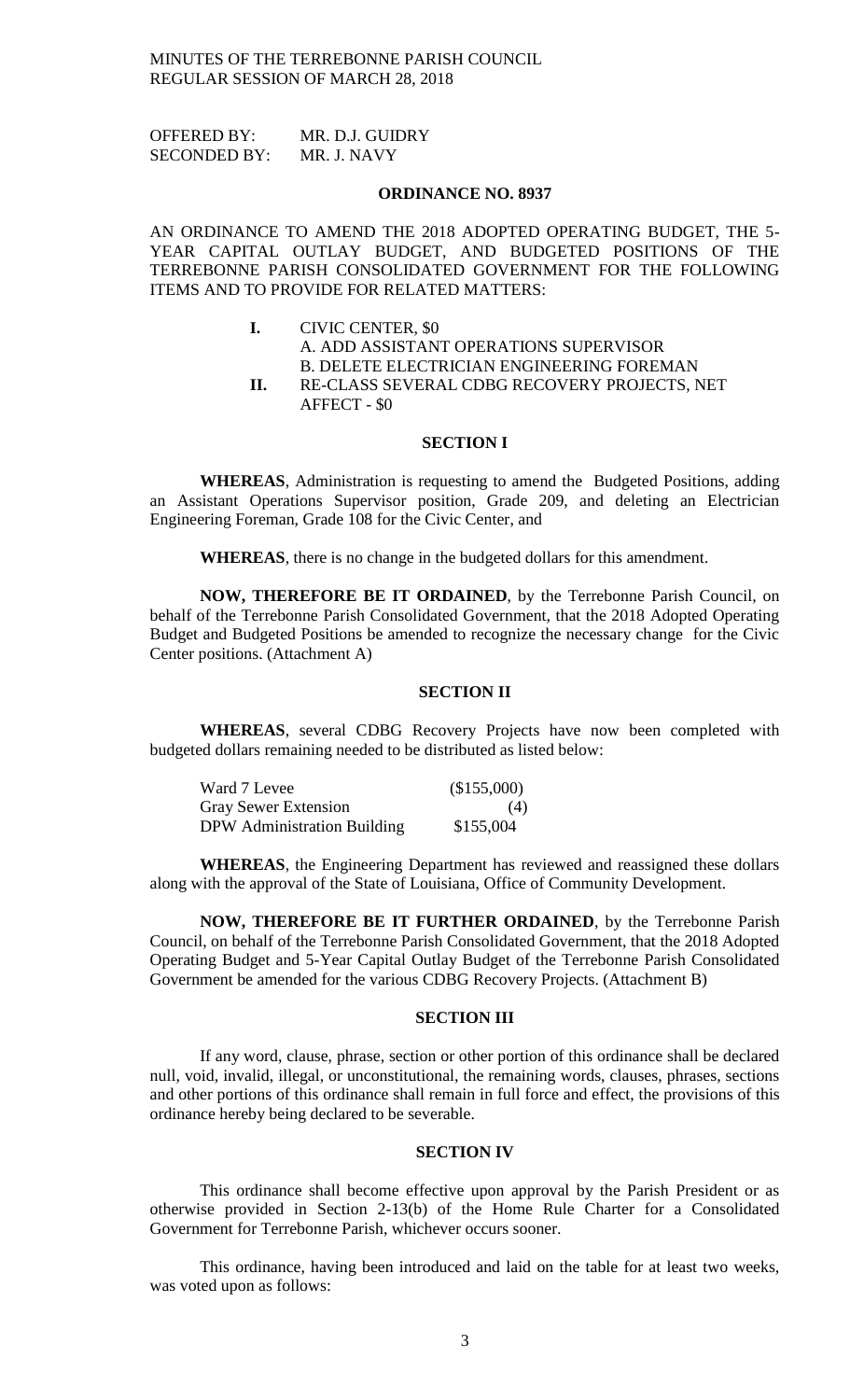THERE WAS RECORDED: YEAS: S. Trosclair, J. Navy, A. Williams, G. Michel, S. Dryden, C. Duplantis-Prather, D.W. Guidry, Sr., A. Marmande, and D.J. Guidry. NAYS: None. NOT VOTING: None. ABSTAINING: None. ABSENT: None. The Chairman declared the ordinance adopted on this, the 28th day of March 2018.

# **ATTACHMENT A - Civic Center**

|                    |         | 2018                                     |   |     |        |        |        |
|--------------------|---------|------------------------------------------|---|-----|--------|--------|--------|
|                    | Adopted | MIN<br>MID<br>Change<br>Amended<br>Level |   |     |        |        | MAX    |
|                    |         |                                          |   |     |        |        |        |
| Electr Eng Foreman |         | -1                                       | 0 | 108 | 32.703 | 40.879 | 49,055 |
| Asst Oper Supv     |         |                                          |   | 209 | 47.732 | 59,665 | 71,599 |

#### **ATTACHMENT B - CDBG Recovery Projects**

|                                                   | 2017           |               |           |
|---------------------------------------------------|----------------|---------------|-----------|
|                                                   | <b>Adopted</b> | <b>Change</b> | Amended   |
| 641-351-8929-07 CDBG Ward 7 Levee Elevation       | 1,838,722      | (155.000)     | 1,683,722 |
| 641-431-8927-01 CDBG Gray Sewer Facilities        | 4              | (4)           |           |
| 641-302-8912-01 Public Works Administration Bldg. | 136.387        | 155.004       | 291,391   |

The Chairman recognized the public for comments on the following:

B. An ordinance that will amend the Terrebonne Parish Code of Ordinances, Chapter 21, Article V, to restructure regulations over the Terrebonne Parish Recreation Districts and to provide for related matters.

There were no comments from the public on the proposed ordinance.

Mr. D. W. Guidry, Sr. moved, seconded by Ms. A. Williams, "THAT the Council close the aforementioned public hearing."

The Chairman called for a vote on the motion offered by Mr. D. W. Guidry, Sr. THERE WAS RECORDED: YEAS: S. Trosclair, J. Navy, A. Williams, G. Michel, S. Dryden, C. Duplantis-Prather, D. W. Guidry, Sr., A. Marmande, and D. J. Guidry. NAYS: None. ABSENT: None. The Chairman declared the motion adopted.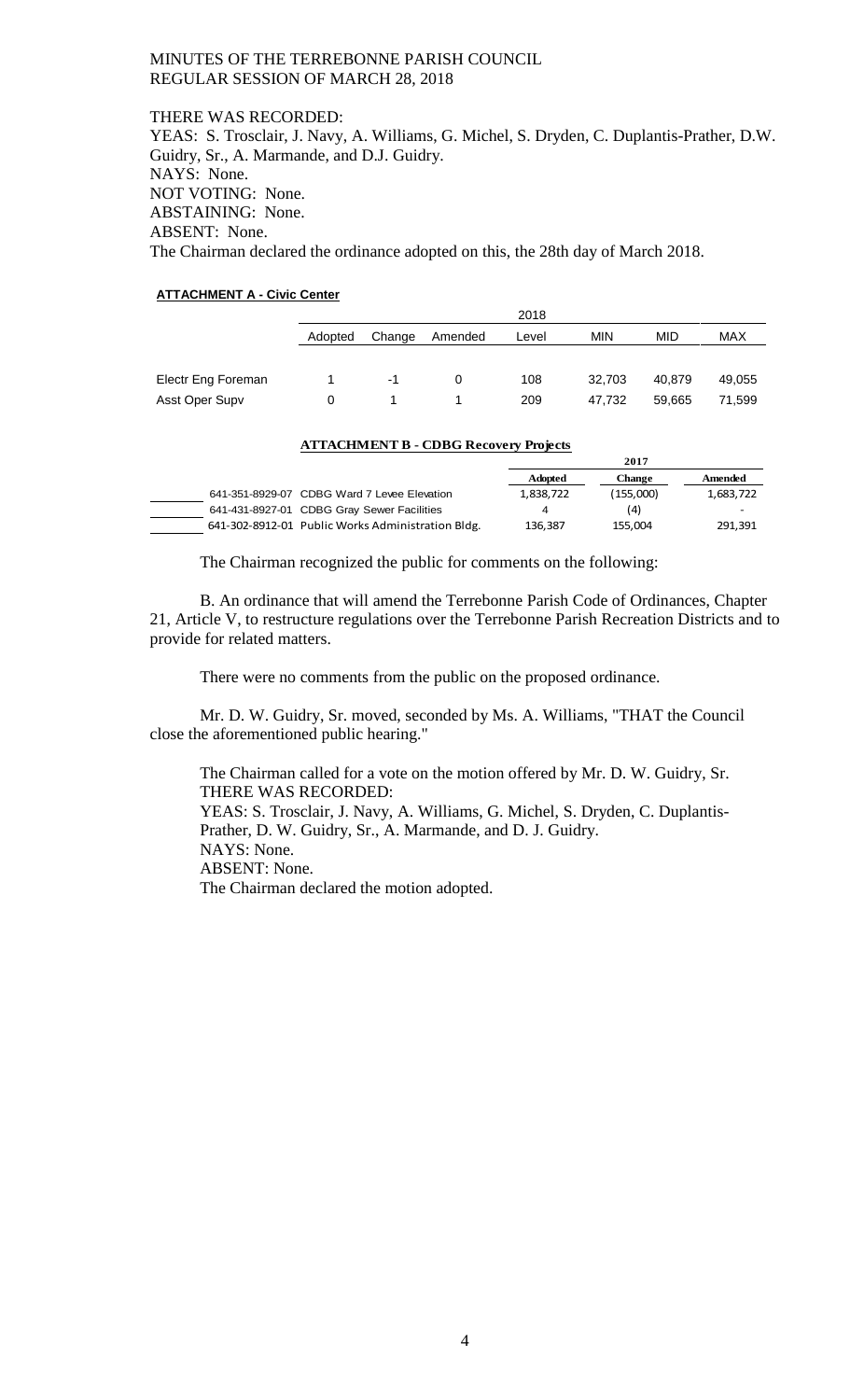OFFERED BY: MR. D.W. GUIDRY, SR. SECONDED BY: MR. A. MARMANDE

#### **ORDINANCE NO. 8938**

AN ORDINANCE TO AMEND THE TERREBONNE PARISH CODE OF ORDINANCES CHAPTER 21, ARTICLE V TO RESTRUCTURE REGULATIONS OVER THE TERREBONNE PARISH RECREATION DISTRICTS, AND TO PROVIDE FOR RELATED MATTERS.

**WHEREAS,** under the authority of Louisiana Revised Statute 33:1415(B), Terrebonne Parish Home Rule Charter Section 7-09, and Louisiana Constitution Article VI, Section 15, the Terrebonne Parish Council adopted Terrebonne Parish Ordinance No. 8892 which provided for fiscal and budgetary oversight of the recreation districts situated within Terrebonne Parish; and

**WHEREAS,** the Terrebonne Parish Council desires to amend Ordinance No. 8892, by amending certain portions of Chapter 21, Article V of the Terrebonne Parish Code of Ordinances, which will restructure the regulation of the Terrebonne Parish Recreation Districts, enact a sunset clause applicable to any Council action to invoke expenditure, payroll, project and board oversight, and to provide for related matters; and

**NOW THEREFORE, BE IT ORDAINED** by the Terrebonne Parish Council on behalf of the Terrebonne Parish Consolidated Government that:

### **SECTION I**

Chapter 21, Article V of the Terrebonne Parish Code of Ordinances shall be and is hereby amended and reenacted using strikethrough to indicate deletions and underlining to indicate additions, as follows:

Sec. 21-86. - Created; boundaries.

\* \* \*

Sec. 21-87. - Powers.

The recreation districts shall constitute bodies corporate and political subdivisions of the state, and as such shall have all the rights, powers and privileges granted and conferred by the constitution and statutes of the state, including the authority to incur debt, issue bonds and levy taxes, subject to the management, budgetary and fiscal controls in this article, as applicable.

#### Sec. 21-88. Appointment and removal of board members.

- (a) The members of the boards of the recreation districts created by this article shall be appointed by the parish council.
- (b) The parish council may remove, with or without cause, and replace any recreation district board member. Any member who has been removed by the Council or has resigned from the appointment shall not be eligible for reappointment until five (5) years from the date of the member's removal or resignation.

Sec. 21-88. – Definitions.

For the purposes of this Article, the following terms shall have the following meanings.

- (1) "Board" shall refer to the governing authority(ies) of the recreation district(s) in the Parish of Terrebonne, whether one (1) or more as applicable.
- (2) "CFO" shall mean the Chief Financial Officer of the Terrebonne Parish Consolidated Government.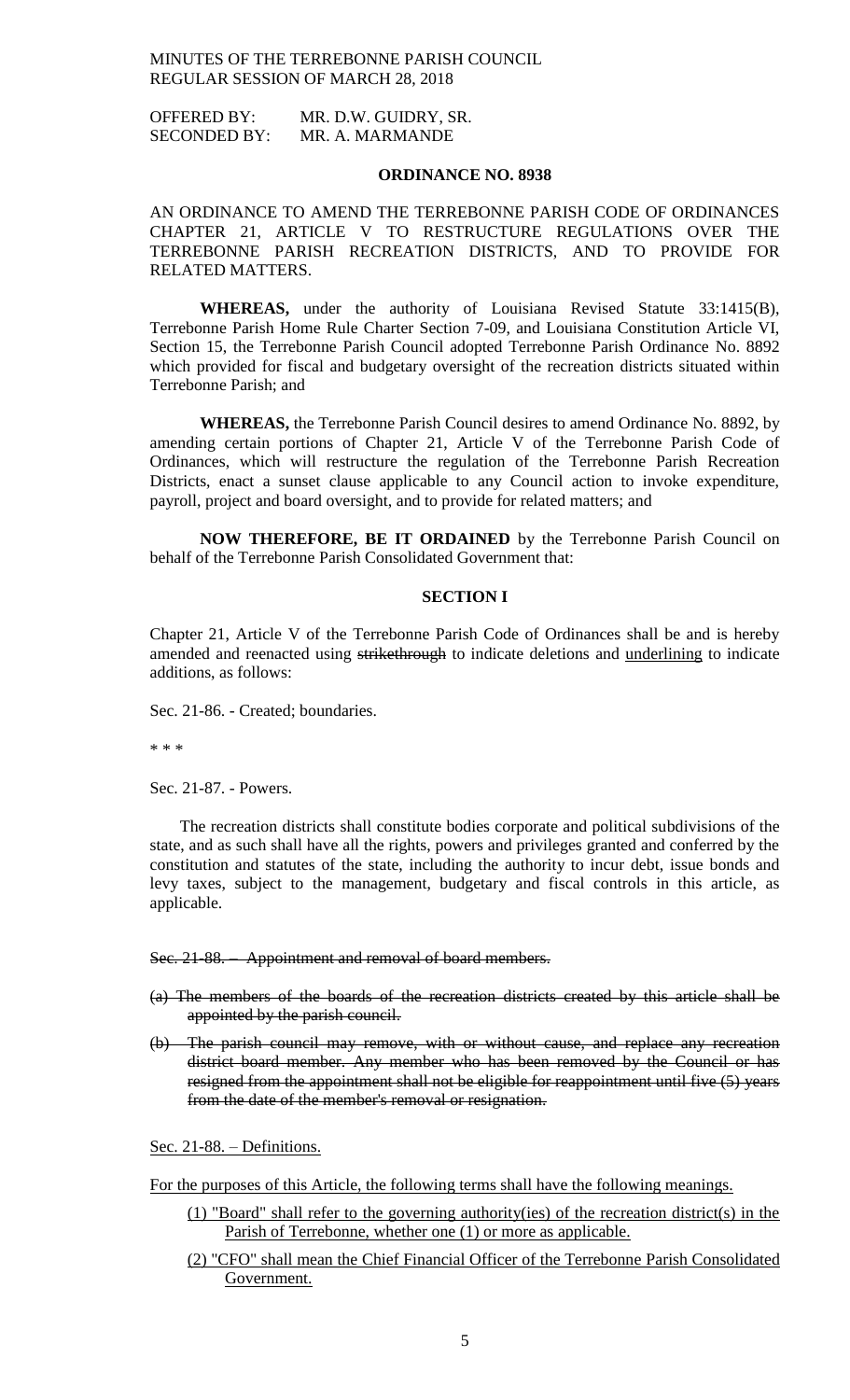- (3) "Council" shall mean the Terrebonne Parish Council, the governing authority of the Terrebonne Parish Consolidated Government.
- (4) "CPA" shall mean certified public accountant.
- (5) "District" shall mean the recreation district(s) of Terrebonne Parish, whether one (1) or more as applicable.
- (6) "Facility" or "facilities" shall mean any facility, land, or improvement to land, whether permanent or temporary, which is owned, leased, managed or acquired by a District.
- (7) "Parish president" shall mean the elected President of the Terrebonne Parish Consolidated Government.

(8) "TPCG" or "Parish" shall mean the Terrebonne Parish Consolidated Government.

Sec. 21-89. - Compliance with laws.

- (a) Each recreation district shall comply with Louisiana Bid Laws, Public Works Laws, Public Records Laws, Open Meetings Laws, the Local Government Budget Act, Chapter 8 of Title 24 of the Louisiana Revised Statutes governing audit requirements applicable to political subdivisions, and any other federal, state, and local laws, ordinances and regulations applicable to the districts.
- (b) Contracts for public works and for services to be performed for or on behalf of the recreation districts shall be in writing, and each District shall maintain records of the transactions. No District shall destroy any records without prior approval by the Terrebonne Parish Consolidated Government.
- (c) Each recreation district shall maintain its records in an orderly fashion pursuant to the Louisiana Public Records Law and make its records available as soon as possible at the request of Terrebonne Parish administrators or the Terrebonne Parish Council.
- (d) Each recreation district board shall may seek technical assistance and advice for compliance herein from the parish president or the parish president's designee. The parish president may designate or appoint a parish official, director, or employee to be present at any recreation district facility for the purpose of assisting in managing the daily operations of the recreation district assessing the district's compliance with laws and local ordinances.

Sec. 21-90.— Approval of contracts obtained through state-mandated bid or request for proposal laws.

- (a) Notwithstanding section 21-91, and in addition to section 21-91, the board of any recreation district wishing to undertake any monetary spending shall have written contracts for any public works or supplies, or materials which Louisiana law requires be let out for bid or be awarded through a request for proposals process, and, prior to starting the works and/or purchasing the materials and/or supplies, shall be approved by resolution by the parish council.
- (b) In the event Louisiana law does not require a written contract, all transactions by the districts shall be in writing and records of the transactions shall be maintained by the districts. No district shall destroy any records without prior approval by TPCG.
- Sec. 21-91. Budgetary and fiscal controls.
- (a) *Definitions.* For the purposes of this section, the following terms shall have the following meanings.
	- (1) "Board" shall refer to the governing authority of each recreation district in the Parish of Terrebonne.
	- (2) "CFO" shall mean the Chief Financial Officer of the Terrebonne Parish Consolidated Government.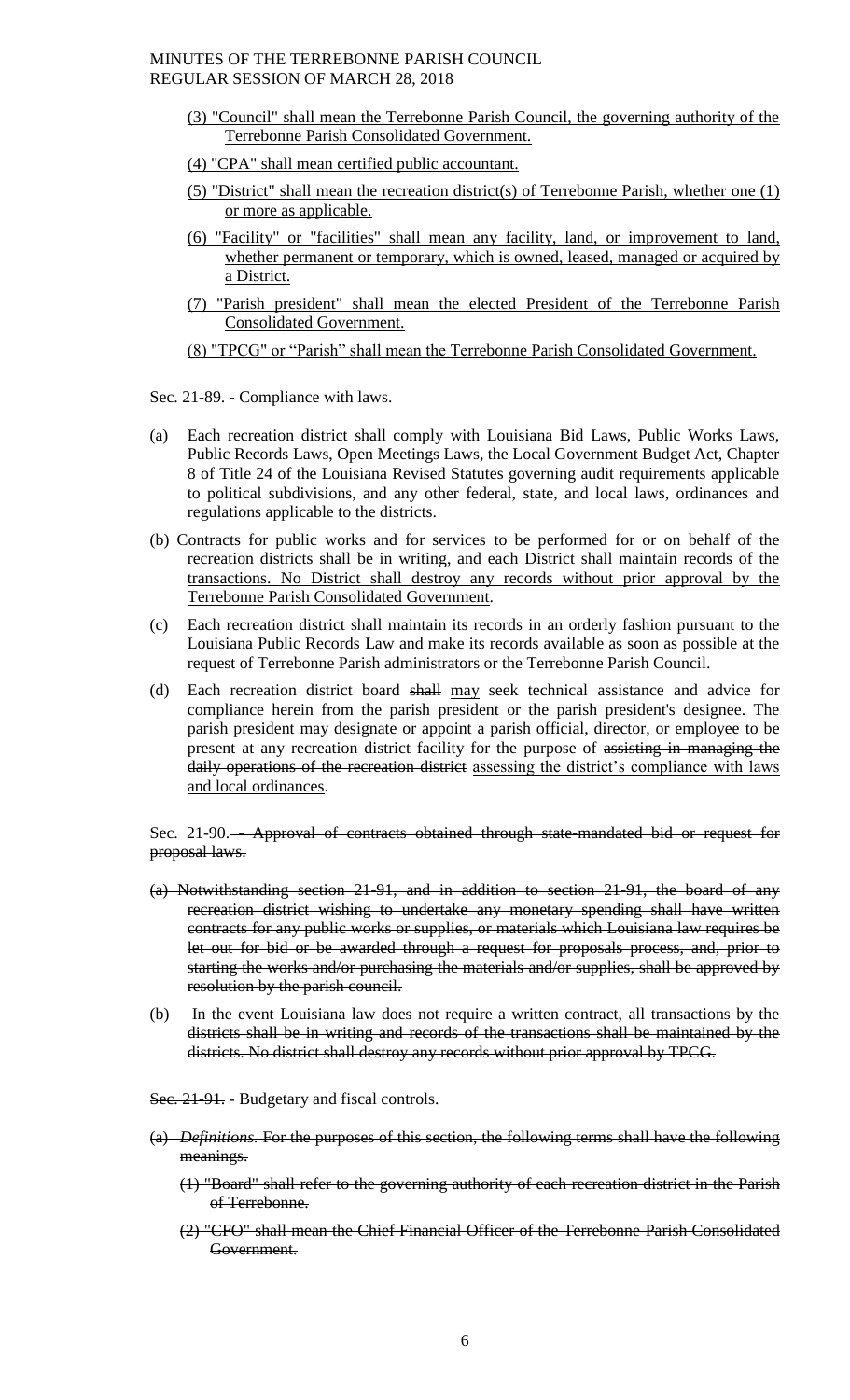- (3) "Council" shall mean the Terrebonne Parish Council, the governing authority of the Terrebonne Parish Consolidated Government.
- (4) "CPA" shall mean certified public accountant.
- (5) "District" shall mean the recreation district(s) named in subsection (a) of this section, whether one  $(1)$  or more.
- (6) "Facility" or "facilities" shall mean any facility, land, or improvement to land, whether permanent or temporary, which is owned, leased, or acquired by the district.
- (7) "Parish president" shall mean the elected President of the Terrebonne Parish Consolidated Government.

(8) "TPCG" shall mean the Terrebonne Parish Consolidated Government.

- (b)(a) *Annual financial statements.* The board Each Board shall provide to the CFO and Council annual sworn financial statements of the district its District, showing the financial status of the district and the district's properties, facilities, funds, and indebtedness. Financial statements shall be prepared in accordance with standards set forth in R.S. 24:514, as may be amended. This requirement may be satisfied by submitting to the CFO and Council true copies of the annual sworn financial statements provided by the district to the legislative auditor, in accordance and compliance with R.S. 24:514.
- (c)(b) *Budget.* At least seventy-five (75) sixty (60) days prior to the beginning of the district's fiscal year, the board shall prepare and file with the CFO and the Council the district's proposed budget for the next fiscal year for review. The Council shall include the district's proposed budget on the calendar for the next regularly scheduled meeting of the full council and shall take the necessary action to approve, amend, or reject the proposed budget.
	- (1) If the Council takes no action within thirty (30) days of receipt of the District's proposed budget, the Board may adopt the budget as submitted.
	- (2) If the council rejects the proposed budget within thirty  $(30)$  days of receipt, at least thirty (30) days prior to the board's deadline to adopt the budget, the council shall send written notice with specific instruction to the board for amendments to the proposed budget. The board shall then submit the amended proposed budget to the CFO and Council for review. the next regularly scheduled meeting for approval.
	- $\left( \frac{2}{3} \right)$  If the Council takes no action within fifteen (15) days of receipt of the revised budget, the Board may adopt the budget as revised. only after council approval, subject to line item veto or reduction by the parish president.
	- $\left(\frac{3}{4}\right)$  This subpart  $\left(\frac{c}{2}\right)$  is intended to supplement the Local Government Budget Act, and district shall comply with the provisions of said Act in addition to this subpart.
- (c) *Audit by CFO.* The CFO, or any auditor designated by the Parish, may conduct a general audit and issue a financial statement of any District at any time the Council or Parish President considers appropriate. For the purpose of this subsection  $(i)$ , the auditor shall have the same access and assistance privileges afforded the legislative auditor in R.S.  $24:513(E)$  and (I), as may be amended.
- (d) *Audit by others.* Each Board shall immediately provide copies to the CFO and Council of any audits of its District performed in house, by the legislative auditor, or by any other outside agency or CPA.

Section 21-91. Board agendas and minutes.

Each Board shall submit copies of its meeting agendas to the CFO and Council through the Terrebonne Parish Council Clerk at least 24 hours prior to each Board meeting. Each Board shall submit copies of the minutes of its meetings no later than five (5) days, not including legal holidays and weekends, following each Board meeting.

Section 21-92. – Council action to invoke expenditure, payroll, project and Board oversight.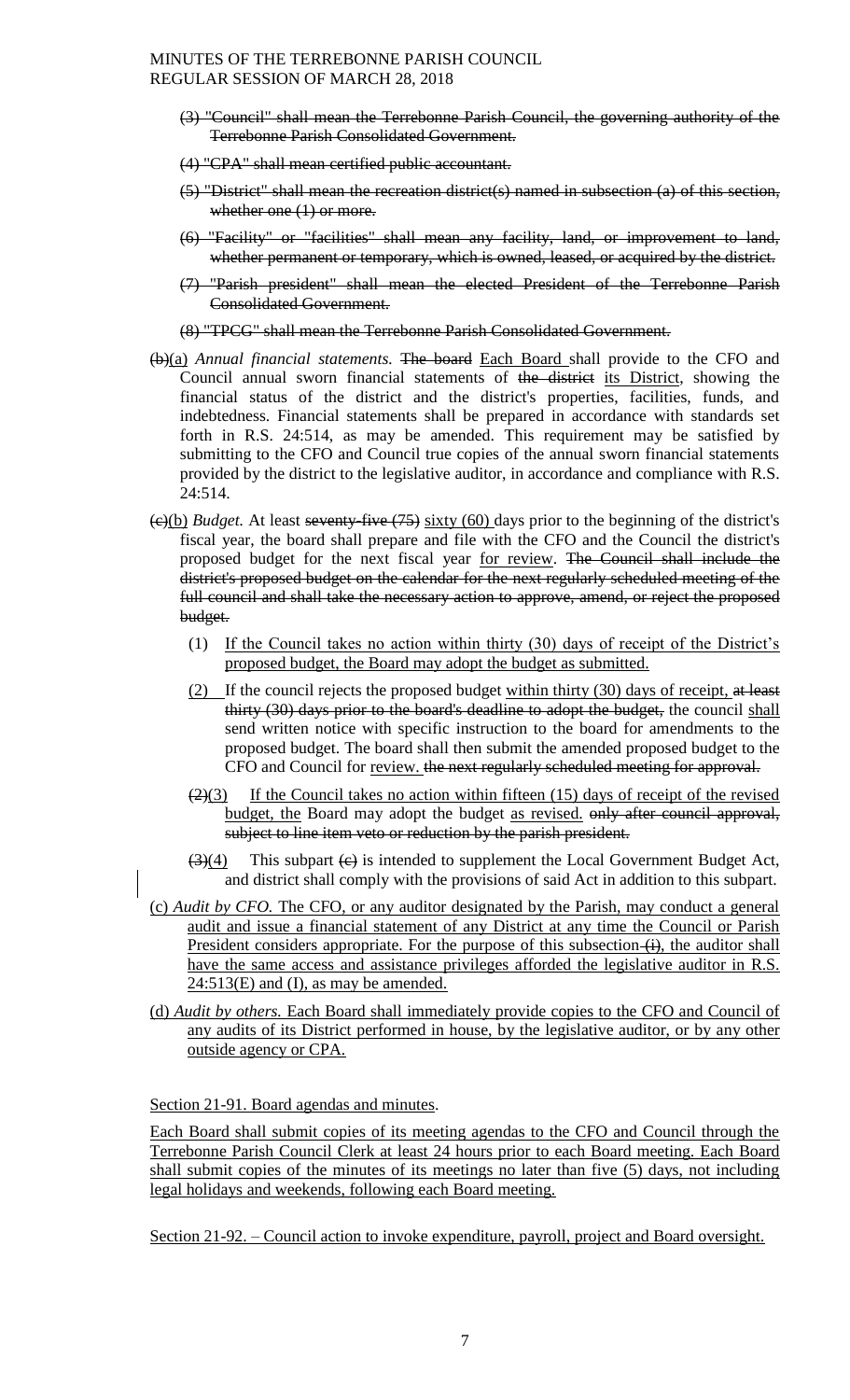- (d)(a) *Council action to invoke subsections (e) and (f) of this section.* Subsections (e) and (f) Any or all of the requirements contained in this Section of this section shall become effective upon motion of the council, and the requirements of each subsection so invoked shall remain in effect until a subsequent motion by the council is adopted for the purpose of terminating the obligations set forth by the motion. The Council shall revisit the requirements under this Section invoked against each District every six months following the effective date of the requirements until the District is released from these requirements by the Council. A council motion to invoke the effectiveness of the these subsections may apply to one (1) or more districts, and may apply to one (1) or more of the following subsections, at the discretion of the mover.
- (e)(b) *Expenditure oversight.* Prior to making any expenditure or entering into any contract to carry out the purposes and powers of the district, including a lease or other contract connected with, incident to, or affecting the acquisition, financing, construction, equipment, maintenance, renovation, repair, improvement, payroll or operation of facilities, programs or expenditure of any nature, district shall request and obtain written approval for such expenditure or contract from the CFO. The CFO may approve the expenditure or contract, provided district timely submits to CFO supporting documentation for the expenditure or contract, including, but not limited to, the proposed check, requisition order, purchase order, supporting purchasing or payment documents, and any information necessary for the CFO to determine whether the expenditure is appropriate and legal.
- (f)(c) *Payroll and payment oversight.* Prior to issuing any employee paychecks, board per diem and reimbursements, and contractor/consultant payments, district shall request and obtain written approval for such items from the CFO, whose approval shall not be unreasonably withheld, provided district submits to CFO supporting documentation for the expenditure or contract, including, but not limited to, the proposed check, and any information necessary for the CFO to determine whether the expenditure is appropriate and legal. Considering that time is of the essence when issuing payment to employees and contractors, the district shall submit the necessary supporting documentation immediately upon its availability to ensure timely approval of such expenditures. No employee shall be paid by cash and all appropriate payroll deductions shall be made on each employee.
- (d) *Project oversight*. District shall obtain written contracts for any public works, supplies, or materials which Louisiana law requires be let out for bid or be awarded through a request for proposals process, and, prior to starting the project or purchasing the materials and/or supplies, District shall seek approval by resolution of the Council.
- (g)(e) *Board oversight.*
	- (1) *Monthly reports.* Subject to the exceptions listed in subparts b. through d., below, district shall submit to the CFO, no later than the second Wednesday of each month, copies of the following, reflecting current, to-date information:
		- a. Its general ledger and financial statements itemizing any and all expenditures and income of the district, including, but not limited to, expenditures for payroll, employee benefits, commissioner per diem and reimbursements, projects, programs, bonds, facility insurance, facility improvements, facility and program operations, facility maintenance, consultants' and contractors' payments, auto and equipment expense and purchase reports, and payouts for claims and litigation; and including, but not limited to, income from millage, concessions, interest, donations, and facility rental;
		- b. If different from the previous month, a list of current contractors, engineers, and consultants, under written contract with district, including statements the specific projects or general work being performed by them on behalf of the district, along with their EINs;
		- c. If different from the previous month, a list of current district employees, including statements of their job titles, salary or hourly wage, area of work assignments, and whether they are part-time or full time;
		- d. Upon request by the CFO or council, copies of district employee time cards and paychecks;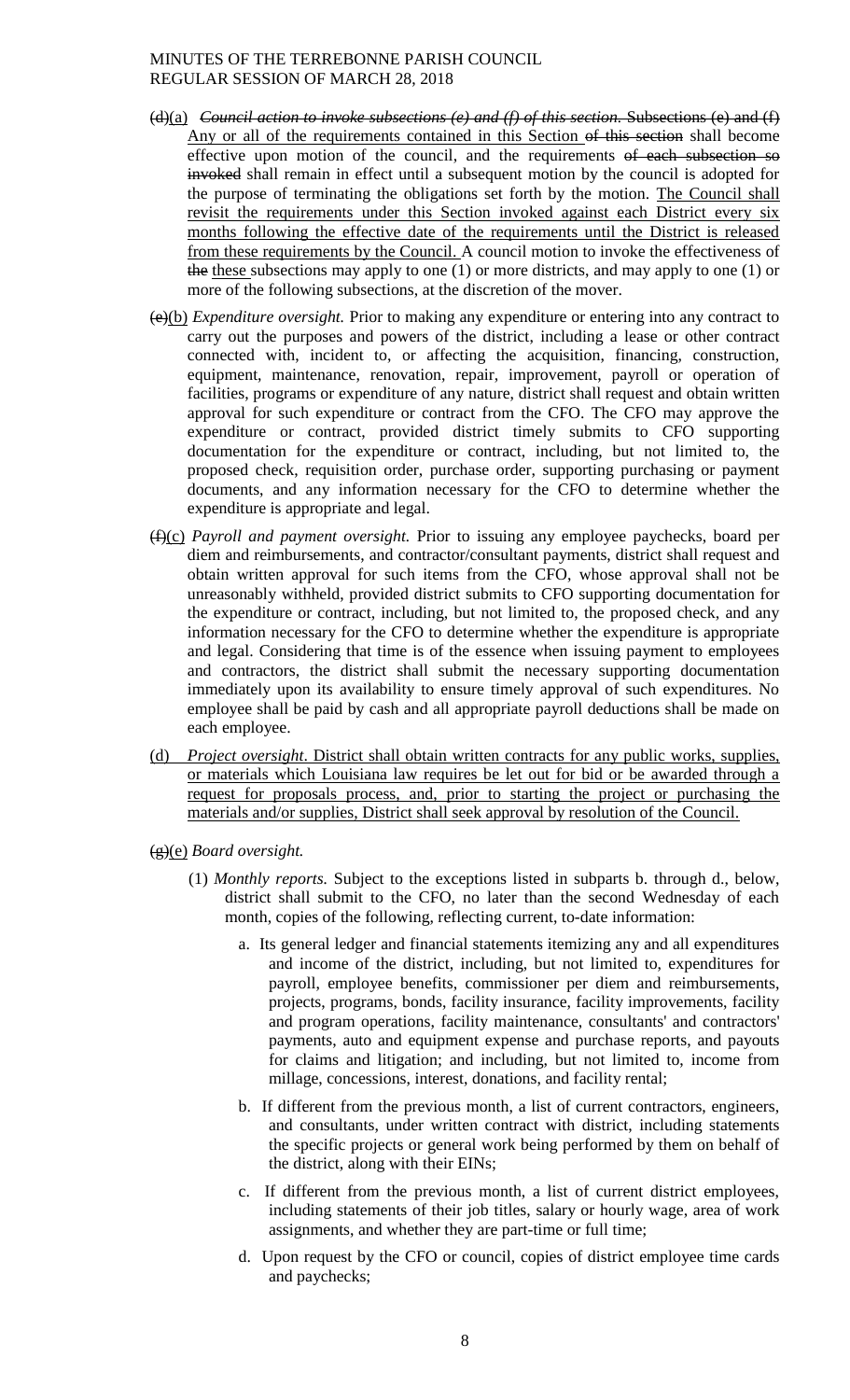- e. Upon request by the CFO or council, reports of district employees' accrued and paid vacation leave, accrued and paid sick leave, paid overtime, accrued and paid comp time and instances of leave without pay;
- (2) Board agendas and minutes. Board shall submit copies of its meeting agendas to the CFO and council through the Terrebonne Parish Council Clerk at least 24 hours prior to each board meeting. Board shall submit copies of the minutes of its meetings no later than five (5) days, not including legal holidays and weekends, following each board meeting.
- (3) Executive sessions. Board shall not convene into executive session during its meetings without providing at least forty-eight (48) hours' prior written notice to CFO and council through the parish council clerk. The parish president or designee and any elected council member may attend any executive session of the board.
- (f) *Reimbursement of fees and costs.* The CFO may impose necessary fees or charge District for any necessary costs expended by the Terrebonne Parish Consolidated Government or Council in accordance with the authority granted to them under this section. The amount charged shall not exceed the maximum allowable fee as authorized by law.

### Section 21-93. – Board Cooperation.

- (h)(a) *Direction by the council.* From time to time, council may reasonably advise the District a Board to take action with regard to District its Facilities, programs, employees, expenditures, and revenues for the purposes for which the District was created. Board shall make every effort to work towards the goal(s) directed by the Council.
- (i) *Audit by CFO.* The CFO, or any auditor designated by the parish, may conduct a general audit and issue a financial statement of the district at any time the council or parish president considers appropriate. For the purpose of this subsection (i), the auditor shall have the access and assistance privileges afforded the legislative auditor in R.S.  $24:513(E)$  and  $(I)$ , as may be amended.
- (j) *Audit by others.* District shall immediately provide copies to CFO and council of any audits of the district performed in house, by the legislative auditor, or by any other outside agency or CPA.
- (k)(b) *Cooperation.* Board shall fully cooperate with the council and parish president to ensure maximum feasible coordination of local government and recreation programs.
- (l) *Reimbursement of fees and costs.* The CFO may impose necessary fees or charge district for any necessary costs expended by the Terrebonne Parish Consolidated Government or Council in accordance with the authority granted to them under this section. The amount charged shall not exceed the maximum allowable fee as authorized by law.

#### **SECTION II**

Section 21-92 amended and reenacted herein shall be effective retroactively to the effective date of Terrebonne Parish Ordinance 8892, October 25, 2017. By giving Section 21-92 retroactive effect, it is the intent of this Council that any recreation district subject to the obligations under prior Section 21-91(d)-(f) shall now be subject to all obligations and provisions under Section 21-92 as amended and reenacted herein.

### **SECTION III**

Any and all other provisions of the Code not amended herein, shall remain in full force and effect. If any word, clause, phrase, section or other portion of this ordinance shall be declared null, void, invalid, illegal, or unconstitutional, the remaining words, clauses, phrases, sections and other portions of this ordinance shall remain in full force and effect, the provisions of this ordinance hereby being declared to be severable.

### **SECTION IV**

This ordinance shall become effective upon approval by the Parish President or as otherwise provided in Section 2-12 or 2-13(b) of the Home Rule Charter or as otherwise required by the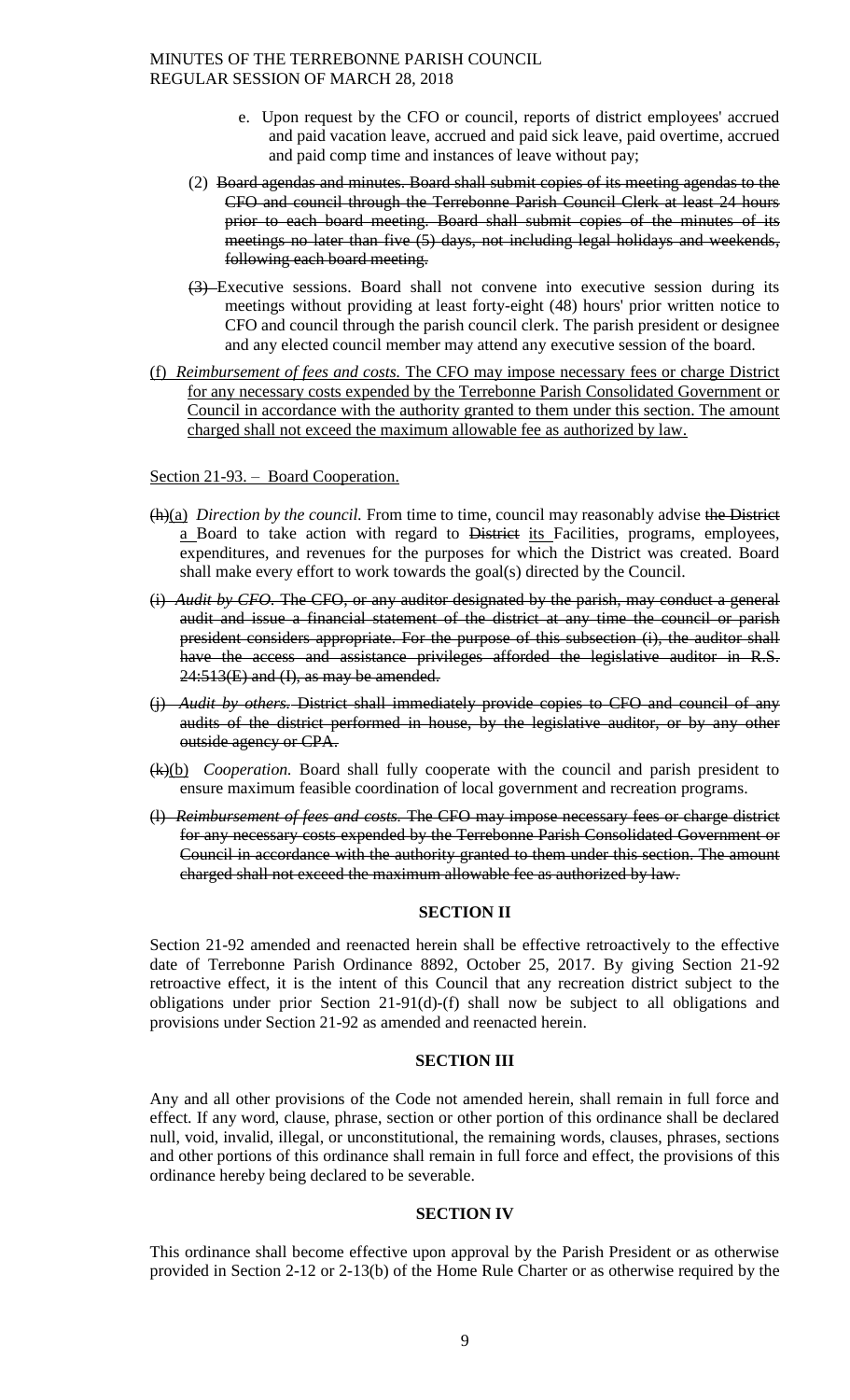Home Rule Charter for a Consolidated Government for Terrebonne Parish, whichever occurs sooner.

This ordinance, having been introduced and laid on the table for at least two weeks, was voted upon as follows:

THERE WAS RECORDED: YEAS: S. Trosclair, J. Navy, A. Williams, G. Michel, S. Dryden, C. Duplantis-Prather, D.W. Guidry, Sr., A. Marmande, and D.J. Guidry. NAYS: None. NOT VOTING: None. ABSTAINING: None. ABSENT: None. The Chairman declared the ordinance adopted on this, the 28th day of March 2018.

The Chairman recognized the public for comments on the following:

C. An ordinance that will amend Chapter 2, Article IV, Section 22-77 of the Terrebonne Parish Code of Ordinances to add the Nuisance Abatement Division and the Recovery Assistance and Mitigation Planning Division as Divisions under the Planning and Zoning Department and remove the Coastal Zone Management Division from this section. Amendment is for the benefit of performing general housekeeping duties.

There were no comments from the public on the proposed ordinance.

Ms. C. Duplantis-Prather moved, seconded by Mr. G. Michel, "THAT the Council close the aforementioned public hearing."

The Chairman called for a vote on the motion offered by Ms. C. Duplantis-Prather. THERE WAS RECORDED: YEAS: S. Trosclair, J. Navy, A. Williams, G. Michel, S. Dryden, C. Duplantis-Prather, D. W. Guidry, Sr., A. Marmande, and D. J. Guidry. NAYS: None. ABSENT: None. The Chairman declared the motion adopted.

OFFERED BY: MS. C. DUPLANTIS-PRATHER SECONDED BY: MR. G. MICHEL

## **ORDINANCE NO. 8939**

AN ORDINANCE TO AMEND THE TERREBONNE PARISH CODE OF ORDINANCES, CHAPTER 2, ADMINISTRATION, ARTICLE IV, ADMINISTRATIVE ORGANIZATIONAL STRUCTURE, SECTION 2-77, PLANNING AND ZONING DEPARTMENT, TO ADD THE NUISANCE ABATEMENT DIVISION AND THE RECOVERY ASSISTANCE AND MITIGATION PLANNING DIVISION AS DIVISIONS UNDER THE PLANNING AND ZONING DEPARTMENT AND TO REMOVE THE COASTAL ZONE MANAGEMENT DIVISION FROM THIS SECTION, AND TO ADDRESS OTHER MATTERS RELATIVE THERETO.

# **SECTION I**

#### **Chapter 2, Administration, Article IV, Administrative Organizational Structure**

**Sec. 2-77. - Planning and zoning department.**

(a) The head of the planning and zoning department shall be the director of the planning and zoning department.

(b) The director of planning and zoning department shall direct and be responsible for the following: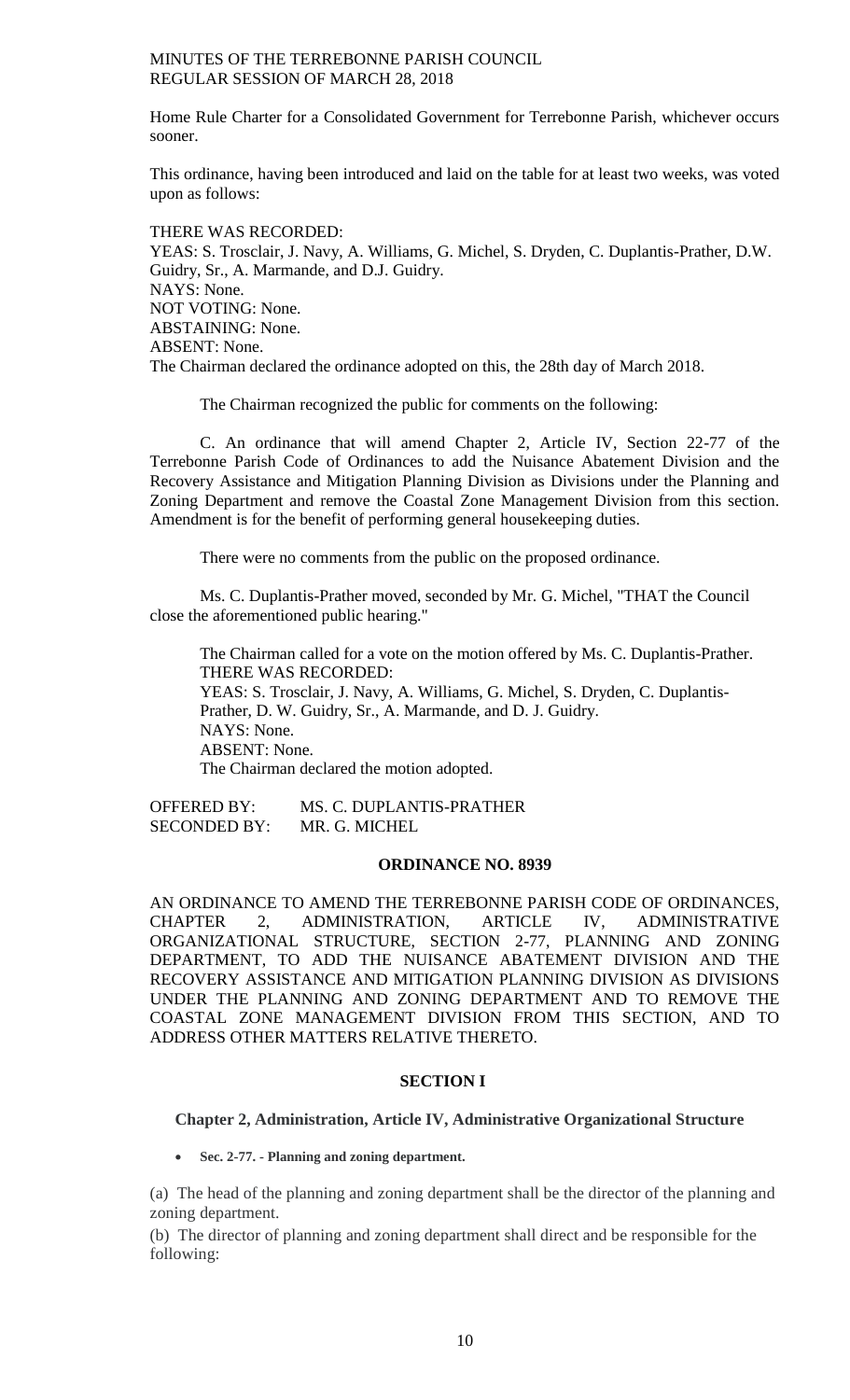(1) Maintenance of the zoning district map and other maps relative to the functions of the department.

(2) Coordination of planning activities.

(3) Function as staff of the zoning commission.

(4) Issuance and enforcement of building permits and the conduct and approval of building inspections.

(5) Other such responsibilities as may be directed by the president.

- (c) The planning and zoning department shall consist of the following divisions:
- (1) Planning and zoning division;
- (2) Central permitting division;
- (3) Coastal zone management division;
- (3) Transportation planning division; and

(4) Downtown revitalization division.

(5) Nuisance Abatement Division

(6) Recovery Assistance and Mitigation Planning

# **SECTION II**

BE IT ORDAINED by the Terrebonne Parish Council, in regular session convened, acting pursuant to the authority invested in it by the Constitution and laws of the State of Louisiana, the Home Rule Charter for a Consolidated Government for Terrebonne Parish, and including, but not limited to, LSA R.S. 33:1368 and other statutes of the State of Louisiana, to amend the Terrebonne Parish Code of Ordinances, Chapter 2, Administration, Article IV, Administrative Organizational Structure, Section 2-77, Planning and Zoning Department, in order to add the Nuisance Abatement Division and the Recovery Assistance and Mitigation Planning Division as Divisions under the Planning and Zoning Department and to remove the Coastal Zone Management Division from this section.

# **SECTION III**

If any word, clause, phrase, section or other portion of this ordinance shall be declared null, void, invalid, illegal, or unconstitutional, the remaining words, clauses, phrases, sections and other portions of this ordinance shall remain in full force and effect, the provisions of this ordinance hereby being declared to be severable.

### **SECTION IV**

This ordinance shall become effective upon approval by the Parish President or as otherwise provided in Section 2-13 (b) of the Home Rule Charter for a Consolidated Government of Terrebonne Parish, whichever occurs sooner.

#### \*\*\*\*\*\*\*\*\*\*\*\*\*\*\*\*\*

This ordinance, having been introduced and laid on the table for at least two weeks, was voted upon as follows:

THERE WAS RECORDED: YEAS: S. Trosclair, J. Navy, A. Williams, G. Michel, S. Dryden, C. Duplantis-Prather, D.W. Guidry, Sr., A. Marmande, and D.J. Guidry. NAYS: None. NOT VOTING: None. ABSTAINING: None. ABSENT: None. The Chairman declared the ordinance adopted on this, the 28th day of March 2018.

The Chairman recognized the public for comments on the following: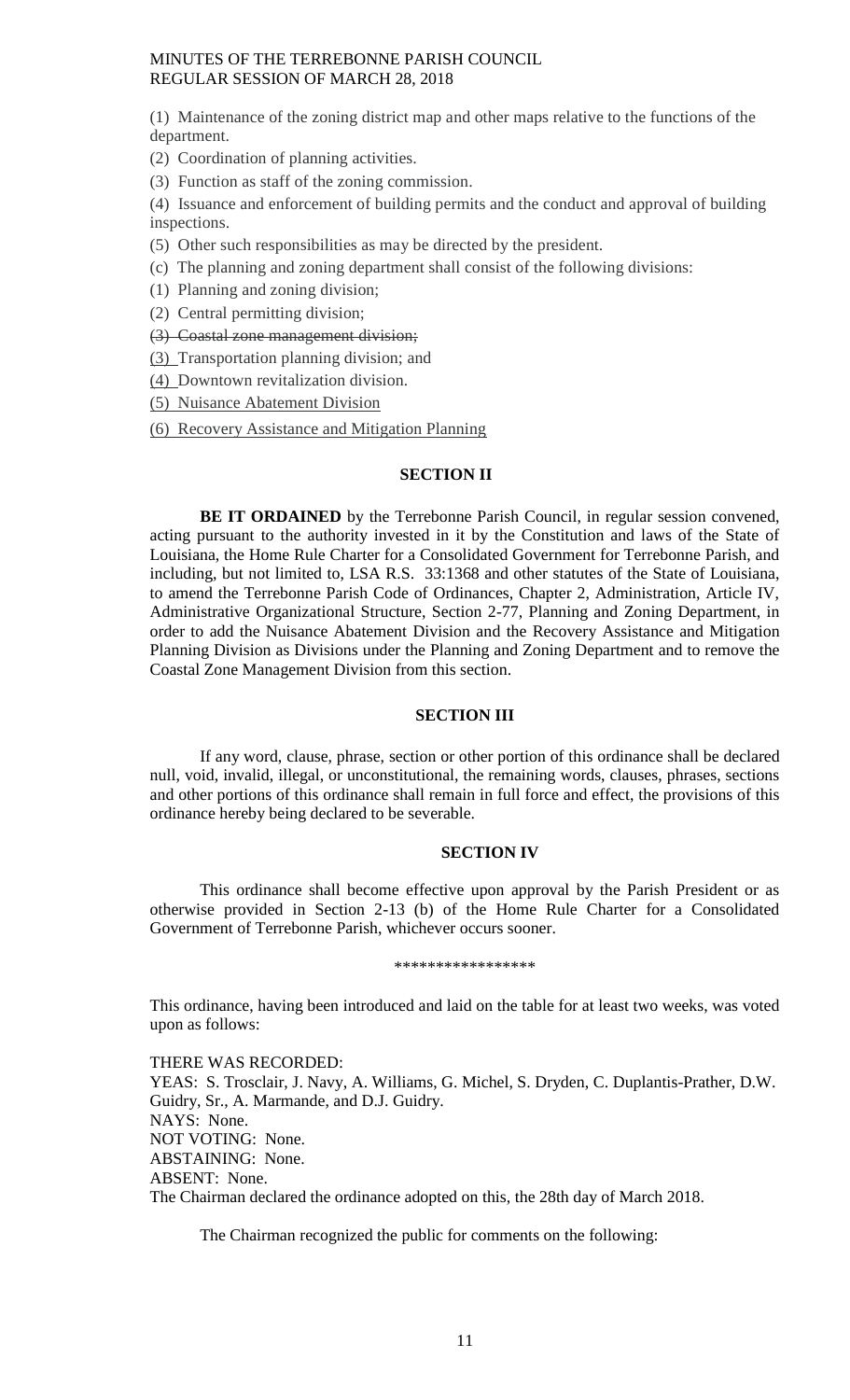D. An ordinance that will declare as surplus and to authorize the Terrebonne Parish Consolidated Government to donate five (5) transit buses no longer needed for public purposes to Terrebonne Council On Aging, Inc. for use in the transportation of the elderly in Terrebonne Parish, Louisiana, and to authorize the Terrebonne Parish President to execute the necessary documents to effectuate the donation, and to provide for related matters.

There were no comments from the public on the proposed ordinance.

Mr. D. J. Guidry moved, seconded by Ms. C. Duplantis-Prather, "THAT the Council close the aforementioned public hearing."

The Chairman called for a vote on the motion offered by Mr. D. J. Guidry. THERE WAS RECORDED: YEAS: S. Trosclair, J. Navy, A. Williams, G. Michel, S. Dryden, C. Duplantis-Prather, D. W. Guidry, Sr., A. Marmande, and D. J. Guidry. NAYS: None. ABSENT: None. The Chairman declared the motion adopted.

Upon request by Council Member G. Michel, Ms. K. Mauldin, Chief Financial Officer, explained that the transit buses could not be directly sold to the Terrebonne Council on Aging due to federal and state grant funding being used to purchase the buses of which said funding prohibits a direct sale but allows for surplus and donation.

OFFERED BY: MR. G. MICHEL SECONDED BY: MR. S. DRYDEN

## **ORDINANCE NO. 8940**

AN ORDINANCE TO DECLARE AS SURPLUS AND TO AUTHORIZE THE TERREBONNE PARISH CONSOLIDATED GOVERNMENT TO DONATE FIVE (5) TRANSIT BUSES NO LONGER NEEDED FOR PUBLIC PURPOSES TO TERREBONNE COUNCIL ON AGING, INC. FOR USE IN THE TRANSPORTATION OF THE ELDERLY IN TERREBONNE PARISH, LOUISIANA, AND TO AUTHORIZE THE TERREBONNE PARISH PRESIDENT TO EXECUTE THE NECESSARY DOCUMENTS TO EFFECTUATE THE DONATION, AND TO PROVIDE FOR RELATED MATTERS.

**WHEREAS**, Section 1 – 06 of the Home Rule Charter for the Parish of Terrebonne provides that the parish government shall have the right, power and authority to pass all ordinances requisite or necessary to promote, protect and preserve the general welfare, safety, health, peace and good order of the parish, including, but not by way of limitation, the right, power and authority to pass ordinances on all subject matter necessary, requisite or proper for the management of the parish affairs, and all other subject matter without exception, subject only to the limitations that the same shall not be inconsistent with the Constitution or expressly denied by the general law applicable to the parish; and

WHEREAS, Louisiana Constitutional article VII, Section 14, Part B(1) authorizes the TPCG to use "public funds for programs of social welfare for the aid and support of the needy";

**WHEREAS**, Louisiana Revised Statute 33:1236(11)(a) further authorizes the TPCG to "provide for the support of the poor and necessitous within [its] parish"; and

**WHEREAS**, Terrebonne Parish Consolidated Government is in possession of five (5) buses, more fully described below, which were previously used in the Good Earth Transit system, and have now exceeded their useful life and have been removed from the rural transit program by the LA DOTD/FTA:

**2011 Ford El Dorado, bearing VIN 1FDFE4FS5ADA85581 (valued at \$4,000.00); and**

**2011 Ford El Dorado, bearing VIN 1FDFE4FS7ADA86778 (valued at \$4,000.00); and**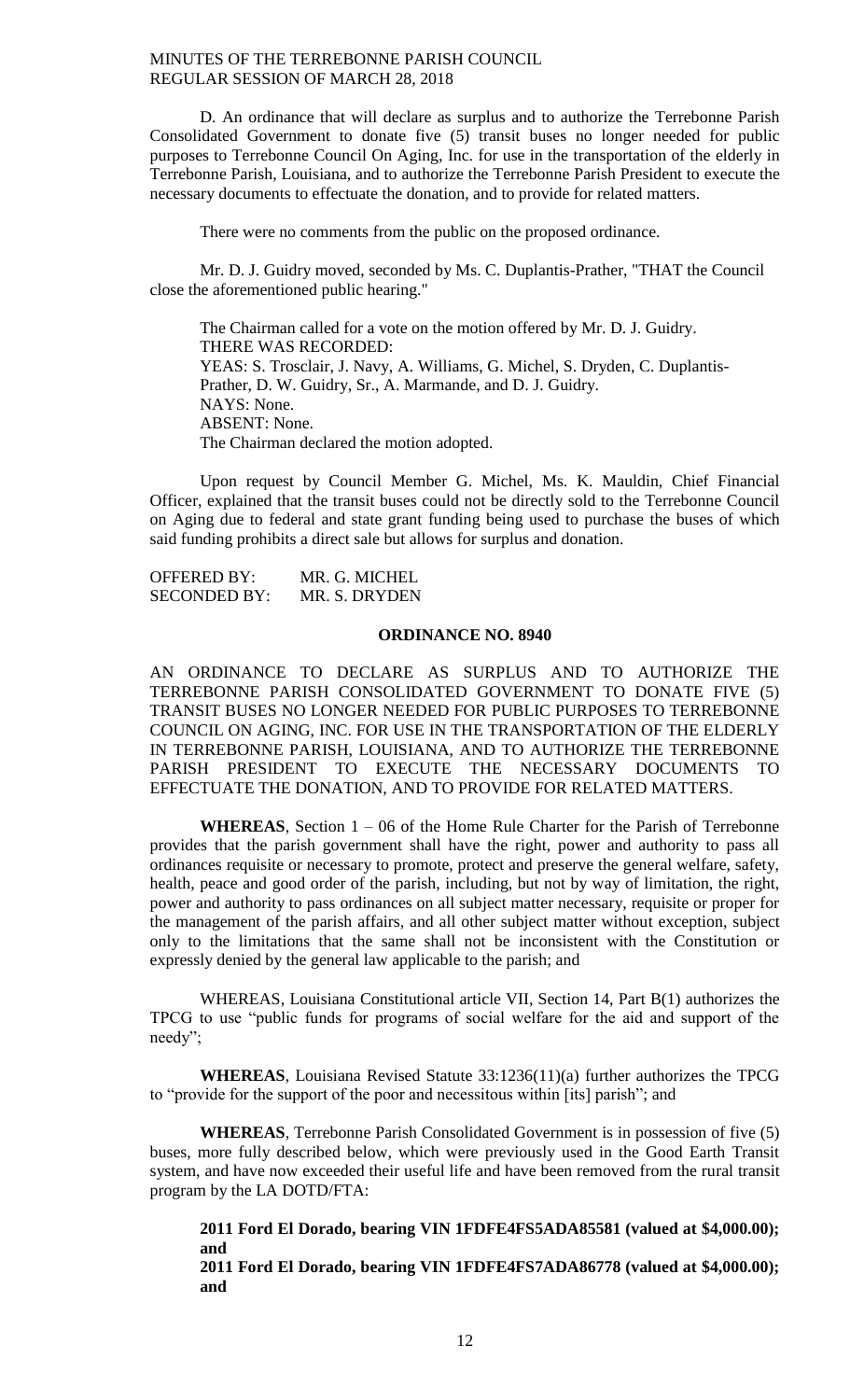**2011 Ford El Dorado, bearing VIN 1FDFE4FS7ADA85582 (valued at \$4,000.00); and 2011 Ford El Dorado, bearing VIN 1FDFE4FS1ADA78918 (valued at \$4,000.00); and** 

**2011 Ford El Dorado, bearing VIN 1FDFE4FS3ADB02281 (valued at \$4,000.00); and**

**WHEREAS**, the above described buses are now no longer needed for public use by the TPCG and are, in fact, not being used; and

**WHEREAS**, the Terrebonne Parish Consolidated Government wishes to declare the above described buses surplus and authorize the Parish President to dispose of them consistent with this Ordinance; and

**WHEREAS**, Terrebonne Council on Aging, Inc. (hereinafter "TCOA") a Louisiana non-profit corporation, operates a transport system for the transport of elderly citizens within this parish for anything from grocery shopping to medical appointments; and

**WHEREAS,** the TCOA operates the transit system as part of its welfare program for the aid and support of the elderly needy in this parish; and

**WHEREAS**, the TPCG wishes to donate to TCOA the said vehicles in consideration for TCOA's use of the said vehicles to facilitate its elderly transportation program; and

**NOW THEREFORE, BE IT ORDAINED** by the Terrebonne Parish Council on behalf of the Terrebonne Parish Consolidated Government that the Terrebonne Parish Council does hereby declare the following described vehicles surplus and no longer needed for public use by the TPCG:

**2011 Ford El Dorado, bearing VIN 1FDFE4FS5ADA85581 (valued at \$4,000.00); and 2011 Ford El Dorado, bearing VIN 1FDFE4FS7ADA86778 (valued at \$4,000.00); and 2011 Ford El Dorado, bearing VIN 1FDFE4FS7ADA85582 (valued at \$4,000.00); and 2011 Ford El Dorado, bearing VIN 1FDFE4FS1ADA78918 (valued at \$4,000.00);** 

**and 2011 Ford El Dorado, bearing VIN 1FDFE4FS3ADB02281 (valued at \$4,000.00).**

**NOW THEREFORE, BE IT FURTHER ORDAINED** by the Terrebonne Parish Council on behalf of the Terrebonne Parish Consolidated Government that the Terrebonne Parish Consolidated Government be and is hereby authorized to donate the afore said vehicles to Terrebonne Council on Aging, Inc. for the purposes herein, and that the Parish President be and is hereby authorized to execute the acts or other documents necessary to effectuate the donation.

**NOW THEREFORE, BE IT FURTHER ORDAINED** that this ordinance shall become effective upon approval by the Parish President or as otherwise provided in Section 2- 12 or 2-13(b) of the Home Rule Charter or as otherwise required by the Home Rule Charter for a Consolidated Government for Terrebonne Parish, whichever occurs first.

This ordinance, having been introduced and laid on the table for at least two weeks, was voted upon as follows:

THERE WAS RECORDED: YEAS: S. Trosclair, J. Navy, A. Williams, G. Michel, S. Dryden, C. Duplantis-Prather, D.W. Guidry, Sr., A. Marmande, and D.J. Guidry. NAYS: None. NOT VOTING: None. ABSTAINING: None. ABSENT: None. The Chairman declared the ordinance adopted on this, the 28th day of March 2018.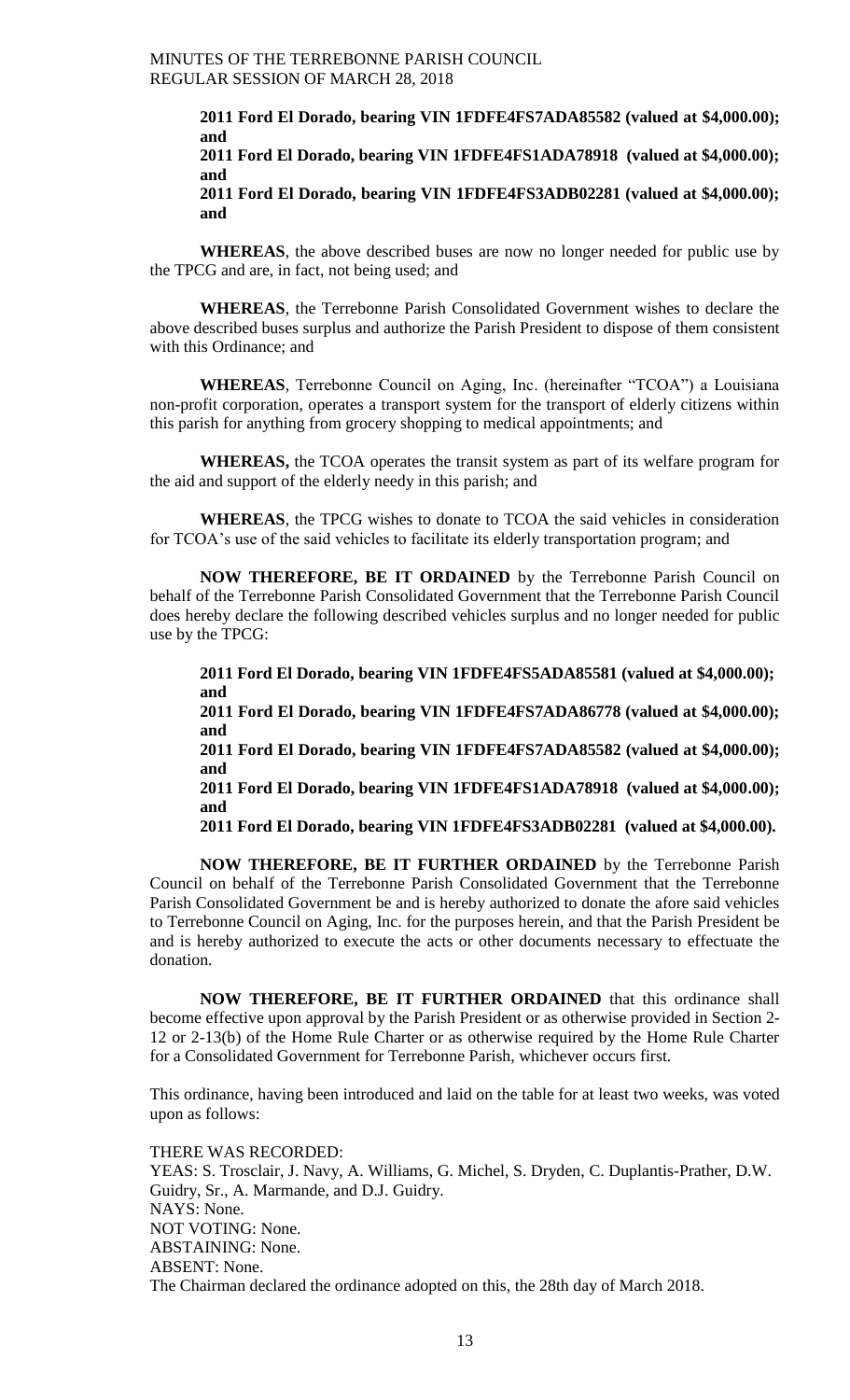The Chairman recognized the public for comments on the following:

E. An ordinance that will amend the Terrebonne Parish Code, Chapter 9, Flood Damage Prevention, Article III, Flood Hazard Reduction, Section 9-57, Specific Standards to coordinate with the Parish Code Chapter 23 - Sewer and Sewage Disposal which also requires a specified elevation height.

There were no comments from the public on the proposed ordinance.

Ms. C. Duplantis-Prather moved, seconded by Mr. G. Michel, "THAT the Council close the aforementioned public hearing."

The Chairman called for a vote on the motion offered by Ms. C. Duplantis-Prather. THERE WAS RECORDED: YEAS: S. Trosclair, J. Navy, A. Williams, G. Michel, S. Dryden, C. Duplantis-Prather, D. W. Guidry, Sr., A. Marmande, and D. J. Guidry. NAYS: None. ABSENT: None. The Chairman declared the motion adopted.

OFFERED BY: MR. G. MICHEL SECONDED BY: MS. C. DUPLANTIS-PRATHER

# **ORDINANCE NO. 8941**

### **SECTION I**

Amending the Terrebonne Parish Code, Chapter 9, Flood Damage Prevention, Article III, Flood Hazard Reduction, Section 9-57, Specific Standards.

**NOW, THEREFORE BE IT ORDAINED**, by the Terrebonne Parish Council, on behalf of the Terrebonne Parish Consolidated Government, that the Terrebonne Parish Code, Chapter 9, Flood Damage Prevention, Article III, Flood Hazard Reduction, Section 9-57, Specific Standards, be amended to read as follows, with revisions adopted, stricken language removed, and all other language remaining the same: Sec. 9-57. **-** Specific standards.

**Revise** the section to add (9) to read as follows all else remaining the same:

(9) Consistency with Parish Code Chapter 23 – Sewers and Sewage Disposal

Where Parish Code Chapter 23 – Sewers and Sewage Disposal Section 23-24 - Building sewers, building drains and connections applies, and is higher than the Advisory Base Flood Elevation or other applicable standard setting the regulatory base flood elevation, the language of Section 23-24i will be applied, currently requiring "all tops of floors on new construction shall be not less than eighteen (18) inches above the highest crown of the street adjacent to that property in order to ensure the proper functioning of all plumbing fixtures."

# **SECTION II**

If any word, clause, phrase, section or other portion of this ordinance shall be declared null, void, invalid, illegal, or unconstitutional, the remaining words, clauses, phrases, sections and other portions of this ordinance shall remain in full force and effect, the provisions of this ordinance hereby being declared to be severable.

## **SECTION III**

This ordinance shall become effective upon approval by the Parish President or as otherwise provided in Section 2-13(b) of the Home Rule Charter for a Consolidated Government for Terrebonne Parish, whichever occurs sooner.

This ordinance, having been introduced and laid on the table for at least two weeks, was voted upon as follows: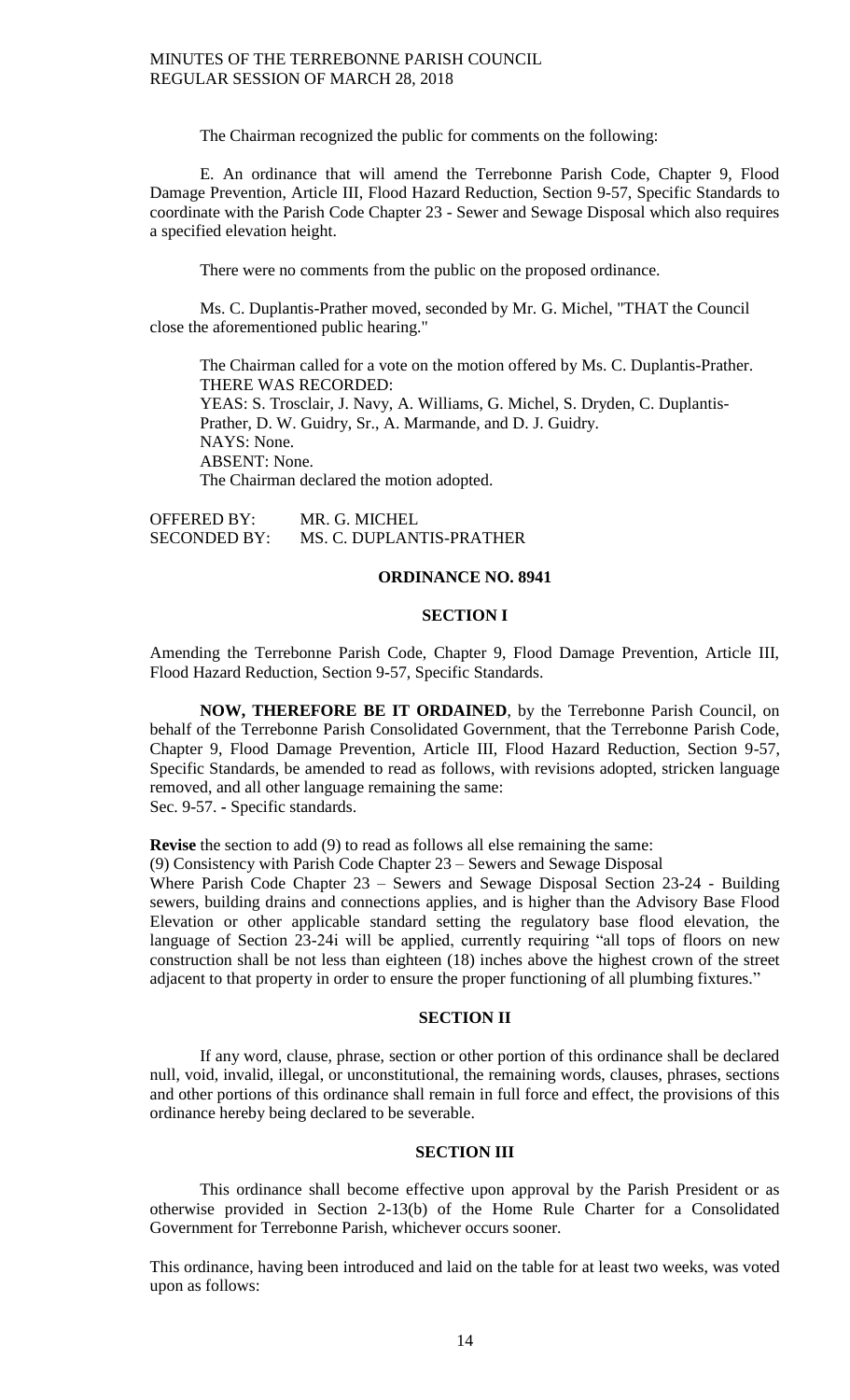#### THERE WAS RECORDED:

YEAS: S. Trosclair, J. Navy, A. Williams, G. Michel, S. Dryden, C. Duplantis-Prather, D.W. Guidry, Sr., A. Marmande, and D.J. Guidry. NAYS: None. NOT VOTING: None. ABSTAINING: None. ABSENT: None. The Chairman declared the ordinance adopted on this, the 28th day of March 2018.

Mr. D. J. Guidry moved, seconded by Mr. D. W. Guidry, Sr., "THAT the Council continue with the regular order of business."

The Chairman called for a vote on the motion offered by Mr. D. J. Guidry. THERE WAS RECORDED: YEAS: S. Trosclair, J. Navy, A. Williams, G. Michel, S. Dryden, C. Duplantis-Prather, D. W. Guidry, Sr., A. Marmande, and D. J. Guidry. NAYS: None. ABSENT: None. The Chairman declared the motion adopted.

Council Member G. Michel led a discussion regarding the protocol used by Council Members to handle problems in their districts with various departments. He asked if the protocol was the same for each Council Member for contacting specific departments for information or assistance.

Upon Council Member G. Michel's request, the Chairman recognized Parish Manager Mike Toups who clarified that the protocols for Council Member G. Michel differed from those for the other Council Members at the request of the Parish President.

The Chairman recognized Parish President G. Dove who explained his reasoning for the request and offered suggestions pertaining to improving communication and cooperation to Council Member G. Michel that could allow for greater improvements in his district.

Council Member G. Michel shared some of his experiences in addressing the issues in his district and shared his concerns regarding the discrepancy in protocols between Council Members.

Council Member A. Marmande shared some of his experiences in addressing the issues in his district and offered some suggestions as to how others might also maintain awareness of similar concerns.

The Chairman again recognized Mr. Toups who voiced his concerns regarding some potential misinformation in a recent newspaper article written by Council Member G. Michel and suggested that Council Member G. Michel could prevention potential misinformation in the future by contacting the appropriate personnel with a given request.

Council Member A. Williams suggested that Council Member G. Michel speak with the Parish Administration directly to resolve the discrepancy in protocols and provide for better lines of communication and that she would sit in with the discussion, should additional insight be needed.

The Chairman suggested that Council Member G. Michel speak directly with Parish Administration as well and shared his optimism for improving the Council's ability to answer the needs of the Parish and its citizens.

Council Member J. Navy stated that Mr. Brian Nixon who wished to speak to the Council regarding the Daniel Turner Trailer Park was unable to attend the evening's proceedings then he submitted to the Council the petition Mr. Nixon wished to present which listed the residents who wanted improvements done in aforementioned trailer park. He noted that, since the trailer park is located on private property, the Parish could do little to improve the situation with the trailer park until the property is condemned. He then shared his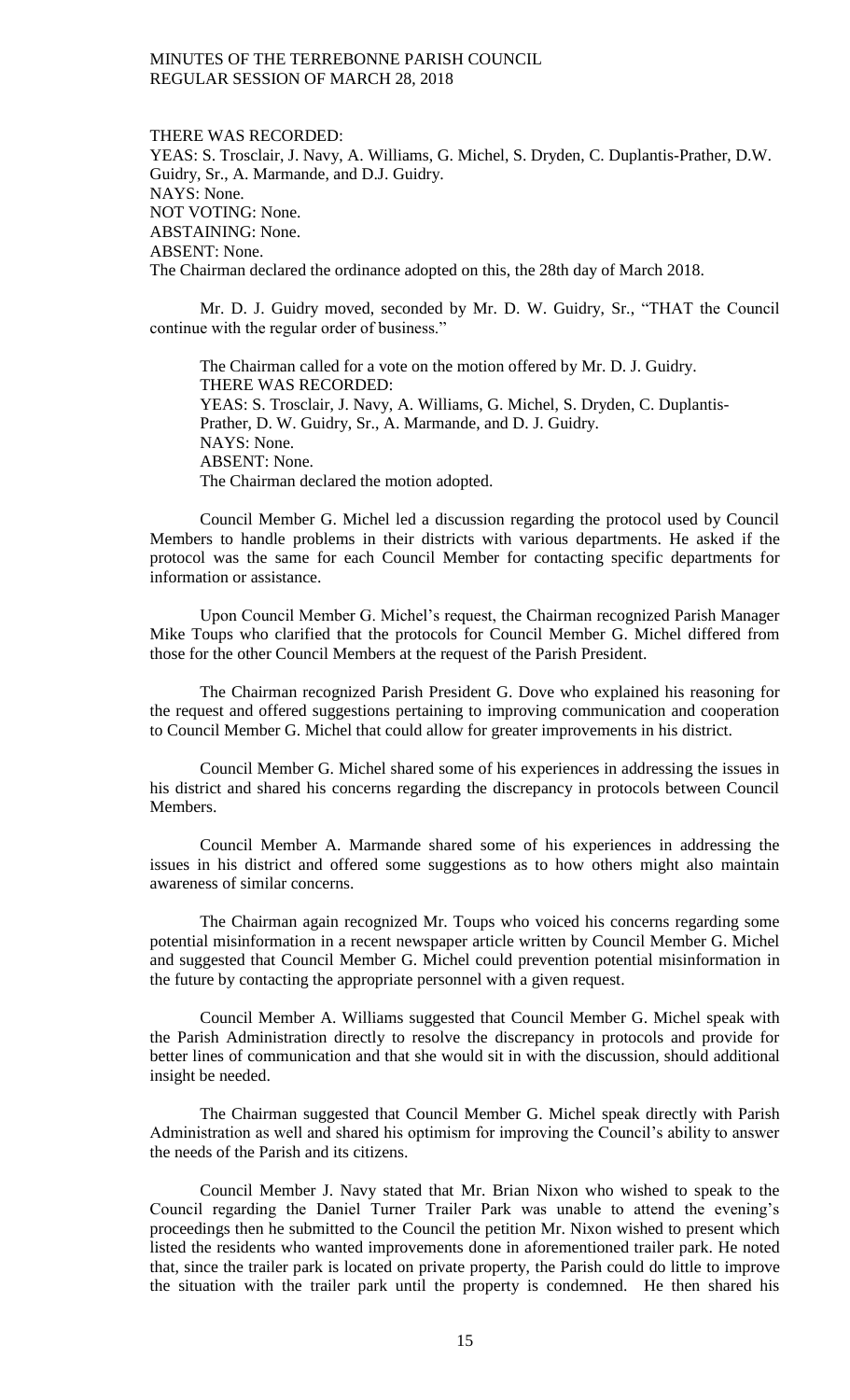concerns for the Parish's ability to encourage the property owner to address the issues requiring improvement.

Upon Council Member J. Navy's request, Christopher Pulaski, Planning and Zoning Director, gave a brief review of an ordinance passed in July 2016 that amended the Parish code and provided additional conditions that the Nuisance Abatement department could use to qualify a given property as blighted or abandoned so that it could be considered for condemnation. He also reported that numerous citations and back charges for necessary contracting work have been given to the property owner without affecting greater change.

Several Council Members shared their experiences with similar situations they encountered in the past, commended Nuisance Abatement and law enforcement officials for their ongoing efforts in addressing the area, and encouraged the public to remain aware of the issue and continue to hold the landowner accountable for the poor condition of his property.

Mr. J. Navy moved, seconded by Ms. C. Duplantis-Prather, "THAT the Council formally accept the petition regarding the Daniel Turner Trailer Park."

The Chairman called for a vote on the motion offered by Mr. J. Navy. THERE WAS RECORDED: YEAS: S. Trosclair, J. Navy, A. Williams, G. Michel, S. Dryden, C. Duplantis-Prather, D. W. Guidry, Sr., A. Marmande, and D. J. Guidry. NAYS: None. ABSENT: None. The Chairman declared the motion adopted.

The Chairman recognized Parish Manager Mike Toups who reported having met with the property owner Mr. Daniel Turner earlier today regarding the petition and suggested to him that he contact the Chief of Police to address the issues suggested by the petition. Mr. Toups asked Mr. Turner if he was aware of the five outstanding violations with his property, and Mr. Turner stated he was not aware of any issues. Mr. Toups then stated that another inspection would be done in the next week to determine if the violations are still outstanding.

The Chairman called for a report on the Public Services Committee meeting held on 3/26/18, whereupon the Committee Chairman, noting ratification of minutes calls public hearings on April 11, 2018 at 6:30 p.m., rendered the following:

# **PUBLIC SERVICES COMMITTEE**

# **MARCH 26, 2018**

The Chairman, Alidore "Al" Marmande, called the Public Services Committee meeting to order at 5:36 p.m. in the Terrebonne Parish Council Meeting Room with an Invocation offered by Committee member J. Navy and the Pledge of Allegiance led by Committee member S. Dryden. Upon roll call, Committee Members recorded as present were: S. Trosclair, J. Navy, A. Williams, G. Michel, S. Dryden, C. Duplantis-Prather, D. W. Guidry, Sr., A. Marmande and D. J. Guidry. A quorum was declared present.

Parish Manager M. Toups distributed handouts relative to the updates on generators at the various pump stations throughout the parish. He explained that some of the parish's electric pumps were originally owned by farmers and that the parish has assumed the maintenance of. He contacted Interim Public Works Director D. Rome who researched the various pump stations located throughout the parish and compiled the data for the handout; stating that the information presented tells whether or not the pump station is diesel generated, electric generated or both and whether or not the process is in the planning stage as it relates to the upgrading of the pump station. Currently, the parish has purchased eight generators since the last presentation and the electrical installation has to go out for bid because it is subjected to the public bid law process.

Discussion ensued with several committee members explaining that significant and importance of having the updated status as it pertaining to the generators at various pump stations because hurricane and/or storm season is approaching and the residents of Terrebonne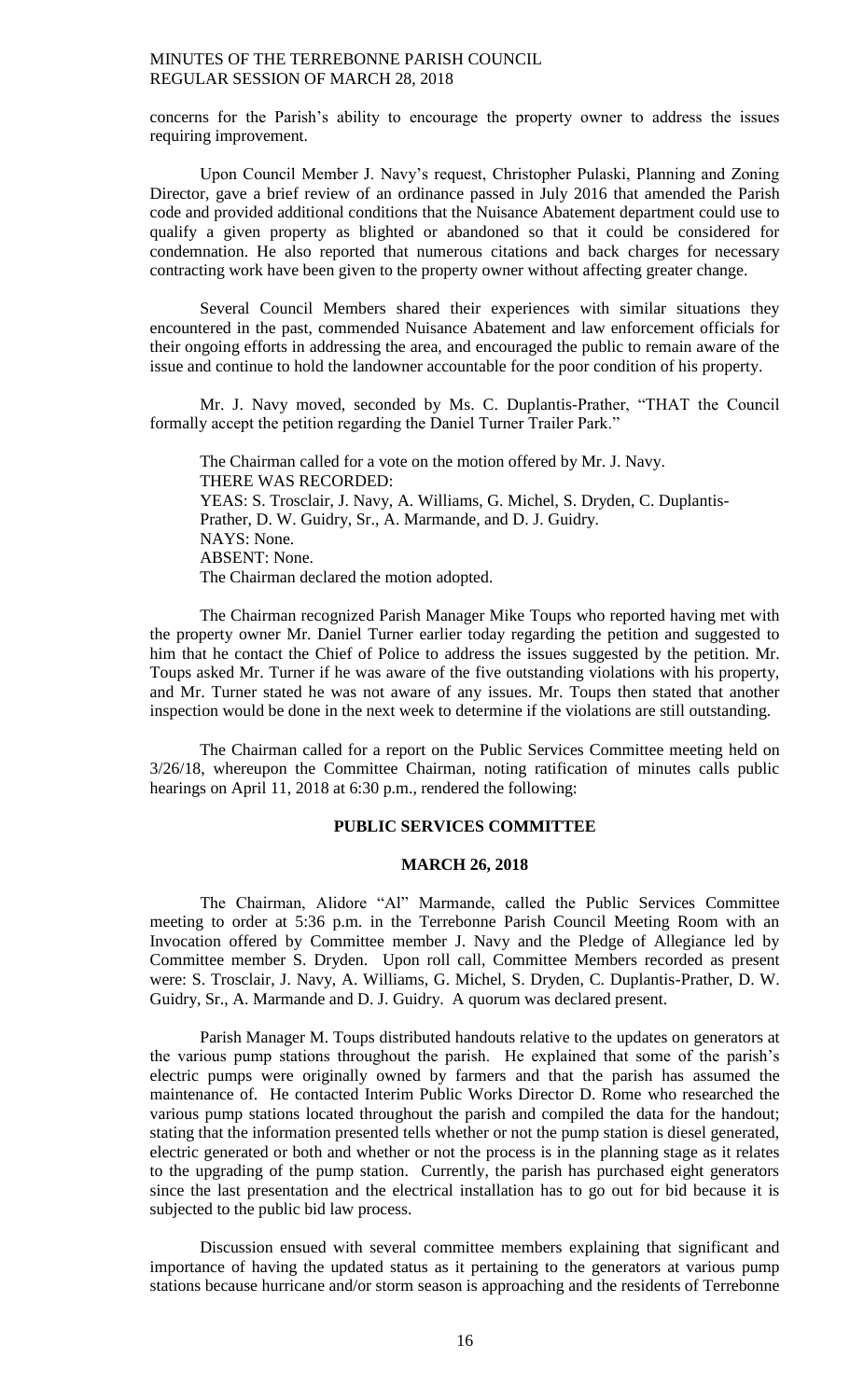Parish need to be kept abreast of what is going on as it pertains to this matter; stating that this report can be given at the Council meeting under Staff Reports.

Upon questioning from Committee Member J. Navy pertaining to the litter rake system and possible litigation, Parish Manager M. Toups explained that at the Coteau Pump Station is being removed manually.

Assistant Parish Attorney M. Neil stated that she has not been assigned to the file pertaining to the matter of the litter rake system, but she will check the status of the litigation and present the finding to the Council at a later date.

Upon questioning from Committee Member C. Duplantis-Prather pertaining to the litigation on the rake system, Parish Manager M. Toups explained that the company, SSI, has been asked to come in and repair the system in lieu of any litigation because the rake system never worked properly.

Discussion continued with several committee members expressing their concerns about pricing for new pumps and/or generators.

Parish Manager M. Toups explained that the generators are purchased through a surplus program and the next step of the process is to review what is available through state contract and if none is available, then they will go out for bid; stating that the parish currently has 180 pumps throughout the parish with 19 pumps being electrical.

Parish President G. Dove explained that the litter rake system has been malfunctioning for a number of years and the parish is currently trying to work with the company to avoid litigation. He stated that the 1-1B system is operating efficiently; noting that the Smithridge and Woodlawn pump stations' automatic transfer switches have been install and the installation of the generators is the next phase. Mr. Dove also explained that the electrical work that has to be done has to go out for bid because of the public bid law.

Chief Financial Officer K. Mauldin explained that the CDBG recovery funding initially awarded to the parish is already allocated to other projects throughout the parish; noting that the parish is going to research other areas of funding, i.e. state or federal funding, grants, etc., to help with funding the aforementioned project.

| <b>OFFERED BY:</b>  | MR. D. J. GUIDRY |
|---------------------|------------------|
| <b>SECONDED BY:</b> | MR. J. NAVY      |

## **RESOLUTION NO. 18-112**

A RESOLUTION AWARDING AND AUTHORIZING THE SIGNING OF THE CONSTRUCTION CONTRACT FOR PARISH PROJECT NO. 16-SEW-13, RENOVATIONS OF AFTON AND ARDOYNE SEWER LIFT STATIONS, TERREBONNE PARISH CONSOLIDATED GOVERNMENT, TERREBONNE PARISH, LOUISIANA, AND AUTHORIZING THE ISSUANCE OF THE NOTICE TO PROCEED.

**WHEREAS**, the Terrebonne Parish Consolidated Government did receive construction bids on March 8, 2018, for Parish Project No. 16-SEW-13, renovations of Afton and Ardoyne Sewer Lift Stations, Terrebonne Parish, Louisiana, and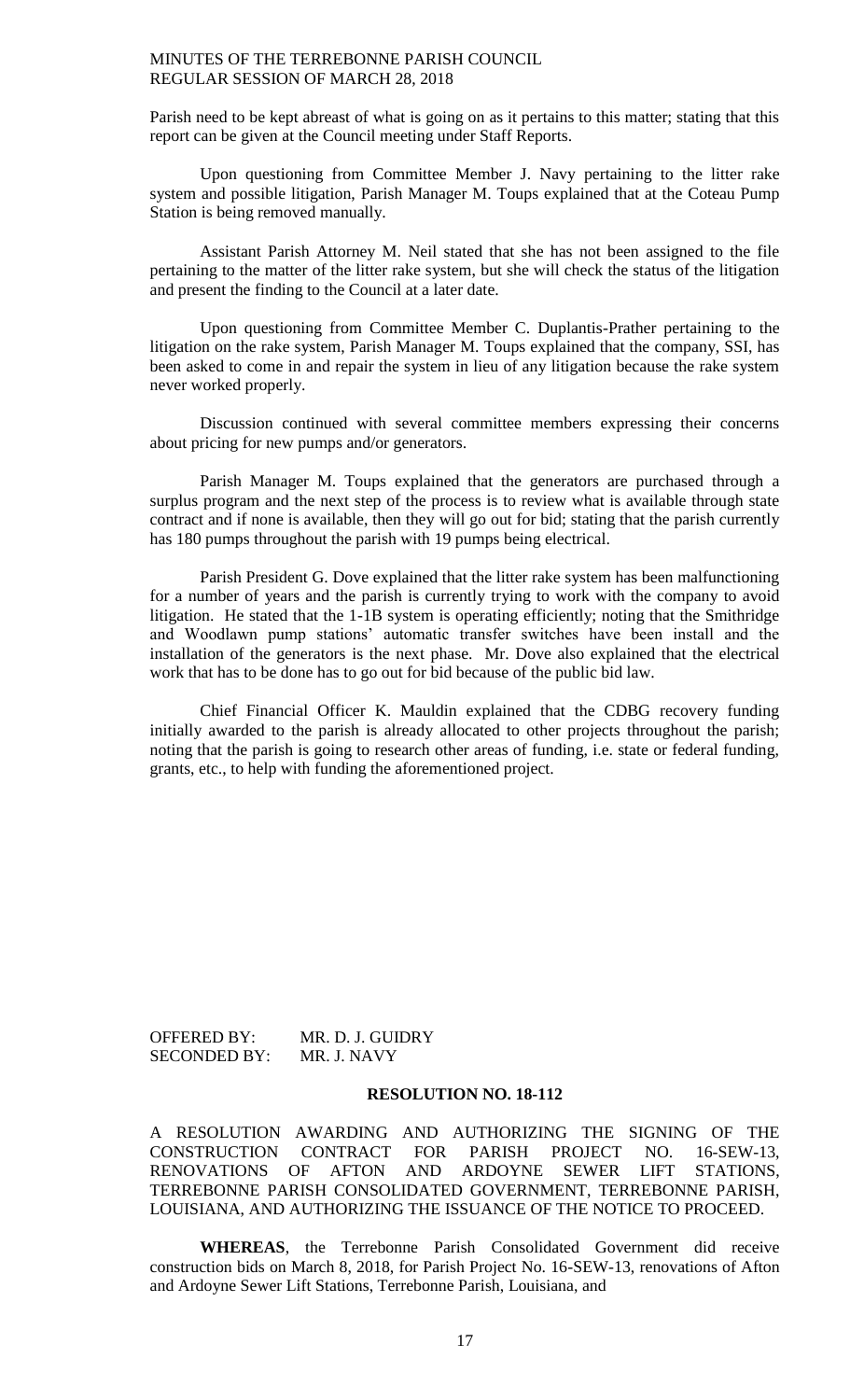**WHEREAS**, GIS Engineering, LLC, the Project Engineer has reviewed the bids received, and recommends the bid of LA Contracting Enterprise, LLC, as the lowest responsive bid in the amount of Four Hundred Forty-One Thousand, Eight Hundred Dollars and No Cents (\$441,800.00) for the Base Bid, and

**NOW, THEREFORE, BE IT RESOLVED** that the Terrebonne Parish Consolidated Government award the construction contract to LA Contracting Enterprise, LLC, in the amount of \$441,800.00, and

**BE IT FURTHER RESOLVED**, that the President of Terrebonne Parish Consolidated Government, be and he is hereby authorized and empowered to sign a construction contract for and on behalf of the Terrebonne Parish Consolidated Government with LA Contracting Enterprise, LLC, upon receipt of the performance bond in the amount of the contract price, and

BE IT FURTHER RESOLVED, that upon a receipt of required certificates of insurance evidencing coverage as provided in the project specifications and upon execution and recordation of all contract documents, that the Engineer is hereby authorized to issue the Notice to Proceed to the Contractor to commence construction of the project.

#### **THERE WAS RECORDED:**

YEAS: S. Trosclair, J. Navy, A. Williams, G. Michel, S. Dryden, C. Duplantis-Prather, D. W. Guidry, Sr., A. Marmande, and D. J. Guidry. NAYS: None. ABSTAINING: None. ABSENT: None. The Chairwoman declared the resolution adopted on this the 26th day of March 2018.

#### \* \* \* \* \* \* \* \* \*

THE FOLLOWING WAS EXTRACTED FROM THE MINUTES PRIOR TO RATIFICATION BY THE ASSEMBLED COUNCIL ON MARCH 28, 2018; THEREFORE ACTION IS NULL AND VOID:

Mr. S. Dryden moved, seconded by Ms. A. Williams, "THAT, the Public Services Committee introduce an ordinance that will create the Schriever Fire Prevention Bureau as a Certified Fire Prevention Agency and defining the intent, purpose and organization of said Bureau, providing for related matters and call a public hearing on April 11, 2018 at 6:30 p.m."

The Chairman called for the vote on the motion offered by Mr. S. Dryden. THERE WAS RECORDED: YEAS: S. Trosclair, J. Navy, A. Williams, G. Michel, S. Dryden, C. Duplantis-Prather, D. W. Guidry, Sr., A. Marmande, and D. J. Guidry. NAYS: None. ABSENT: None. The Chairman declared the motion adopted.

OFFERED BY: MR. S. DRYDEN<br>SECONDED BY: MS. A. WILLIAM MS. A. WILLIAMS

# **RESOLUTION NO. 18-113**

A RESOLUTION PROVIDING FOR THE ACCEPTANCE OF WORK PERFORMED BY BARRIERE CONSTRUCTION CO., L.L.C., IN ACCORDANCE WITH THE CERTIFICATE OF SUBSTANTIAL COMPLETION FOR THE 2017 ASPHALT STREET PATCHING PROJECT, PARISH PROJECT NO. 17-RDS-30, TERREBONNE PARISH, LOUISIANA.

**WHEREAS,** the Terrebonne Parish Consolidated Government entered into a contract dated October 30, 2017, Barriere Construction Co., L.L.C., for the 2017 Asphalt Street Patching Project, Parish Project No. 17-RDS-30, Terrebonne Parish, Louisiana, and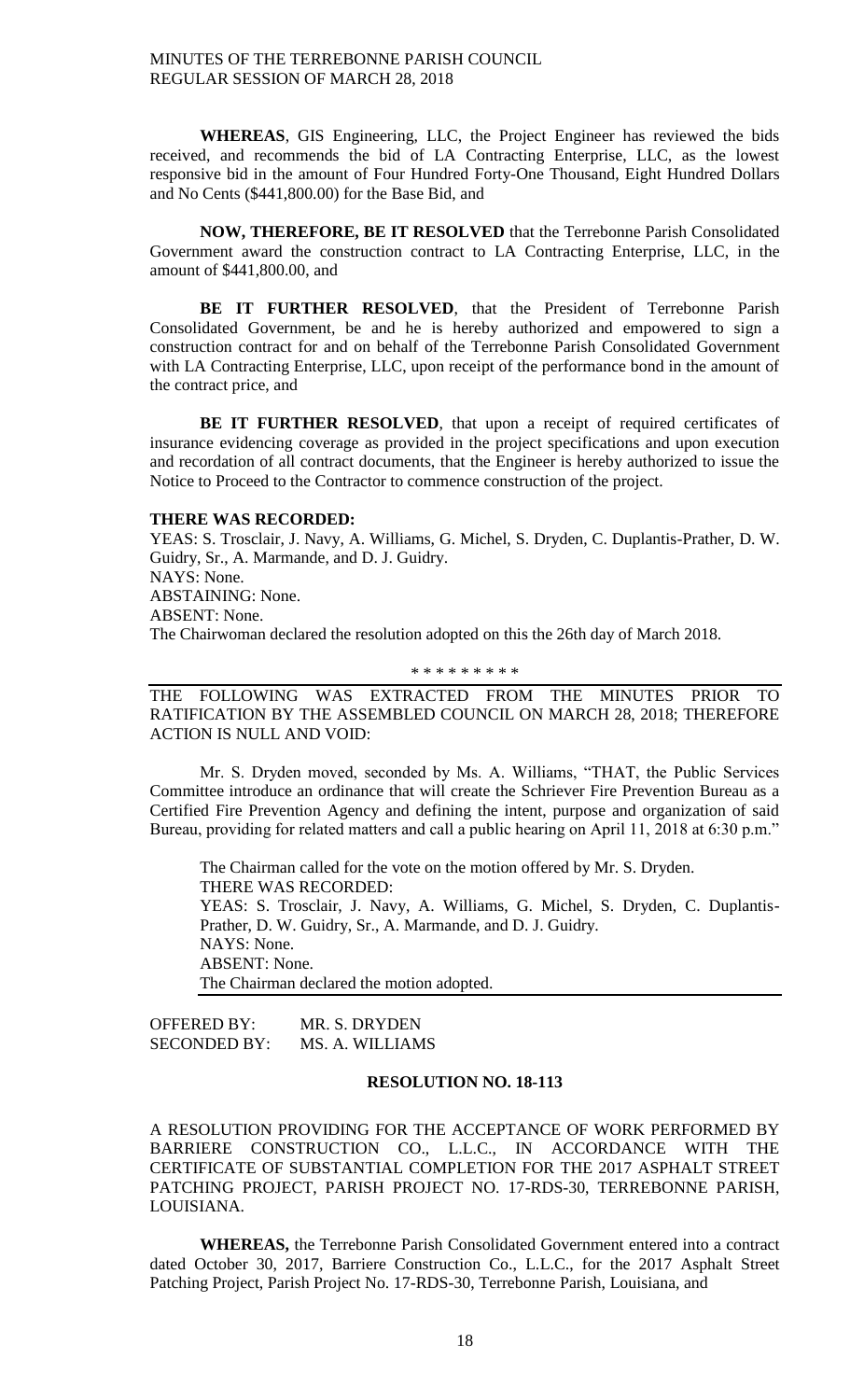**WHEREAS,** the work performed has been inspected by authorized representatives of the Department of Public Works and Contractor and found to be substantially complete, and

**WHEREAS**, the Engineer for this project recommends the acceptance of the substantial completion, and

**NOW, THERFORE BE IT RESOLVED**, that the Terrebonne Parish Council (Public Services Committee), on behalf of the Terrebonne Parish Consolidated Government does hereby accept the work performed effective as of the date of recording of this resolution and does authorize and direct the Clerk of Court and Ex-Officio Recorder of Mortgages of Terrebonne Parish to note this acceptance thereof in the margin of the inscription of said contract under Entry No. 1545745 of the Records of Terrebonne Parish, Louisiana, and

**BE IT FURTHER RESOLVED** that a certified copy of the resolution be recorded in the office of the Clerk of Court of Terrebonne Parish to commence a 45-day clear lien period, and

**BE IT FURTHER RESOLVED** that the Administration is authorized to make payment of retainage upon the presentation of a Clear Lien Certificate.

#### **THERE WAS RECORDED:**

YEAS: S. Trosclair, J. Navy, A. Williams, G. Michel, S. Dryden, C. Duplantis-Prather, D. W. Guidry, Sr., A. Marmande, and D. J. Guidry. NAYS: None. ABSTAINING: None. ABSENT: None. The Chairwoman declared the resolution adopted on this the 26th day of March 2018.

\* \* \* \* \* \* \* \* \*

Upon questioning from Committee Member D. J. Guidry pertaining to the streets and/or roads overlaying projects, Parish Manager M. Toups explained that the street/road overlay projects will commence after the end cost analysis is completed for the Theriot Bridge repairs.

| OFFERED BY:         | MR. S. TROSCLAIR |
|---------------------|------------------|
| <b>SECONDED BY:</b> | MR. S. DRYDEN    |

#### **RESOLUTION NO. 18-114**

# A RESOLUTION AUTHORIZING THE EXECUTION OF CHANGE ORDER NO. 1 FOR THE CONSTRUCTION AGREEMENT FOR PARISH PROJECT NO 17-RDS-30; 2017 ASPHALT STREET PATCHING PROJECT, TERREBONNE PARISH, LOUISIANA

**WHEREAS**, the Terrebonne Parish Consolidated Government entered into a contract dated October 30, 2017, as seen by Entry No. 1545745, with Barriere Construction Co., L.L.C., for the 2017 Asphalt Street Patching Project, Parish Project No. 17-RDS-30, Terrebonne Parish, Louisiana, and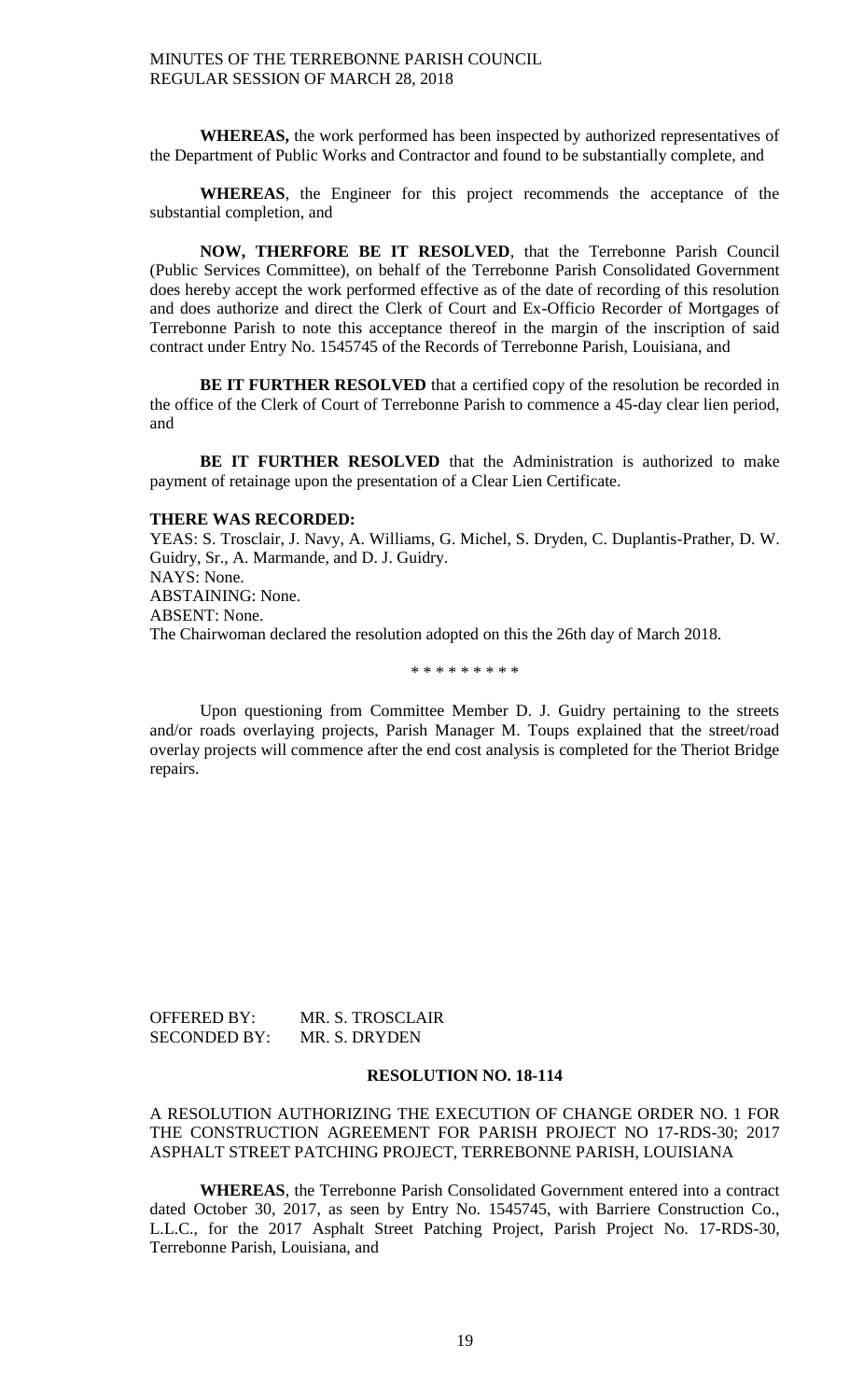**WHEREAS**, it is necessary to adjust and balance contract quantities with installed quantities, and

**WHEREAS**, this change order will increase the contract by \$6,088.28, and

**WHEREAS**, this Change Order No 1 has been recommended by the Owner for this project,

**NOW, THEREFORE, BE IT RESOLVED**, that the Terrebonne Parish Council, on behalf of the Terrebonne Parish Consolidated Government, does hereby approve and authorize the execution by Terrebonne Parish President Gordon E. Dove of Change Order No. 1 to the construction agreement with Barriere Construction Co., L.L.C. for the 2017 Asphalt Street Patching Project for an increase of Six Thousand Eighty Eight Dollars and Twenty Eight Cents (\$6,088.28) to the original contract amount.

#### **THERE WAS RECORDED:**

YEAS: S. Trosclair, J. Navy, A. Williams, G. Michel, S. Dryden, C. Duplantis-Prather, D. W. Guidry, Sr., A. Marmande, and D. J. Guidry. NAYS: None. ABSTAINING: None. ABSENT: None. The Chairwoman declared the resolution adopted on this the 26th day of March 2018.

\* \* \* \* \* \* \* \* \*

OFFERED BY: MR. S. TROSCLAIR SECONDED BY: MR. D. J. GUIDRY

# **RESOLUTION NO. 18-115**

A RESOLUTION PROVIDING FOR THE ACCEPTANCE OF WORK PERFORMED BY LA CONTRACTING ENTERPRISE, LLC IN ACCORDANCE WITH THE CERTIFICATE OF SUBSTANTIAL COMPLETION FOR PARISH PROJECT NO. 15-SEW-33, COTEAU HOLDING BASIN SEWER FORCE MAIN REPLACEMENT, TERREBONNE PARISH, LOUISIANA.

**WHEREAS**, the Terrebonne Parish Consolidated Government entered into a contract dated October 13, 2017, with LA Contracting Enterprise, LLC, Recordation Number 1544621, for Parish Project No. 15-Sew-33, Coteau Holding Basin Sewer Force Main Replacement, Terrebonne Parish, Louisiana, and

**WHEREAS**, the work performed has been inspected by authorized representatives of the Owner, Engineer and Contractor and found to be substantially complete, and

**WHEREAS**, the Engineer for this project, Providence Engineering and Design, LLC, recommends the acceptance of the substantial completion, and

**NOW THEREFORE BE IT RESOLVED**, that the Terrebonne Parish Council (Public Services Committee), on behalf of the Terrebonne Parish Consolidated Government, does hereby accept the work performed, effective as of the date of recording of this resolution, and does authorize and direct the Clerk of Court and Ex-Officio Recorder of Mortgages of Terrebonne Parish to note this acceptance thereof in the margin of the inscription of said contract under Entry No. 1544621 of the Records of Terrebonne Parish, Louisiana, and

**BE IT FURTHER RESOLVED**, that a certified copy of the resolution be forwarded to the Engineer, Providence Engineering and Design, LLC, and

**BE IT FURTHER RESOLVED**, that a certified copy of this resolution be recorded in the office of the Clerk of Court of Terrebonne Parish to commence a 45-day clear lien period, and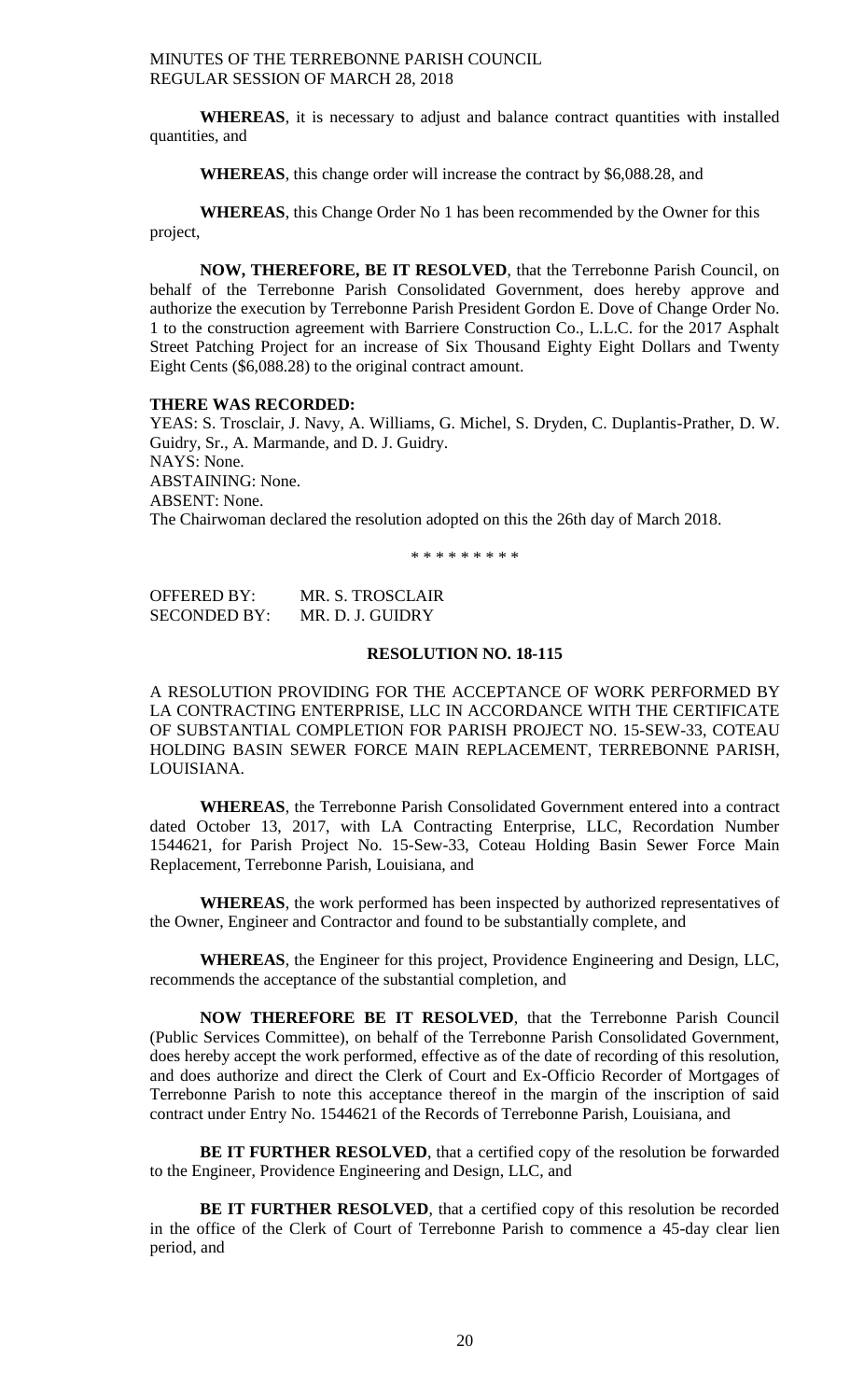**BE IT FURTHER RESOLVED**, that the Administration is authorized to make payment of retainage upon the presentation of a Clear Lien Certificate.

#### **THERE WAS RECORDED:**

YEAS: S. Trosclair, J. Navy, A. Williams, G. Michel, S. Dryden, C. Duplantis-Prather, D. W. Guidry, Sr., A. Marmande, and D. J. Guidry. NAYS: None. ABSTAINING: None. ABSENT: None. The Chairwoman declared the resolution adopted on this the 26th day of March 2018.

\* \* \* \* \* \* \* \* \*

Upon questioning from Committee Member S. Trosclair pertaining to Coteau Road overlaying, Parish President G. Dove explained that a formal request to have Coteau Road overlaid has been sent to Mr. Gary Gisclair, the Department of Transportation and Development (DOTD) Houma ADA Operator.

Mr. D. W. Guidry, Sr. moved, seconded by Mr. J. Navy, "THAT, the Public Services Committee introduce an ordinance that will dedicate and accept the Act of Servitude providing for a permanent and temporary drainage and construction service for the purposes of improving and expanding the current drainage servitude, improving the drainage for the benefit of the public, including, but not limited to, all persons living and residing in the subdivision known as Manchester Subdivision, extending the previous dedication of the existing drainage servitude in Manchester Subdivision and call a public hearing on April 11, 2018 at 6:30 p.m."

The Chairman called for the vote on the motion offered by Mr. D. W. Guidry, Sr. THERE WAS RECORDED: YEAS: S. Trosclair, J. Navy, A. Williams, G. Michel, S. Dryden, C. Duplantis-Prather, D. W. Guidry, Sr., A. Marmande, and D. J. Guidry. NAYS: None. ABSENT: None. The Chairman declared the motion adopted.

SECONDED BY: UNANIMOUSLY

OFFERED BY: MR. D. W. GUIDRY, SR.

## **RESOLUTION NO. 18-116**

A RESOLUTION OF THE TERREBONNE PARISH COUNCIL ON BEHALF OF THE TERREBONNE PARISH CONSOLIDATED GOVERNMENT TO REQUEST LOUISIANA LEGISLATORS TO INTRODUCE A BILL WHICH WOULD ENACT UNIFORM STATEWIDE LAW GOVERNING DIGITAL TRANSPORTATION NETWORK SERVICES BY COMPANIES SUCH AS UBER AND LYFT, AND TO EXPRESS SUPPORT OF SUCH A BILL, IN AN EFFORT TO ENCOURAGE SUCH COMPANIES TO OFFER SERVICES TO THE CITIZENS OF TERREBONNE PARISH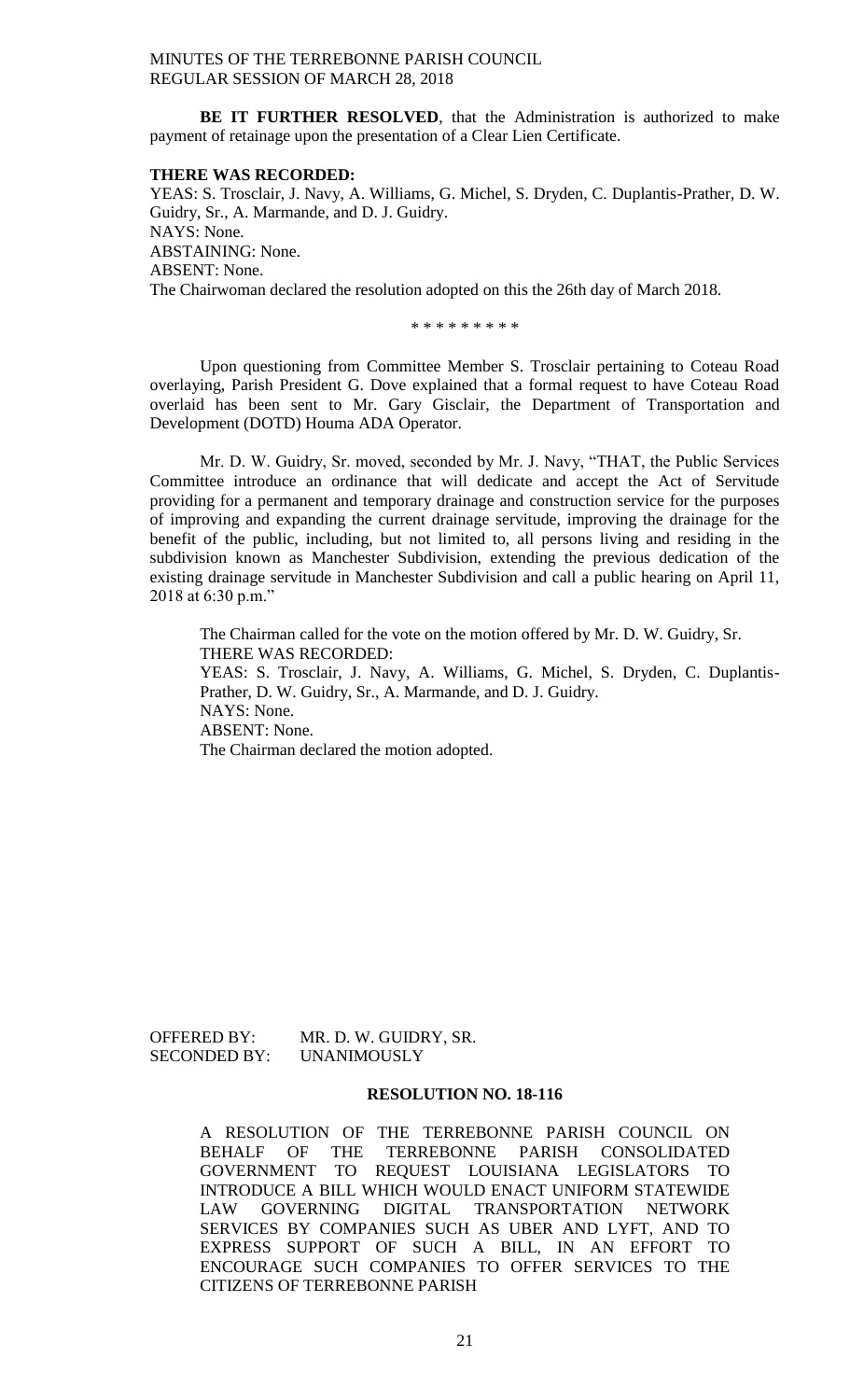**WHEREAS**, on MARCH 14, 2018, this Council, with the support of PARISH President Gordon Dove, adopted Resolution No. 18-077, extending an open invitation to Digital Transportation Network Companies to provide services to the citizens of Terrebonne Parish, and offering assistance to those companies in an effort to secure those services in Terrebonne Parish; and

**WHEREAS**, administrators of the Terrebonne Parish Consolidated Government MET with representatives of Uber to determine what assistance, if any, the Terrebonne Parish Consolidated Government may offer in order to encourage Transportation Network Companies to do business in the Parish of Terrebonne; and

**WHEREAS**, Transportation Network Companies would be encouraged to offer services in the area of Terrebonne Parish, and other markets throughout LOUISIANA, if statewide legislation were enacted to provide for the uniform regulation of the services it offers; and

**WHEREAS**, the Parish President and the Terrebonne Parish Council AGREE THAT statewide uniform legislation would be instrumental in assisting Transportation Network Companies to ensure regulatory compliance of their drivers across parish lines within the State of Louisiana; and

**WHEREAS**, the Parish President and the Terrebonne Parish Council DESIRE TO offer support to Transportation Network Companies by requesting and supporting legislation from our Louisiana Legislators to enact uniform statewide legislation to govern Transportation Network Services within the State of Louisiana; and

**NOW, THEREFORE, BE IT RESOLVED,** by the Terrebonne Parish Consolidated Government, through the Terrebonne Parish Council, that the Terrebonne Parish Consolidated Government hereby requests the Louisiana legislators representing the Parish of Terrebonne to introduce a bill which would enact uniform statewide law governing digital transportation network services by companies such as Uber and LYFT; and

**NOW, THEREFORE, BE IT FURTHER RESOLVED** that the Terrebonne Parish Consolidated Government, through the Terrebonne Parish Council, that the Terrebonne Parish Consolidated Government is in support of reasonable and uniform statewide law to govern Digital Transportation Network Services within this state; and

**NOW, THEREFORE, BE IT FURTHER RESOLVED** that the Terrebonne Parish Council deliver certified copies of this resolution to Governor John Bel Edwards and to the Louisiana delegates of the Parish of Terrebonne.

### **THERE WAS RECORDED:**

YEAS: S. Trosclair, J. Navy, A. Williams, G. Michel, S. Dryden, C. Duplantis-Prather, D. W. Guidry, Sr., A. Marmande, and D. J. Guidry. NAYS: None. ABSTAINING: None. ABSENT: None. The Chairwoman declared the resolution adopted on this the 26th day of March 2018.

\* \* \* \* \* \* \* \* \*

Mr. S. Trosclair moved, seconded by Mr. J. Navy, "THAT, the Public Services Committee introduce an ordinance that will amend Appendix A of Chapter 6, "Building and Structures" for the purpose of providing for the effect of the expiration and/or termination of any contract for Building Code Review and Inspection Services, and to clarify terminology and processes, to provide for related matters and call for a public hearing on April 11, 2018 at 6:30 p.m." *\*(Substitute Motion Offered After Discussion)*

Committee member G. Michel explained that he has concerns regarding the members who are going to be appointed to the Building Code Review Board; stating that he would like to see changes before the aforementioned ordinance is voted on.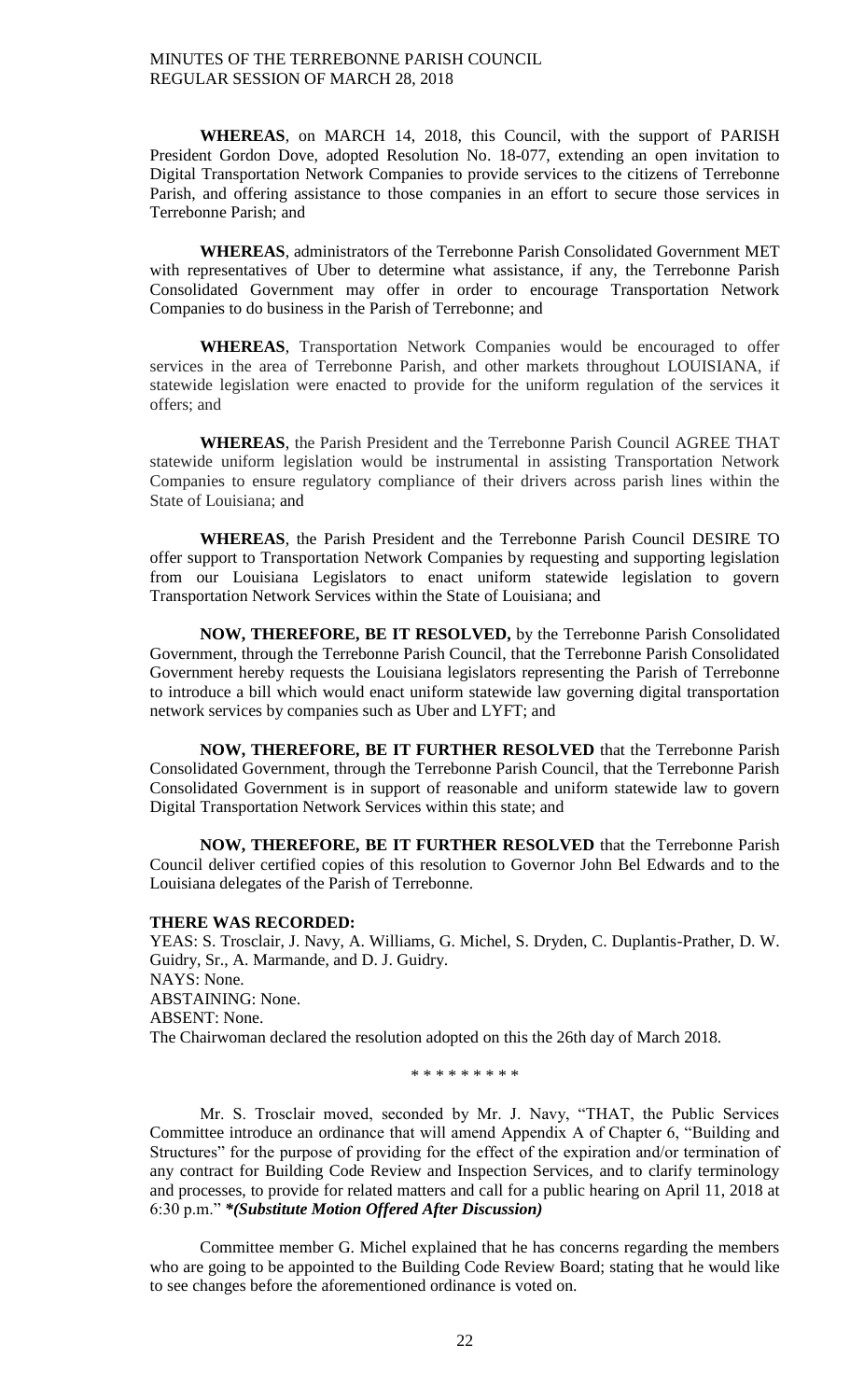Parish President G. Dove stated that the aforementioned ordinance can only be done by "fact of law"; and added that the Council passed a state building code that the parish has to abide by which determines whether or not an appeal can be granted.

Planning and Zoning Director C. Pulaski explained and clarified that Section 113.3, "outlines" the Board of Appeals criteria that the board has to follow when hearing appeals; stating that the review board is similar to the current South Central Regional Construction Code Council.

Assistant Parish Attorney M. Neil explained that there is always a way to review a court case and file as a writ of mandamus; and continued that if a building meets all of the specifications and is denied a permit, they can appeal the decision in court.

Mr. D. W. Guidry offered a *substitute motion,* seconded by Mr. G. Michel, "THAT, the Public Services Committee ratify the three committee member selected to the Building Code Review Board." *\*\*(Motion Withdrawn After Discussion)*

Discussion ensued with several committee members expressing concerns about appointing members to the Building Code Review Board that does not have the expertise or valid credentials needed to render a valid opinion and/or permit.

Mr. D. W. Guidry withdrew the substitute motion and Mr. G. Michel withdrew the second.

The Chairman called for the vote on the motion offered by Mr. S. Trosclair. THERE WAS RECORDED: YEAS: J. Navy, A. Williams, G. Michel, S. Dryden, C. Duplantis-Prather, D. W. Guidry, Sr., A. Marmande, D. J. Guidry and S. Trosclair. NAYS: None. ABSENT: None. The Chairman declared the motion adopted.

Mr. S. Trosclair moved, seconded by Mr. D. J. Guidry, "THAT, there being no further business to come before the Public Services Committee, the meeting be adjourned."

The Chairman called for the vote on the motion offered by Mr. S. Trosclair. THERE WAS RECORDED:

YEAS: J. Navy, A. Williams, G. Michel, S. Dryden, C. Duplantis-Prather, D. W. Guidry, Sr., A. Marmande, D. J. Guidry and S. Trosclair.

NAYS: None.

ABSENT: None.

The Chairman declared the motion adopted and the meeting was adjourned at 6:28 p.m.

Alidore Marmande, Chairman

Tammy E. Triggs, Minute Clerk

Mr. A. Marmande moved, seconded by Mr. S. Dryden, "THAT the Council accept and ratify the minutes of the Public Services Committee meeting held on 3/26/18."

The Chairman called for a vote on the motion offered by Mr. A. Marmande. THERE WAS RECORDED: YEAS: S. Trosclair, J. Navy, A. Williams, G. Michel, S. Dryden, C. Duplantis-Prather, D. W. Guidry, Sr., A. Marmande, and D. J. Guidry. NAYS: None. ABSENT: None. The Chairman declared the motion adopted.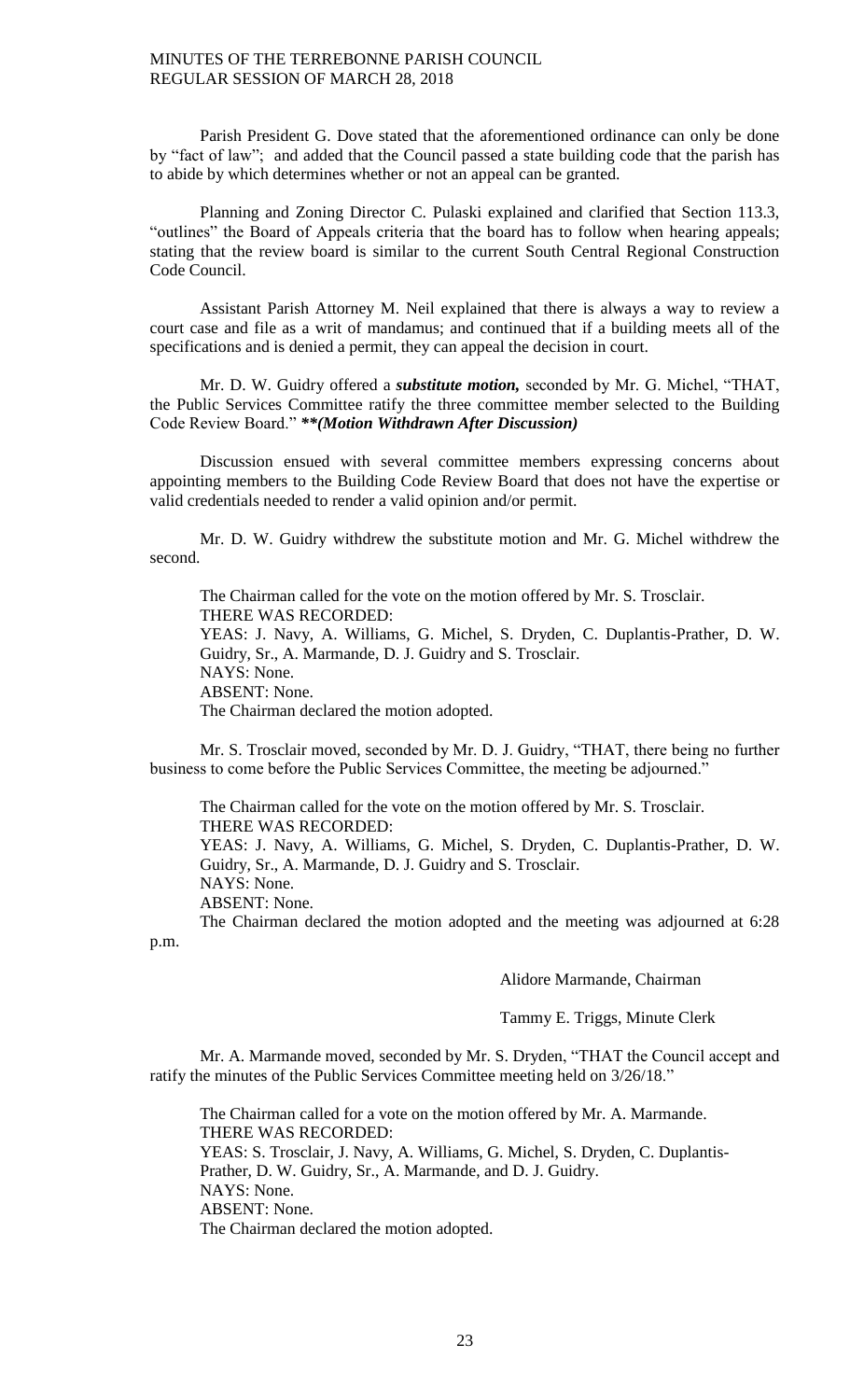The Chairman called for a report on the Community Development and Planning Committee meeting held on 3/26/18, whereupon the Committee Chairman rendered the following:

## **COMMUNITY DEVELOPMENT & PLANNING COMMITTEE**

### **March 26, 2018**

The Chairman, Dirk J. Guidry, called the Community Development & Planning Committee meeting to order at 6:31 p.m. in the Terrebonne Parish Council Meeting Room with an Invocation offered by Committee Member J. Navy and the Pledge of Allegiance led by Committee Member A. Marmande. Upon roll call, Committee Members recorded as present were: S. Trosclair, J. Navy, A. Williams, G. Michel, S. Dryden, C. Duplantis-Prather, D. W. Guidry, Sr., A. Marmande and D. J. Guidry.

Committee Member G. Michel read aloud the proclamation declaring April 2018 as "Fair Housing Month" in Terrebonne Parish.

| <b>OFFERED BY:</b>  | MS. A. WILLIAMS |
|---------------------|-----------------|
| <b>SECONDED BY:</b> | MR. J. NAVY     |

#### **RESOLUTION NO. 18-117**

# **PROCLAIMING APRIL 2018 AS FAIR HOUSING MONTH IN HOUMA-TERREBONNE**

**WHEREAS**, Title VIII of the Civil Rights Act of 1968, known as the Fair Housing Act, prohibits discrimination in the sale, rental and financing of dwellings based on race, color, religion, sex or national origin; and

**WHEREAS**, the principal of fair housing is not only a national policy, but a fundamental human concept and right for all Americans; and

**WHEREAS**, the fiftieth anniversary of the Fair Housing Act is an occasion for all Americans to become aware of and support the principle of freedom from housing discrimination. This law guarantees for each citizen, the freedom of choice in the selection of a home.

**NOW**, **THEREFORE,** We, The Terrebonne Parish Council, along with the Terrebonne Parish President do hereby proclaim the month of April 2018, as:

#### **FAIR HOUSING MONTH**

and do hereby encourage all citizens of Terrebonne Parish to become aware of the Fair Housing Act and commit to fair housing opportunities for all.

#### **THERE WAS RECORDED:**

YEAS: S. Trosclair, J. Navy, A. Williams, G. Michel, S. Dryden, C. Duplantis-Prather, D. W. Guidry, Sr., A. Marmande, and D. J. Guidry. NAYS: None. ABSTAINING: None. ABSENT: None. The Chairwoman declared the resolution adopted on this the 26th day of March 2018.

\* \* \* \* \* \* \* \* \*

OFFERED BY: MR. D. W. GUIDRY SECONDED BY: MS. A. WILLIAMS

#### **RESOLUTION NO. 18-118**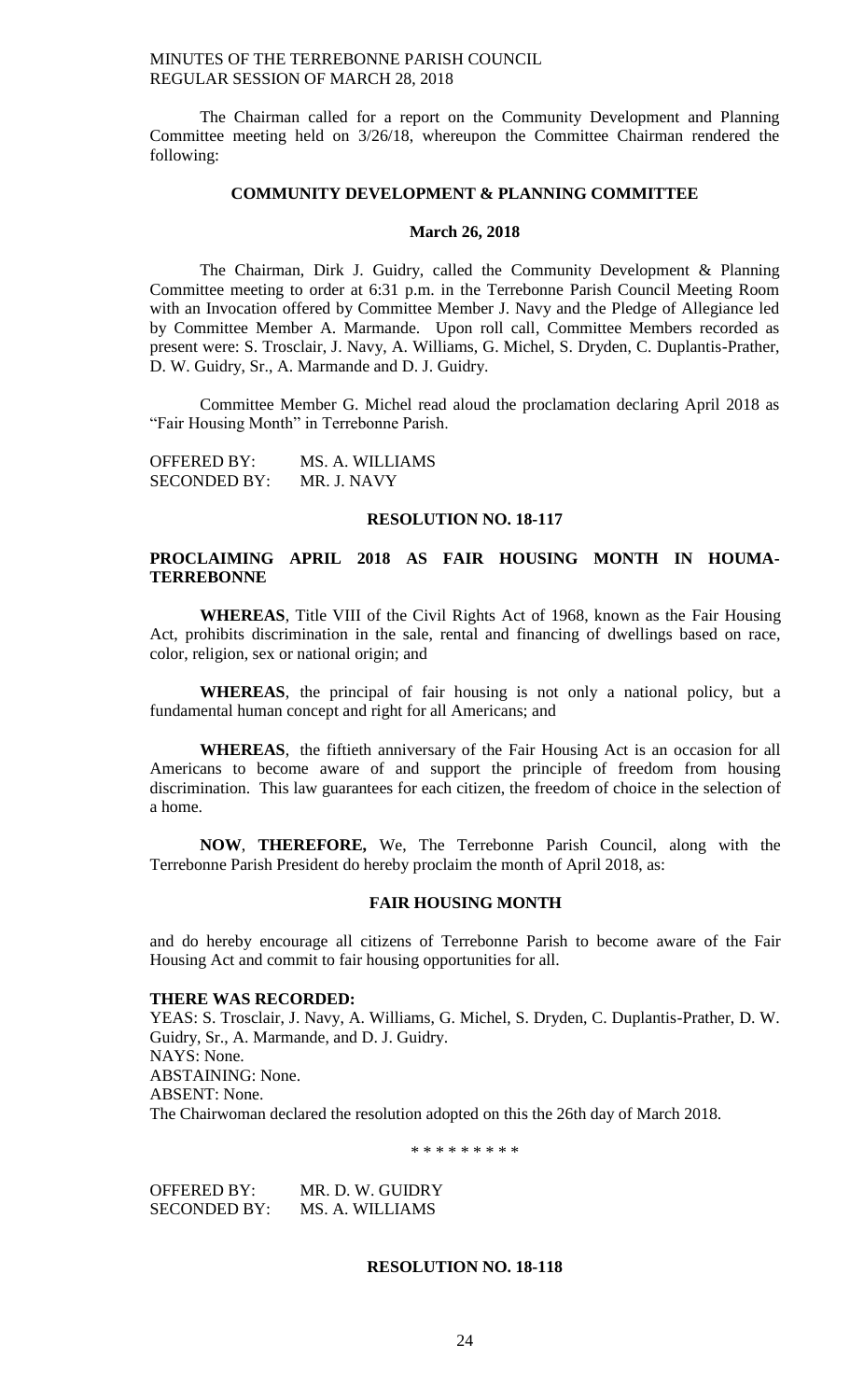> A RESOLUTION AUTHORIZING THE PARISH PRESIDENT TO EXECUTE A COOPERATIVE ENDEAVOR AGREEMENT BETWEEN TERREBONNE PARISH CONSOLIDATED GOVERNMENT AND JALCO FLOATS, LLC FOR RENTAL OF FLOATS FOR THE TERREBONNE PARISH CHRISTMAS PARADE

**WHEREAS**, Article VII, Section 14 of the Louisiana Constitution provides that "[F]or a public purpose, the state and its political subdivisions or political corporations may engage in cooperative endeavors with each other, with the United States or its agencies, or with any public or private association, corporation or individual"; and

**WHEREAS**, the Terrebonne Parish Consolidated Government hosts a family-oriented Christmas Parade for the citizens of Terrebonne Parish; and

**WHEREAS**, the annual Christmas Parade represents a significant cultural event for the citizens of Terrebonne Parish, and provides for the tourism, cultural, and economic development of our historic district; and

**WHEREAS**, Terrebonne Parish Consolidated Government is authorized to promote, enhance, and provide for the tourism, cultural, and economic development of our historic district; and

**WHEREAS**, each year, Terrebonne Parish Consolidated Government organizes the rental of parade floats for the event; and

**WHEREAS**, Terrebonne Parish Consolidated Government desires to rent floats from a local business, JALCO Floats, LLC, for its annual Christmas Parade scheduled this year for December 1, 2018; and

**WHEREAS**, JALCO Floats, LLC has agreed to rent to Terrebonne Parish Consolidated Government the parade floats, as needed, and has offered an option to Terrebonne Parish Consolidated Government to extend the agreement over the next five years; and

**WHEREAS,** Terrebonne Parish Consolidated Government believes that the transfer or expenditure of public funds for the purpose of promoting, enhancing, and providing for the tourism, cultural, and economic development of our historic district serves a public purpose; and

**WHEREAS**, according to the terms of this cooperative endeavor agreement, the transfer of expenditure of public funds, taken as a whole, is not gratuitous; and that it has a demonstrable, objective, and reasonable expectation of receiving at least equivalent value in exchange for the transfer or expenditure of these funds;

**NOW THEREFORE, BE IT RESOLVED** by the Terrebonne Parish Council on behalf of Terrebonne Parish Consolidated Government that Parish President Gordon E. Dove is hereby authorized to execute a cooperative endeavor agreement for and on behalf of the Terrebonne Parish Consolidated Government with JALCO Floats, LLC, containing substantially the same terms as those set out in the attached rental agreement, subject to approval by legal counsel for TPCG.

#### **THERE WAS RECORDED:**

YEAS: S. Trosclair, J. Navy, A. Williams, G. Michel, S. Dryden, C. Duplantis-Prather, D. W. Guidry, Sr., A. Marmande, and D. J. Guidry. NAYS: None. ABSTAINING: None. ABSENT: None. The Chairwoman declared the resolution adopted on this the 26th day of March 2018.

\* \* \* \* \* \* \* \* \*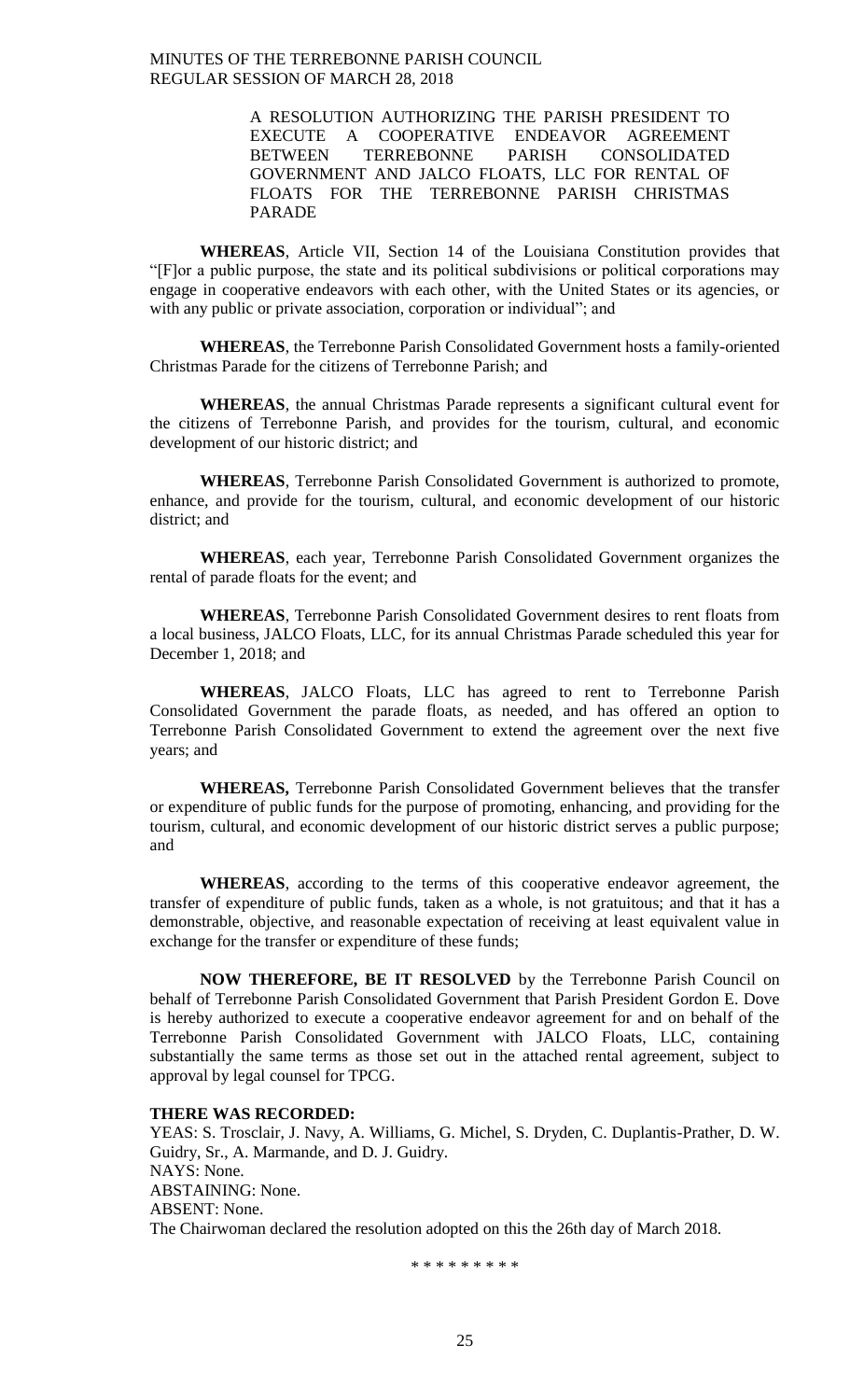Head Start Administrator Diane Powell presented the Council with the Head Start FY 2017 Annual Report. She distributed a binder with all of the statistical information pertaining to the Head Start Program; stating that for FY 2017, the Terrebonne Parish Consolidated Government Head Start received \$1,396,753.00 from the Administration for Children and Families for the 2017 fiscal year. \$1,377,275.00 was allocated for program funding and \$19,478.00 was allocated for Training and Technical Assistance. The parish government is required to match 20% of the \$349,188.00 but the general fund allocated \$565,430.00 for Head Start during this current fiscal year. The CDBG provided \$12,000.00 to the Head Start during this fiscal year. Ms. Powell further explained that the School Readiness Goals are in compliance with the Louisiana Department of Education's Early Learning Standards. In the 2016-2017 School Year, the Head Start Program was funded for 170 children and the total actual enrollment for the FY 2016-2017 was 206 children. Head Start served 33 children with diagnosed disabilities. They are mandated to serve at least 10% of their funded enrollment which is 19.41% for the school year. Currently, they are serving 23 of the enrolled children with diagnosed disabilities or 13.52% of their funded enrollment. Ms. Powell continued and stated that the Head Start Program is a sponsor of the Child and Adult Care Food Program and receives reimbursement from USDA/LA Department of Education for meals served to the children. Through December 2017, Head Start has received \$143,946.41as a reimbursement from the Department of Education/USDA. Total food costs through December 2017 were \$211,732.43.

Total Meals Served from January through December 2017 was as follows:

| Breakfast:       | 24,444 |
|------------------|--------|
| Lunch:           | 24,319 |
| <b>PM</b> Snack: | 21,035 |

The Head Start Program has received an additional grant through the Terrebonne Foundation for Academic Excellence to fund the cost for all Head Start children to receive one book a month from the Dolly Parton Imagination Library. Children can receive one book a month from birth to five years of age.

Several committee members thanked Ms. Powell and her staff for a job well done in preparing the Pre-K children of Terrebonne Parish for school readiness.

Upon questioning from Committee Member J. Navy regarding funding for an additional Head Start site and/or relocating a current site, Ms. Powell explained that with the state and federal budget cuts, at this time, there is no additional funding for a new site or funds that would be needed to move to a current site to another location.

Mr. G. Michel moved, seconded by Mr. D. W. Guidry, Sr., "THAT, there being no further business to come before the Community Development & Planning Committee, the meeting be adjourned."

The Chairman called for the vote on the motion offered by Mr. G. Michel. THERE WAS RECORDED: YEAS: S. Trosclair, J. Navy, A. Williams, G. Michel, S. Dryden, C. Duplantis-Prather, D. W. Guidry, Sr., A. Marmande and D. J. Guidry. NAYS: None. ABSENT: None. The Chairman declared the motion adopted and the meeting was adjourned at 6:41

p.m.

Dirk J. Guidry, Chairman

# Tammy E. Triggs, Minute Clerk

Mr. D. J. Guidry moved, seconded by Mr. S. Dryden, "THAT the Council accept and ratify the minutes of the Community Development and Planning Committee meeting held on 3/26/18."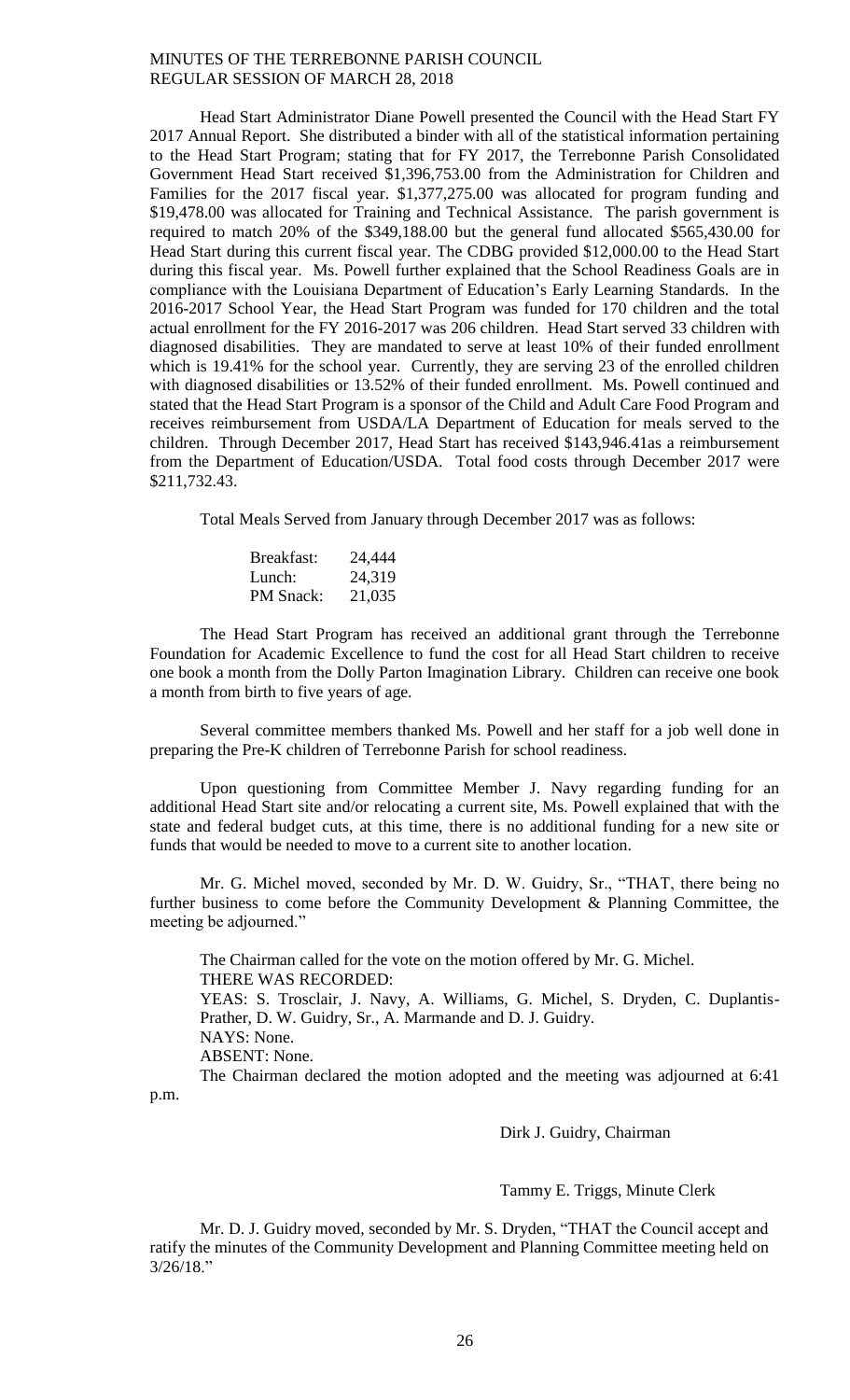The Chairman called for a vote on the motion offered by Mr. D. J. Guidry. THERE WAS RECORDED: YEAS: A. Marmande, D. J. Guidry, S. Trosclair, J. Navy, A. Williams, G. Michel, S. Dryden, C. Duplantis-Prather, and D. W. Guidry, Sr. NAYS: None. ABSENT: None. The Chairman declared the motion adopted.

The Chairman called for a report on the Budget and Finance Committee meeting held on 3/26/18, whereupon the Committee Chairwoman, noting ratification of minutes calls public hearings on April 11, 2018 at 6:30 p.m., rendered the following:

# **BUDGET & FINANCE COMMITTEE**

#### **MARCH 26, 2018**

The Chairwoman, Arlanda Williams, called the Budget & Finance Committee meeting to order at 6:42 p.m. in the Terrebonne Parish Council Meeting Room with an Invocation offered by Committee Member J. Navy and the Pledge of Allegiance led by Committee Member S. Dryden. Upon roll call, Committee Members recorded as present were: S. Trosclair, J. Navy, A. Williams, G. Michel, S. Dryden, C. Duplantis-Prather, D. W. Guidry, Sr., A. Marmande and D. J. Guidry. A quorum was declared present.

| <b>OFFERED BY:</b>  | MR. G. MICHEL         |
|---------------------|-----------------------|
| <b>SECONDED BY:</b> | MR. D. W. GUIDRY, SR. |

# **RESOLUTION NO. 18-119**

A RESOLUTION IN ACCORDANCE WITH SECTION 21-90 OF THE TERREBONNE PARISH CODE OF ORDINANCES TO APPROVE MONETARY SPENDING FOR A PROJECT, CONTRACT OR PURCHASE WHICH LOUISIANA LAW REQUIRES BE LET FOR BID OR AWARDED THROUGH A REQUEST FOR PROPOSALS PROCESS, AS PROPOSED BY TERREBONNE PARISH RECREATION DISTRICT NO. 11 TO PURCHASE PITCHER MOUNDS AND BASES FOR ALL BASEBALL PARKS

**WHEREAS**, Section 21-90 of the Terrebonne Parish Code of Ordinances requires each recreation district within Terrebonne Parish to obtain Terrebonne Parish Council approval by resolution for "any monetary spending which Louisiana law requires be let out for bid or be awarded through a request for proposals process";

**WHEREAS**, on March 9, 2018, in accordance with Section 21-90, Terrebonne Parish Recreation District Number 11 submitted its request for this Council's approval for the project, contract, or purchase as further described in the attachments to this resolution;

**WHEREAS**, The Board of the said District advises that the project, contract, or purchase, as proposed, is one which Louisiana law requires be let out for bid or be awarded through a request for proposals process, and, therefore, requests approval via resolution by the Terrebonne Parish Council prior to any action by the District Board; and

**WHEREAS**, the Terrebonne Parish Council finds the project, contract, or purchase, as proposed and attached hereto, to be acceptable; and

**NOW THEREFORE, BE IT RESOLVED** that the Terrebonne Parish Council approves the project, contract, or purchase as proposed by and for Terrebonne Parish Recreation District No. 11, and directs the District Board to comply with all local, state, and federal laws and regulations when managing the said project, contract, or purchase.

### **THERE WAS RECORDED:**

YEAS: S. Trosclair, J. Navy, A. Williams, G. Michel, S. Dryden, C. Duplantis-Prather, D. W. Guidry, Sr., A. Marmande, and D. J. Guidry. NAYS: None. ABSTAINING: None.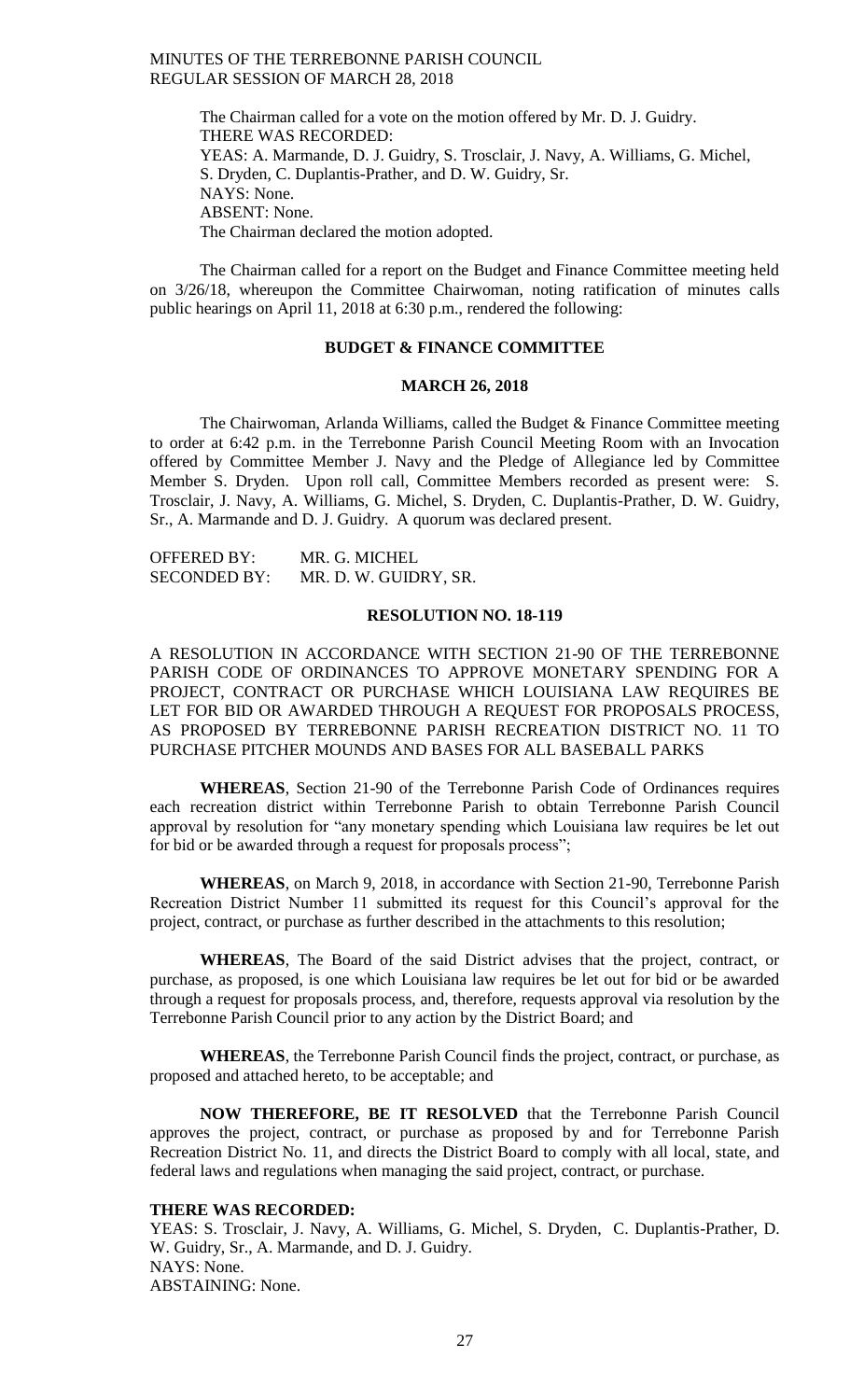ABSENT: None. The Chairwoman declared the resolution adopted on this the 26th day of March 2018.

\* \* \* \* \* \* \* \* \*

OFFERED BY: MR. G. MICHEL SECONDED BY: MR. D. W. GUIDRY, SR.

#### **RESOLUTION NO. 18-120**

A RESOLUTION IN ACCORDANCE WITH SECTION 21-90 OF THE TERREBONNE PARISH CODE OF ORDINANCES TO APPROVE MONETARY SPENDING FOR A PROJECT, CONTRACT OR PURCHASE WHICH LOUISIANA LAW REQUIRES BE LET FOR BID OR AWARDED THROUGH A REQUEST FOR PROPOSALS PROCESS, AS PROPOSED BY TERREBONNE PARISH RECREATION DISTRICT NO. 11 TO PPOUR CONCRETE UNDER BLEACHERS AND TO EXTEND CONCRETE FOR DUGOUTS

**WHEREAS**, Section 21-90 of the Terrebonne Parish Code of Ordinances requires each recreation district within Terrebonne Parish to obtain Terrebonne Parish Council approval by resolution for "any monetary spending . . . which Louisiana law requires be let out for bid or be awarded through a request for proposals process";

**WHEREAS**, on March 9, 2018, in accordance with Section 21-90, Terrebonne Parish Recreation District Number 11 submitted its request for this Council's approval for the project, contract, or purchase as further described in the attachments to this resolution;

**WHEREAS**, The Board of the said District advises that the project, contract, or purchase, as proposed, is one which Louisiana law requires be let out for bid or be awarded through a request for proposals process, and, therefore, requests approval via resolution by the Terrebonne Parish Council prior to any action by the District Board; and

**WHEREAS**, the Terrebonne Parish Council finds the project, contract, or purchase, as proposed and attached hereto, to be acceptable; and

**NOW THEREFORE, BE IT RESOLVED** that the Terrebonne Parish Council approves the project, contract, or purchase as proposed by and for Terrebonne Parish Recreation District No. 11, and directs the District Board to comply with all local, state, and federal laws and regulations when managing the said project, contract, or purchase.

#### **THERE WAS RECORDED:**

YEAS: S. Trosclair, J. Navy, A. Williams, G. Michel, S. Dryden, C. Duplantis-Prather, D. W. Guidry, Sr., A. Marmande, and D. J. Guidry. NAYS: None. ABSTAINING: None. ABSENT: None. The Chairwoman declared the resolution adopted on this the 26th day of March 2018.

\* \* \* \* \* \* \* \* \*

OFFERED BY: MR. G. MICHEL SECONDED BY: MR. D. W. GUIDRY, SR.

# **RESOLUTION NO. 18-121**

A RESOLUTION IN ACCORDANCE WITH SECTION 21-90 OF THE TERREBONNE PARISH CODE OF ORDINANCES TO APPROVE MONETARY SPENDING FOR A PROJECT, CONTRACT OR PURCHASE WHICH LOUISIANA LAW REQUIRES BE LET FOR BID OR AWARDED THROUGH A REQUEST FOR PROPOSALS PROCESS, AS PROPOSED BY TERREBONNE PARISH RECREATION DISTRICT NO. 2/3 TO AWARD A BID FOR THE BAYOU COUNTRY SPORTS PARK GIRLS CONCESSION AREA PROJECT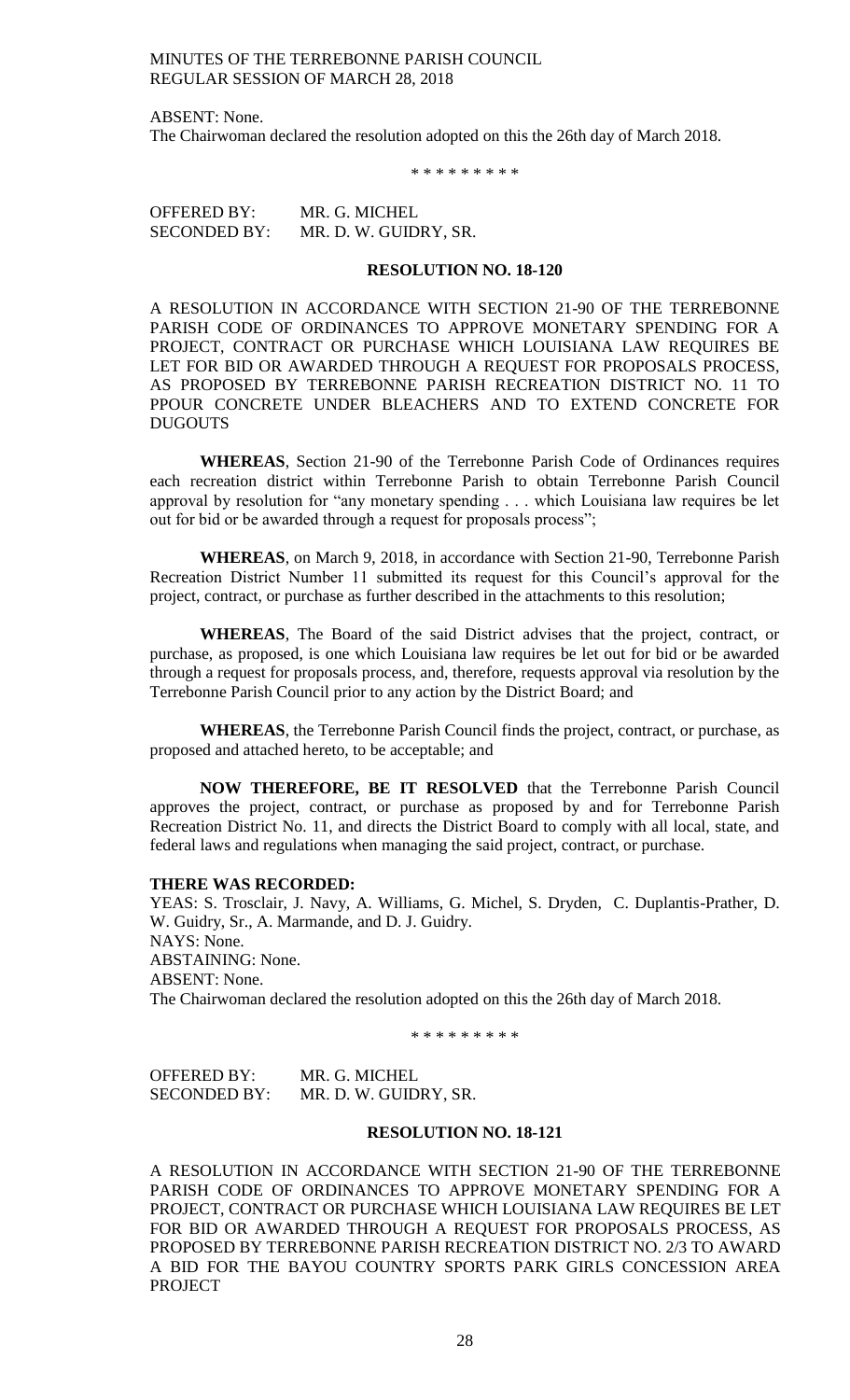**WHEREAS**, Section 21-90 of the Terrebonne Parish Code of Ordinances requires each recreation district within Terrebonne Parish to obtain Terrebonne Parish Council approval by resolution for "any monetary spending which Louisiana law requires be let out for bid or be awarded through a request for proposals process";

**WHEREAS**, on March 13, 2018, in accordance with Section 21-90, Terrebonne Parish Recreation District Number 2/3 submitted its request for this Council's approval for the project, contract, or purchase as further described in the attachments to this resolution;

**WHEREAS**, The Board of the said District advises that the project, contract, or purchase, as proposed, is one which Louisiana law requires be let out for bid or be awarded through a request for proposals process, and, therefore, requests approval via resolution by the Terrebonne Parish Council prior to any action by the District Board; and

**WHEREAS**, the Terrebonne Parish Council finds the project, contract, or purchase, as proposed and attached hereto, to be acceptable; and

**NOW THEREFORE, BE IT RESOLVED** that the Terrebonne Parish Council approves the project, contract, or purchase as proposed by and for Terrebonne Parish Recreation District No. 2/3, and directs the District Board to comply with all local, state, and federal laws and regulations when managing the said project, contract, or purchase.

### **THERE WAS RECORDED:**

YEAS: S. Trosclair, J. Navy, A. Williams, G. Michel, S. Dryden, C. Duplantis-Prather, D. W. Guidry, Sr., A. Marmande, and D. J. Guidry. NAYS: None. ABSTAINING: None. ABSENT: None. The Chairwoman declared the resolution adopted on this the 26th day of March 2018.

\* \* \* \* \* \* \* \* \*

| <b>OFFERED BY:</b> | MR. D. J. GUIDRY |
|--------------------|------------------|
| SECONDED BY:       | MR. S. TROSCLAIR |

### **RESOLUTION NO. 18-122**

**WHEREAS**, the Terrebonne Parish Clerk of Court continues to need leased office space at 417 Goode Street to house records and other associated activities of his office and its related business transactions which necessitate work and services provided by his office, and

**WHEREAS**, the Terrebonne Parish Consolidated Government, as Intervener, has a statutory duty to provide office space for the Clerk of Court, and

**WHEREAS**, an adjacent parcel of ground continues to be available for use as a parking area and a place for the Parish compactor/dumpster in the southeast corner of the subject parcel of ground, and

**WHEREAS**, as the Lessor owns the building with office space and adjacent parking suitable for the needs of Lessee and at a price agreeable to Intervener, the parties herein agree to hereby enter into this lease.

**NOW, THEREFORE BE IT RESOL**VED by the Terrebonne Parish Council (Budget and Finance Committee), on behalf of the Terrebonne Parish Consolidated Government, that it does hereby approve and authorize Parish President, Gordon E. Dove to execute the renewal of a lease approved by the Legal Department with Scott F. Shaw and Susan Shaw Nickel for a term not to exceed one year and not to exceed \$4,012.41 per month.

# **THERE WAS RECORDED:**

YEAS: S. Trosclair, J. Navy, A. Williams, G. Michel, S. Dryden, C. Duplantis-Prather, D. W. Guidry, Sr., A. Marmande, and D. J. Guidry.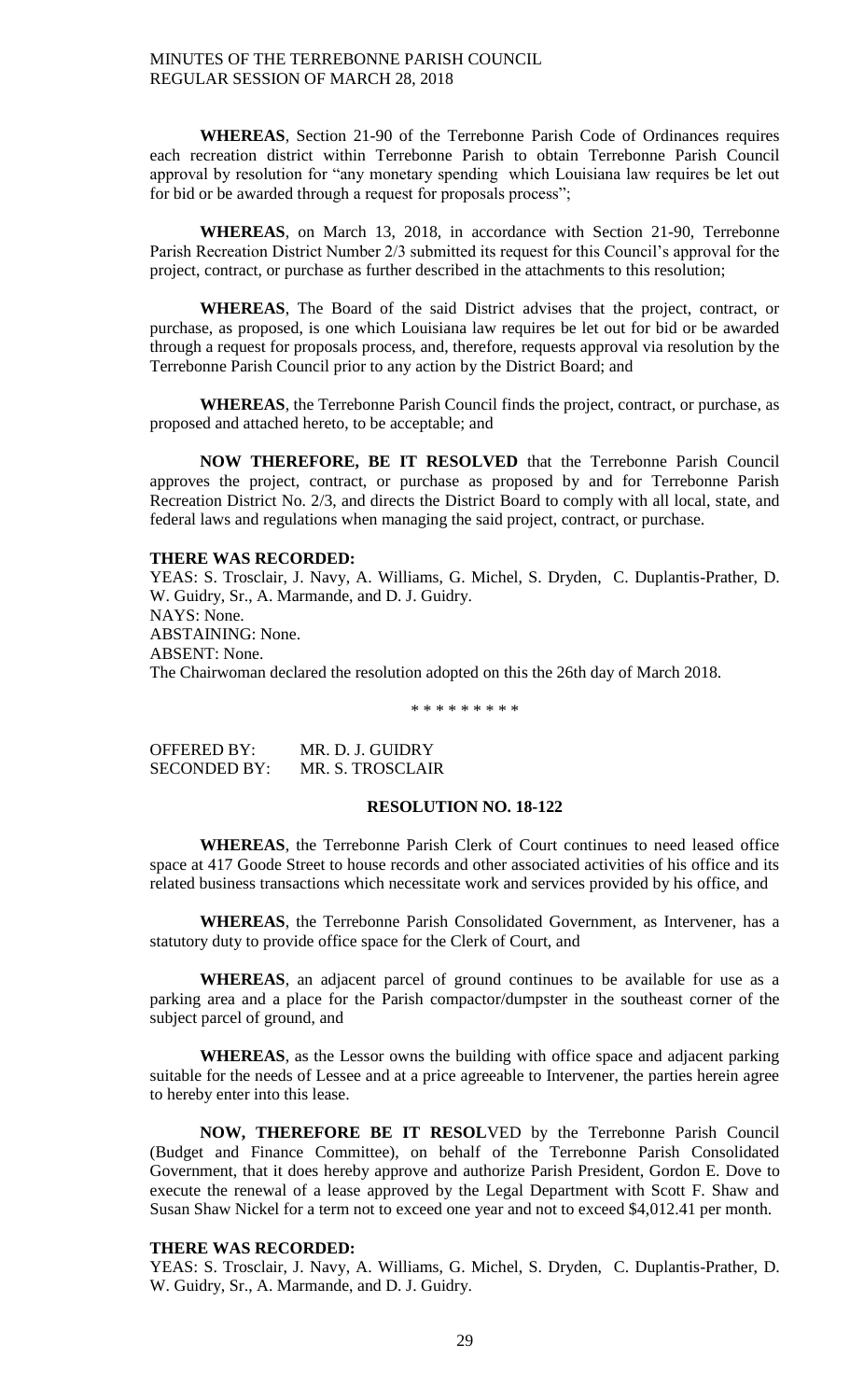NAYS: None. ABSTAINING: None. ABSENT: None. The Chairwoman declared the resolution adopted on this the 26th day of March 2018.

\* \* \* \* \* \* \* \* \*

Upon questioning from Committee Member G. Michel regarding the amount of time the parish has been leasing the aforementioned property, Chief Financial Officer stated that the lease agreement has been in place for at least the last four years; and that she is unsure of the number of years that the parish has been leasing this property but stated that an assessment is done every four years and the terms of the contract has not changed.

Upon questioning from Committee Member S. Trosclair regarding the retention policy, Chief Financial Officer K. Mauldin explained that the parish has to follow the state's retention policy and all governmental entities are required to file retention paperwork.

Mr. D. W. Guidry, Sr. moved, seconded by Mr. J. Navy, "THAT, the Budget & Finance Committee introduce an ordinance to amend the 2018 Adopted Operating Budget and the 5-year Capital Outlay Budget of the Terrebonne Parish Consolidated Government for the following items and to provide for related matters:

- I. Head Start Program, \$5,000
- II. Re-class Parishwide Sewerage Projects, Net Affect \$0
- III. EOC Safe Room, \$62,816, Bayou Black Pump Station, \$353,000
- IV. Mechanicville Splash Park, \$225,000
- V. Lee Avenue Splash Park, \$225,000

and call a public hearing on said matter on April 11, 2018 at 6:30 p.m."

The Chairwoman called for the vote on the motion offered by Mr. D. W. Guidry, Sr. THERE WAS RECORDED:

YEAS: S. Trosclair, J. Navy, A. Williams, G. Michel, S. Dryden, D. W. Guidry, Sr., A. Marmande and D. J. Guidry.

NAYS: None.

ABSENT: C. Duplantis-Prather.

The Chairwoman declared the motion adopted.

| <b>OFFERED BY:</b>  | MR. S. TROSCLAIR |
|---------------------|------------------|
| <b>SECONDED BY:</b> | MR. J. NAVY      |

#### **RESOLUTION NO. 18-123**

**WHEREAS**, on February 20, 2018 bids were received electronically via Central Auction House by the Terrebonne Parish Consolidated Government for Bid 18-WHSE-04 Purchase of New/ Unused Recreation Equipment for Warehouse Inventory (2018) (12-Month Requirements Contract) , and

**WHEREAS,** after careful review by the Angela Guidry, Purchasing Manager it has been determined that the lowest qualified bid for items on the attached listing is BSN Sports. The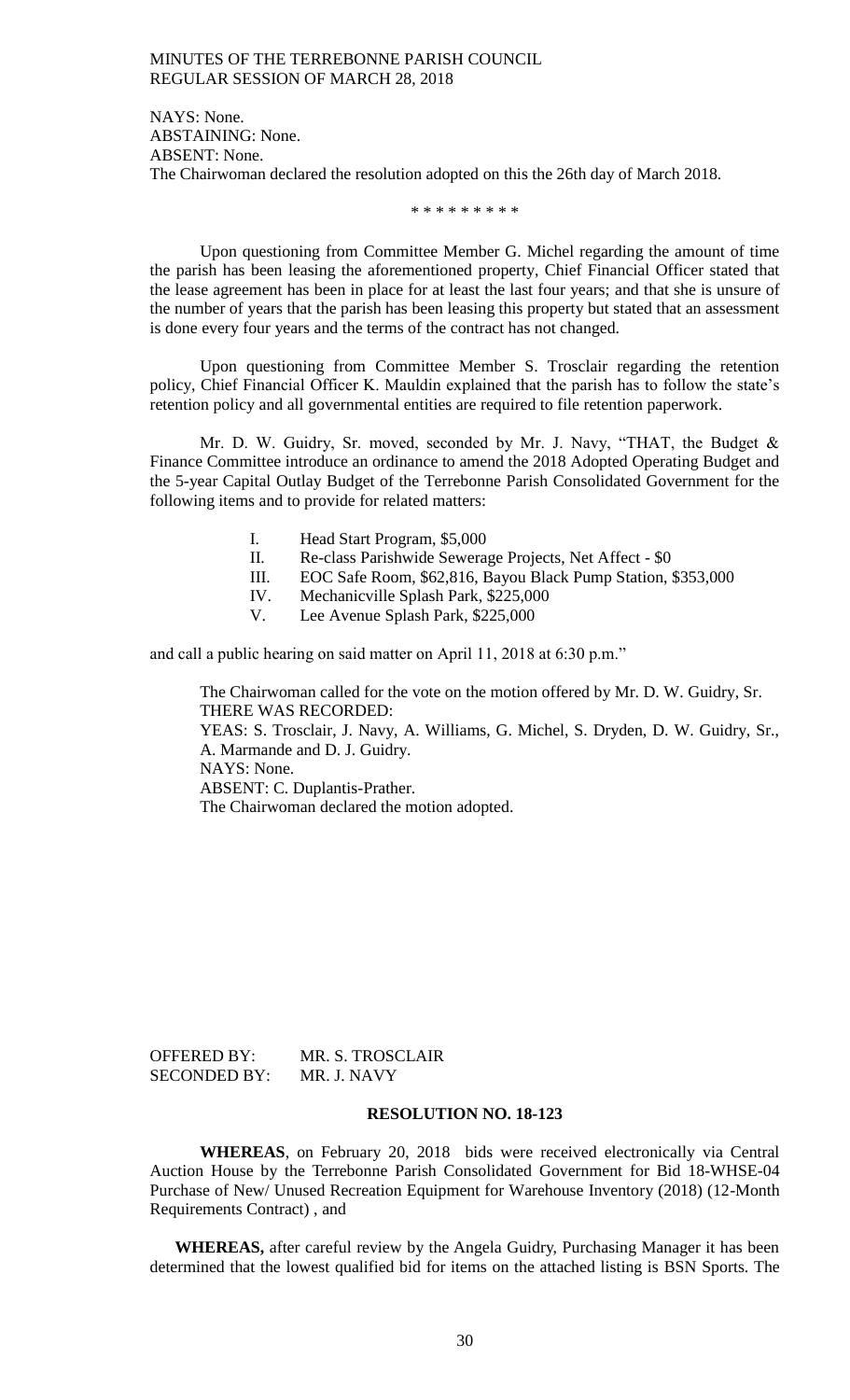bids of Pyramid School Products, Riddell and S&S Worldwide must be rejected for failure to comply with the "Requirement and Instructions for Bidders", and

**WHEREAS,** the Purchasing Division is requesting authorization to do a partial re-bid for items without qualified bids and asks that the Division is granted authorization to award those items to the lowest responsive and responsible bidders, and

**WHEREAS,** Parish Administration concurs with the recommendation to award the bid of BSN Sports for Bid 18-WHSE-04 Purchase of New/ Unused Recreation Equipment for Warehouse Inventory (2018) (12-Month Requirements Contract) and reject the aforementioned bidders for non-compliance as per attached documents, and

**NOW, THEREFORE BE IT RESOLVED** by the Terrebonne Parish Council (Budget and Finance Committee), on behalf of the Terrebonne Parish Consolidated Government, that the recommendation of Parish Administration be approved for the purchase and authorizations related to recreation equipment for Warehouse inventory as per the attached documents.

#### **THERE WAS RECORDED:**

YEAS: S. Trosclair, J. Navy, A. Williams, G. Michel, S. Dryden, C. Duplantis-Prather, D. W. Guidry, Sr., A. Marmande, and D. J. Guidry. NAYS: None. ABSTAINING: None. ABSENT: None. The Chairwoman declared the resolution adopted on this the 26th day of March 2018.

\* \* \* \* \* \* \* \* \*

Committee Member S. Trosclair asked that Agenda Item No. 7 - Presentation to the Council the Contract of Lease Agreement as authorized by Ordinance No. 8925, wherein the TPCG leases from MARFO, Inc. certain parking spaces located along Main Street between the Government Tower and Barrow Street in Houma, Louisiana – be placed on the agenda for discussion. Mr. Trosclair explained that the lease agreement is for the front section of the parking lot on the Barrow Street side of the government tower building and the front section bordering Main Street. The term of the lease is approximately \$25,000.00 per year with a 15 year renewal option, if the parish chooses to do so. The lease agreement does not start until September 1, 2018, which would be when the first payment would be due to MARFO, Inc. Mr. Trosclair supports this lease agreement because it would benefit parking for the elderly and handicapped citizens of Terrebonne Parish who frequent the Government Tower building to conduct daily business transactions; noting that, in his opinion, and he suggested that leasing the parking spaces now would be in the best interest of the parish rather than leasing them at a later date when the spaces may not be available.

Discussion ensued with committee members stating their concerns over the leasing of the parking spaces; stating that the parish should be given the first "right of refusal" and the appraisal value should be taken into consideration when leasing these parking spots. Several committee members agreed that the parking spots would benefit the elderly and the handicapped citizens of Terrebonne Parish.

Parish President G. Dove explained that the parish has to follow the proper procedures when purchasing property; stating that by leasing the parking spaces along Barrow Street and Main Street, would allow easy access to the first floor of the government tower building. He stated that his main goal is to provide "one stop shopping" on the bottom level of the government towers and in order to reach this goal all things have to be done procedurally correct.

Mr. S. Trosclair moved, seconded by Mr. J. Navy, "THAT, the Budget & Finance Committee introduce an ordinance to amend the 2018 Adopted Operating Budget to fund a Contract of Lease wherein the TPCG leases from MARFO, Inc., certain parking spaces located along Main Street between the Government Tower and Barrow Street in Houma, Louisiana for use by the public and call a public hearing on April 11, 2018 at 6:30 p.m."

The Chairwoman called for the vote on the motion offered by Mr. S. Trosclair.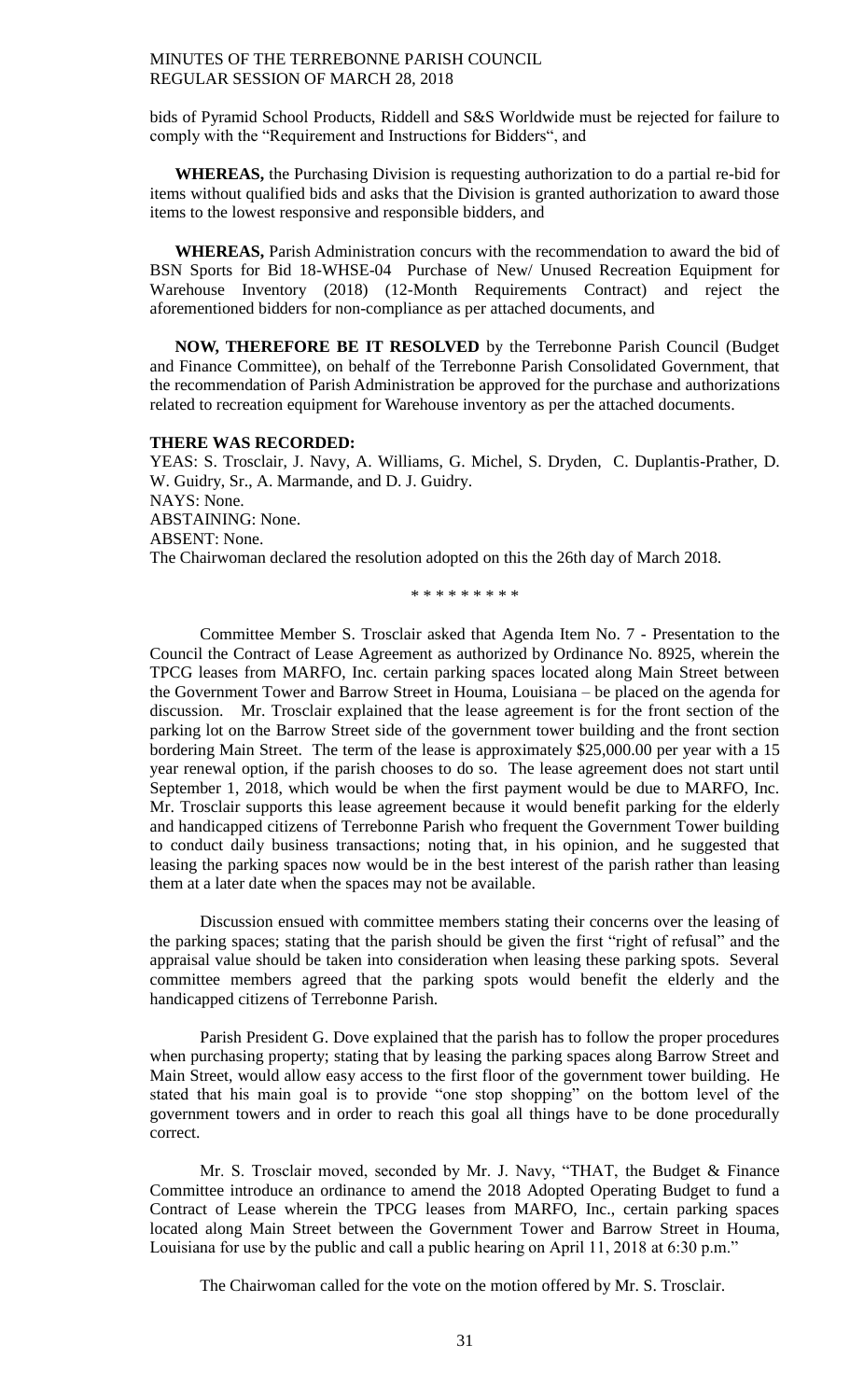THERE WAS RECORDED:

p.m.

YEAS: S. Trosclair, J. Navy, A. Williams, C. Duplantis-Prather, A. Marmande and D. J. Guidry. NAYS: None. ABSENT: G. Michel, S. Dryden and D. W. Guidry, Sr. The Chairwoman declared the motion adopted.

Mr. S. Trosclair moved, seconded by Mr. G. Michel, "THAT, there being no further business to come before the Budget & Finance Committee, the meeting be adjourned."

The Chairwoman called for the vote on the motion offered by Mr. S. Trosclair. THERE WAS RECORDED: YEAS: S. Trosclair, J. Navy, A. Williams, G. Michel, S. Dryden, C. Duplantis-Prather D. W. Guidry, Sr., A. Marmande and D. J. Guidry. NAYS: None. ABSENT: None. The Chairwoman declared the motion adopted and the meeting was adjourned at 7:16

Arlanda J. Williams, Chairwoman

Tammy E. Triggs, Minute Clerk

Ms. A. Williams moved, seconded by Mr. J. Navy, "THAT the Council accept and ratify the minutes of the Budget and Finance Committee meeting held on 3/26/18."

The Chairman called for a vote on the motion offered by Ms. A. Williams. THERE WAS RECORDED: YEAS: S. Trosclair, J. Navy, A. Williams, G. Michel, S. Dryden, C. Duplantis-Prather, D. W. Guidry, Sr., A. Marmande, and D. J. Guidry. NAYS: None. ABSENT: None. The Chairman declared the motion adopted.

The Chairman called for a report on the Policy, Procedure, and Legal Committee meeting held on 3/26/18, whereupon the Committee Chairman rendered the following:

# **POLICY, PROCEDURE, & LEGAL COMMITTEE**

# **MARCH 26, 2018**

The Chairman, Darrin W. Guidry, Sr., called the Policy, Procedure, & Legal Committee meeting to order at 7:17 p.m. in the Terrebonne Parish Council Meeting Room with an Invocation offered by Committee Member C. Duplantis-Prather and the Pledge of Allegiance led by Committee Member G. Michel. Upon roll call, Committee Members recorded as present were: S. Trosclair, J. Navy, A. Williams, G. Michel, S. Dryden, C. Duplantis-Prather, D. W. Guidry, Sr., A. Marmande and D. J. Guidry. A quorum was declared present.

Mr. D. J. Guidry moved, seconded by Ms. A. Williams, "THAT, the Policy, Procedure, & Legal Committee approve the co-sponsorship request from the American Red Cross for the Annual Volunteer Recognition Event on April 12, 2018 at the Dumas Auditorium."

The Chairman called for the vote on the motion offered by Mr. D. J. Guidry. THERE WAS RECORDED: YEAS: S. Trosclair, J. Navy, A. Williams, G. Michel, S. Dryden, C. Duplantis-Prather, D. W. Guidry, Sr., and D. J. Guidry. NAYS: None. ABSENT: A. Marmande. The Chairman declared the motion adopted.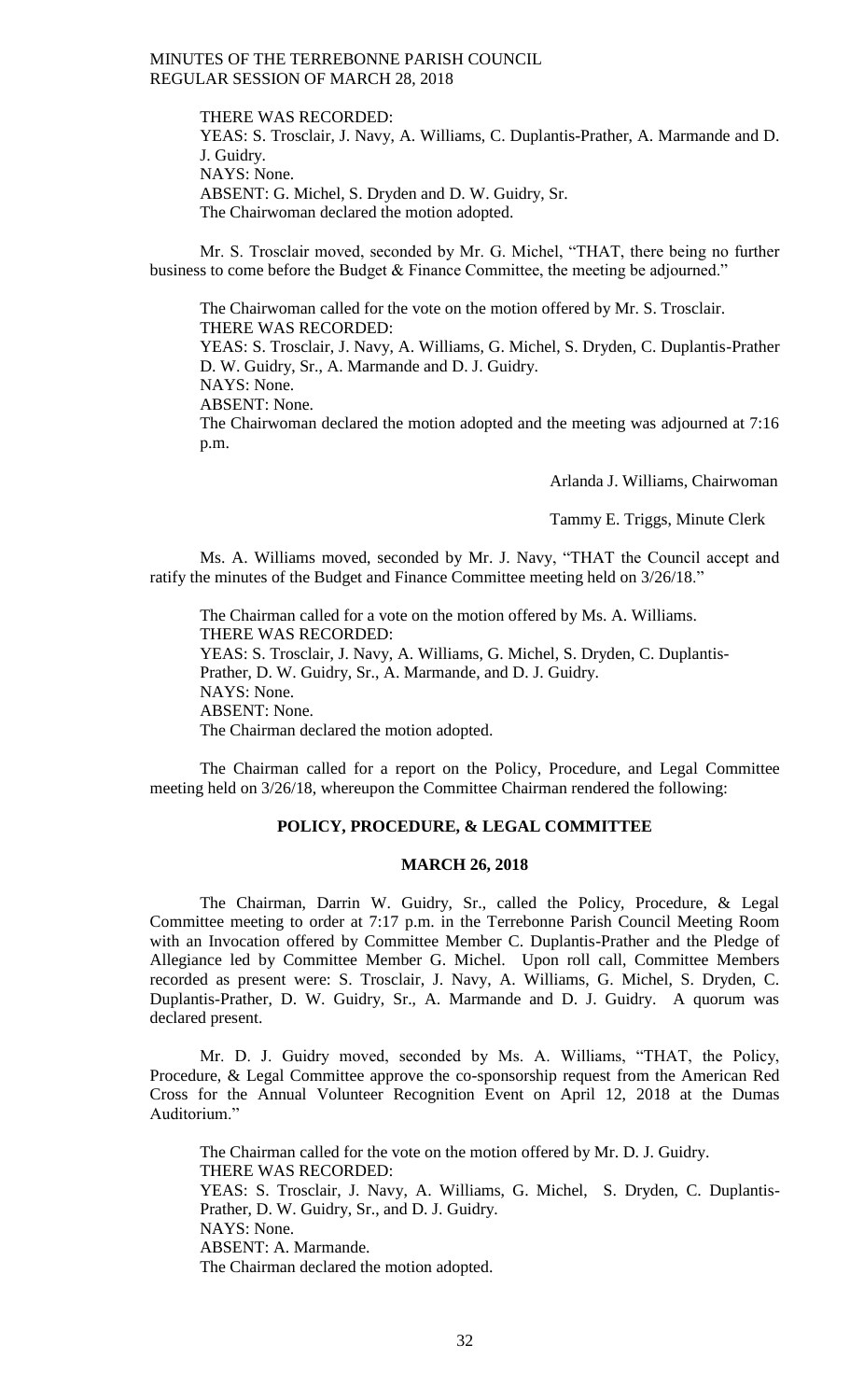Mr. G. Michel moved, seconded by Mr. J. Navy, "THAT, the Policy, Procedure, & Legal Committee approve the co-sponsorship request from the National Association of University Women, Terrebonne Branch scholarship fundraiser dance on April 20, 2018 at the Dumas Auditorium."

The Chairman called for the vote on the motion offered by Mr. G. Michel. THERE WAS RECORDED: YEAS: S. Trosclair, J. Navy, G. Michel, S. Dryden, C. Duplantis-Prather, D. W. Guidry, Sr., A. Marmande and D. J. Guidry. NAYS: None. ABSENT: None. ABSTAINING: A. Williams. The Chairman declared the motion adopted.

Mr. G. Michel moved, seconded by Ms. A. Williams, "THAT, the Policy, Procedure, & Legal Committee approve the co-sponsorship request from the Ross Mullooly Project, Outrunning Cancer, to be held on December 8, 2018 at the Courthouse Square."

The Chairman called for the vote on the motion offered by Mr. G. Michel. THERE WAS RECORDED: YEAS: S. Trosclair, J. Navy, A. Williams, G. Michel, S. Dryden, C. Duplantis-Prather, D. W. Guidry, Sr., A. Marmande and D. J. Guidry. NAYS: None. ABSENT: None. The Chairman declared the motion adopted.

Mr. G. Michel moved, seconded by Ms. A. Williams, "THAT, there being no further business to come before the Policy, Procedure, & Legal Committee, the meeting be adjourned."

The Chairman called for the vote on the motion offered by Mr. G. Michel. THERE WAS RECORDED: YEAS: S. Trosclair, J. Navy, A. Williams, G. Michel, S. Dryden, C. Duplantis-Prather, D. W. Guidry, Sr., A. Marmande and D. J. Guidry. NAYS: None. ABSENT: None.

The Chairman declared the motion adopted and the meeting was adjourned at 7:19 p.m.

Darrin W. Guidry, Sr., Chairman

Tammy E. Triggs, Minute Clerk

Mr. D. W. Guidry, Sr. moved, seconded by Mr. D. J. Guidry, "THAT the Council accept and ratify the minutes of the Policy, Procedure, and Legal Committee meeting held on 3/26/18."

The Chairman called for a vote on the motion offered by Mr. D. W. Guidry, Sr. THERE WAS RECORDED: YEAS: S. Trosclair, J. Navy, A. Williams, G. Michel, S. Dryden, C. Duplantis-Prather, D. W. Guidry, Sr., A. Marmande, and D. J. Guidry. NAYS: None. ABSENT: None. The Chairman declared the motion adopted.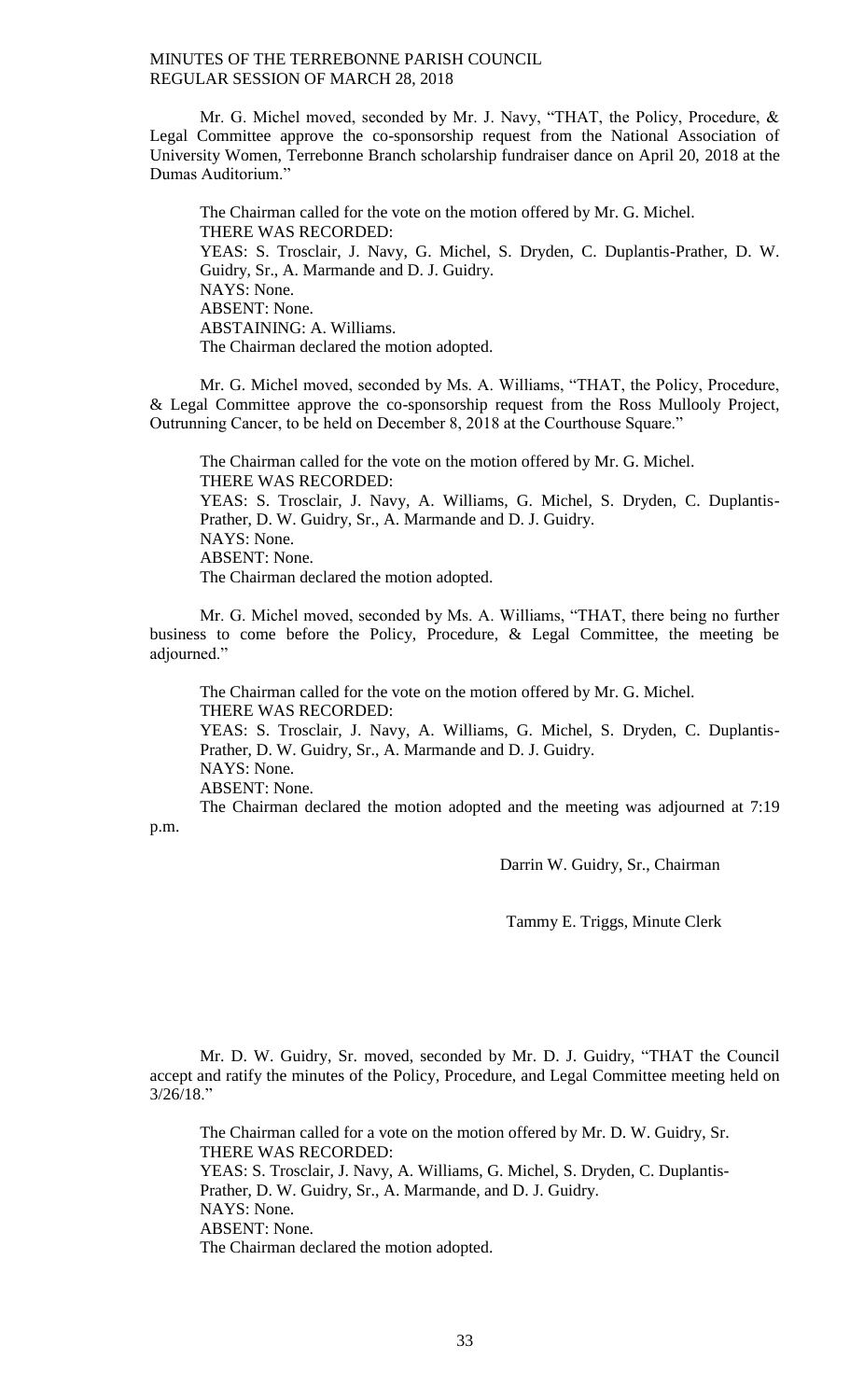Mr. D. W. Guidry, Sr. moved, seconded by Mr. D. J. Guidry, "THAT the Council approve the following street light list:

# **STREET LIGHT LIST 3-28-18**

INCREASE THE WATTAGE THE STREET LIGHT AT THE CORNER OF ST. JOSEPH STREET AND WEST STREET FROM 250-WATTS TO 400-WATTS HPS (REPOSITION TO FACE THE STREET AT A 90 DEGREE ANGLE), ENTERGY; RLD #3A; JOHN NAVY, DISTRICT 1

INCREASE THE WATTAGE THE STREET LIGHT AT THE CORNER OF MADGE STREET AND WEST STREET FROM 250-WATTS TO 400-WATTS, ENTERGY; RLD #3A; JOHN NAVY, DISTRICT 1

INCREASE THE WATTAGE THE STREET LIGHT AT THE CORNER OF LARRY STREET AND WEST STREET FROM 175-WATTS TO 400-WATTS HPS, ENTERGY; RLD #3A; JOHN NAVY, DISTRICT 1

INCREASE THE WATTAGE THE STREET LIGHT AT THE CORNER OF ST. JOSEPH STREET AND WEST STREET FROM 250-WATTS TO 400-WATTS HPS, ENTERGY; RLD #3A; JOHN NAVY, DISTRICT 1

INCREASE THE WATTAGE THE STREET LIGHT AT THE ENTRANCE TO THE AUTHEMENT PARK ON WEST STREET FROM 175-WATTS TO 250-WATTS HPS (REPOSITION TO FACE PARK WALKWAY), ENTERGY; RLD #3A; JOHN NAVY, DISTRICT 1

INCREASE THE WATTAGE THE STREET LIGHT IN THE MIDSPAN OF LARRY STREET AND ISABEL STREET FROM 175-WATTS TO 250-WATTS HPS, ENTERGY; RLD #3A; JOHN NAVY, DISTRICT 1

INSTALL ONE 400-WATT HPS STREET LIGHT ON EXISTING POLE AT THE CORNER OF WEST STREET AND EAST MAIN STREET; ENTERGY; RLD #3A; JOHN NAVY, DISTRICT 1

INCREASE THE WATTAGE OF THREE (3) STREET LIGHTS ON CORRAL WAY TO 400-WATTS; ENTERGY; RLD #5; STEVE TROSCLAIR; DISTRICT 9

INSTALL 175 HPS STREET LIGHT ON EXISTING POLE AT 524 BACK PROJECT RD. IN SCHRIEVER; ENTERGY; RLD #1; SCOTTY DRYDEN; DISTRICT 4

INSTALL 250 HPS STREET LIGHT ON EXISTING POLE AT 136 SAINT GEORGE ROAD IN HOUMA; ENTERGY; RLD #1; SCOTTY DRYDEN; DISTRICT 4."

The Chairman called for a vote on the motion offered by Mr. D. W. Guidry, Sr. THERE WAS RECORDED: YEAS: S. Trosclair, J. Navy, A. Williams, G. Michel, S. Dryden, C. Duplantis-Prather, D. W. Guidry, Sr., A. Marmande, and D. J. Guidry. NAYS: None. ABSENT: None. The Chairman declared the motion adopted.

Ms. C. Duplantis-Prather moved, seconded by Mr. D. J. Guidry, "THAT the Council hold nominations open for two weeks for the one unexpired term on the Recreation District #3 Board."

The Chairman called for a vote on the motion offered by Ms. C. Duplantis-Prather. THERE WAS RECORDED: YEAS: S. Trosclair, J. Navy, A. Williams, G. Michel, S. Dryden, C. Duplantis-Prather, D. W. Guidry, Sr., A. Marmande, and D. J. Guidry. NAYS: None.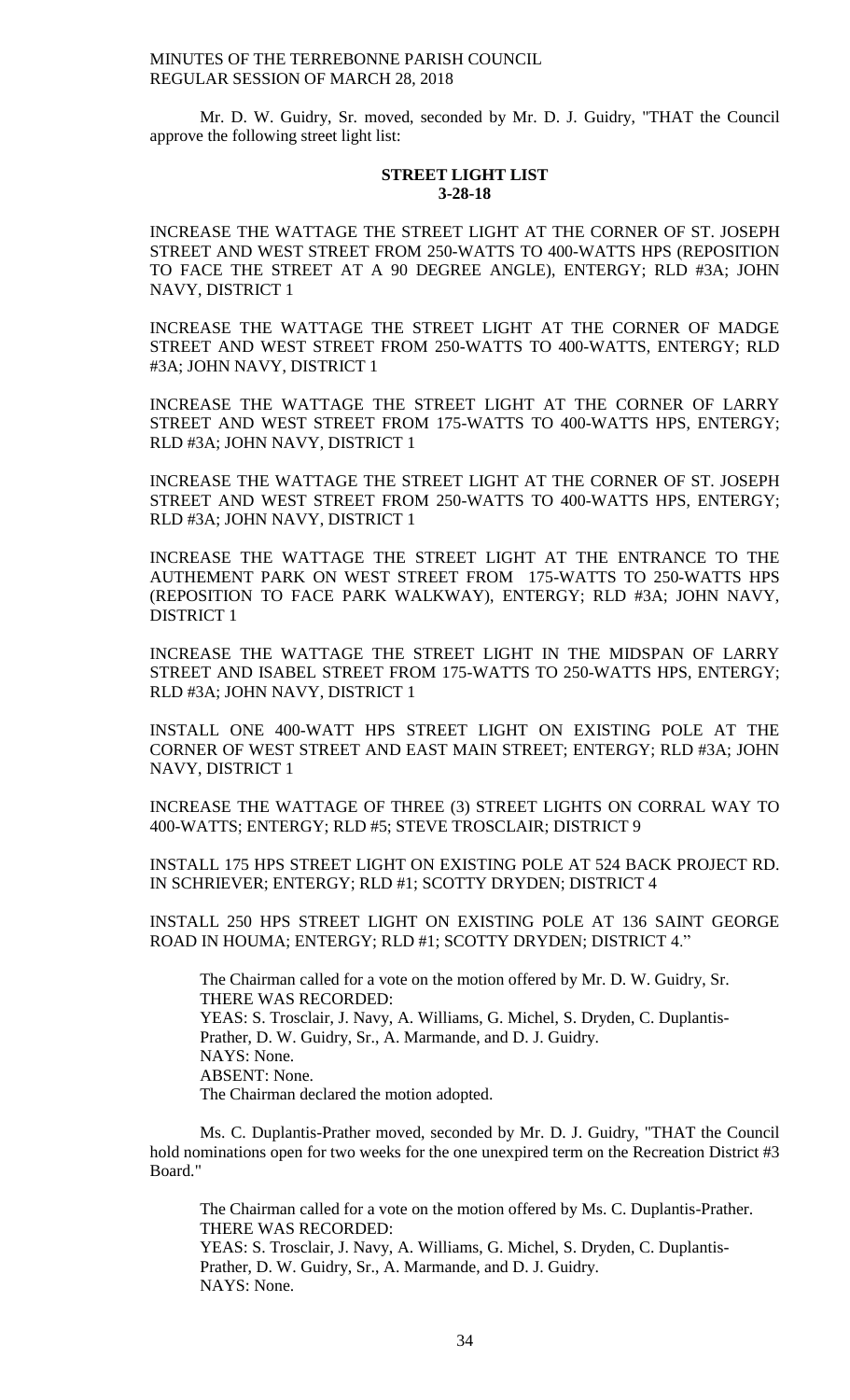ABSENT: None. The Chairman declared the motion adopted.

Ms. A. Williams moved, seconded by Ms. C. Duplantis-Prather, "THAT the Council hold nominations open for two weeks for the vacant positions Terrebonne Parish Youth Advisory Council."

The Chairman called for a vote on the motion offered by Ms. A. Williams. THERE WAS RECORDED: YEAS: S. Trosclair, J. Navy, A. Williams, G. Michel, S. Dryden, C. Duplantis-Prather, D. W. Guidry, Sr., A. Marmande, and D. J. Guidry. NAYS: None. ABSENT: None. The Chairman declared the motion adopted.

Council Member J. Navy shared his concerns for an ongoing issue of dust being created by digging in the East Woodlawn Ranch Road area that could negatively affect the health and welfare of the nearby residents.

Upon Council Member J. Navy's request, Mr. Gayden Cantrelle and Mr. Willard Lapeyrouse of East Woodlawn Ranch Road spoke to the Council sharing their experiences with the closeness of the digging site to their homes and the trucks being used by the digging contractor transferring excessive amounts of dust into the air and onto personal property. They also shared concerns with the pit being dug becoming a mosquito issue should the pit fill with water and stagnate as well as some of the potential health issues for those with respiratory problems living in the area.

Council Member J. Navy shared his concerns with the location of the pit being dug that is causing the dust issue being very close to residential properties and suggested that action be taken to halt operation until measures could be put in place to provide for the health and welfare of the local residents who could be adversely affected by excessive dust.

Upon Council Member J. Navy's request, Interim Public Works Director David Rome reported that the pit was part of ongoing construction for the South Ashland Treatment Plant then shared the measures being taken and being explored in order to work with the contractors in addressing the excessive dust issue.

Upon Council Member J. Navy's request, Planning and Zoning Director Christopher Pulaski stated that there are no specific regulations regarding the development of borrow pits and their proximity to residential areas according to the Parish Code at this time. He then reported that a letter had been submitted to the owner of the pit's property detailing a violation according to the Parish Code regarding the excessive dust and requesting measures be taken to rectify the issue. He then suggested that the Parish Code could be amended to provide for regulations regarding the development of borrow pits within residential areas in the future.

Mr. J. Navy moved, seconded by Mr. D. J. Guidry, "THAT, the Council asks Administration to review the Terrebonne Parish Code of Ordinances to address issues related to borrow pits being dug in city limits adjacent to residential areas and that the contractor associated with the digging project be asked to treat the dust issue on Woodlawn Ranch Road with measures beyond water treatment immediately, and, should the contractors be unwilling to agree, that the Legal Department be asked to review possible actions that would provide for the treatment of the dust issue in an emergency fashion." **(\*MOTION VOTED ON AFTER DISCUSSION)**

Several Council Members shared their support for the motion and their experiences with similar situations across the parish then offered some suggestions for other actions to be taken to account for other potential issues due to treatment options used.

\*The Chairman called for a vote on the motion offered by Mr. J. Navy. THERE WAS RECORDED: YEAS: S. Trosclair, J. Navy, A. Williams, G. Michel, S. Dryden, C. Duplantis-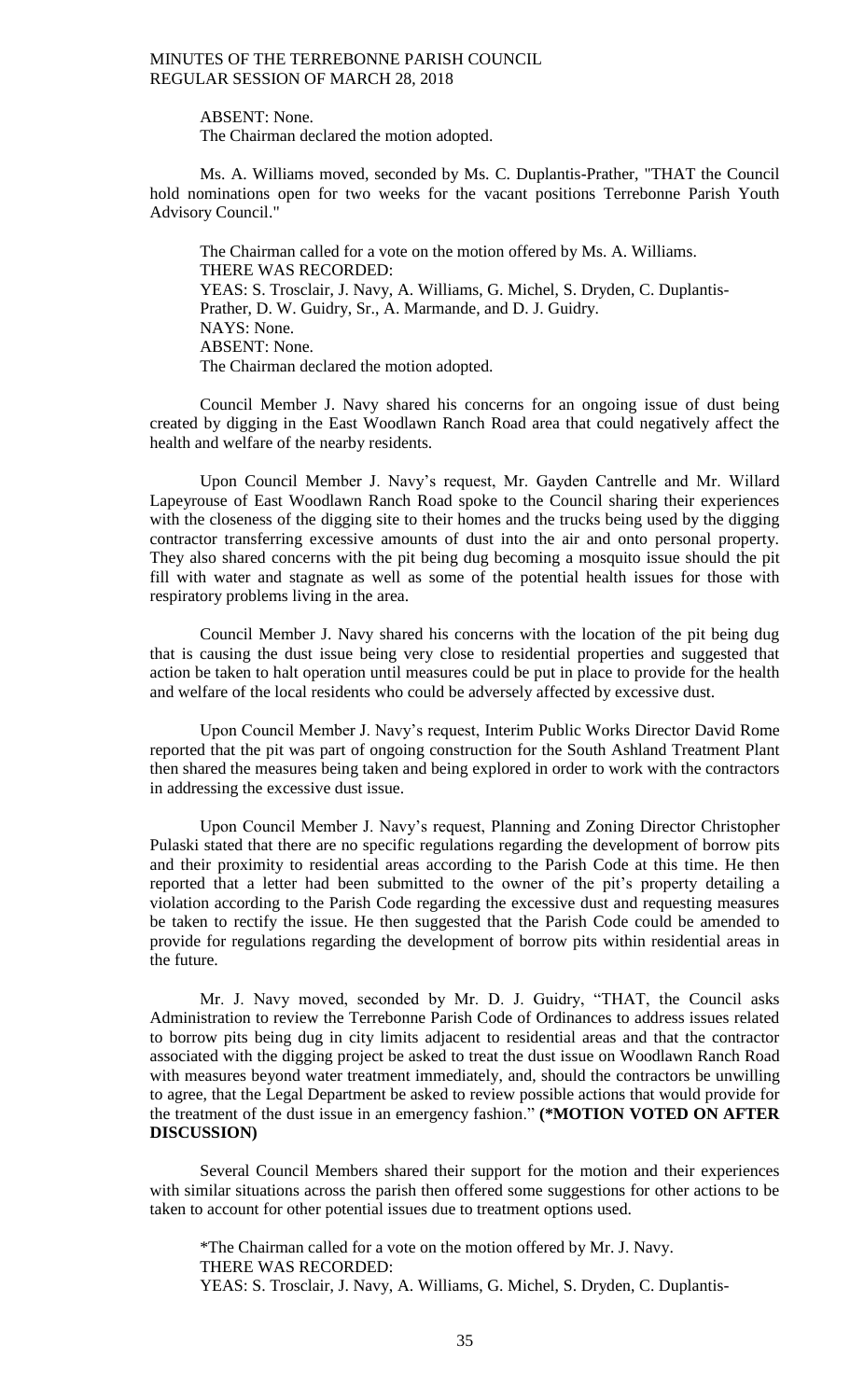Prather, D. W. Guidry, Sr., A. Marmande, and D. J. Guidry. NAYS: None. ABSENT: None. The Chairman declared the motion adopted.

Council Member C. Duplantis-Prather encouraged the public to have their pets spayed or neutered to help control the pet population. She shared that the limpkin birds that were provided an official sanctuary last year recently hatched seven healthy chicks and then wished the public a happy Easter holiday.

Council Member A. Marmande announced that the 30<sup>th</sup> Annual Live "Walk with the Cross" event would be held on March 28, 2018 at 3:00 p.m. starting at Bayouland Worship Church to Canton Chapel in Dulac. He then wished a happy Easter holiday to everyone and asked for prayers for his friend Larry Freeman who recently passed away.

Council Member D. W. Guidry, Sr. commended those connected in providing the sanctuary protection for the limpkin birds and thanked the Terrebonne Bird Club for their bringing awareness of the limpkin birds in the area.

Council Member A. Williams wished a happy birthday to Council Member C. Duplantis-Prather on the following day.

The Chairman encouraged the public to keep law enforcement, military, and first responder personnel in their thoughts and prayers.

Council Member G. Michel wished a belated happy birthday to Council Member S. Dryden who also had a birthday recently.

Parish President G. Dove asked for thoughts and prayers for the family of his uncle Larry Freeman as well during their time of grief. He then thanked the many Parish employees who were successful in managing and mitigating the effects of a recent high water event in the Parish.

Mr. G. Michel moved, seconded unanimously, "THAT, the Council, in conformance with the requirements of the Parish Code, ratify the Parish President's appointment of Mr. David Rome as Public Works Director."

The Chairman called for a vote on the motion offered by Mr. G. Michel. THERE WAS RECORDED: YEAS: S. Trosclair, J. Navy, A. Williams, G. Michel, S. Dryden, C. Duplantis-Prather, D. W. Guidry, Sr., A. Marmande, and D. J. Guidry. NAYS: None. ABSENT: None. The Chairman declared the motion adopted.

Several Council Members shared their support for the appointment of Mr. Rome as Public Works Director and shared their optimism for his continued success.

The Chairman recognized the public for comments on adding five items to the evening's order of business for immediate discussion to address five emergency ordinances to donate properties to Options for Independence for Affordable Housing.

There were no comments from the public.

Mr. G. Michel moved, seconded by Mr. J. Navy, "THAT, the Council close the period for public comments."

The Chairman called for a vote on the motion offered by Mr. G. Michel. THERE WAS RECORDED: YEAS: S. Trosclair, J. Navy, A. Williams, G. Michel, S. Dryden, C. Duplantis-Prather, D. W. Guidry, Sr., A. Marmande, and D. J. Guidry. NAYS: None.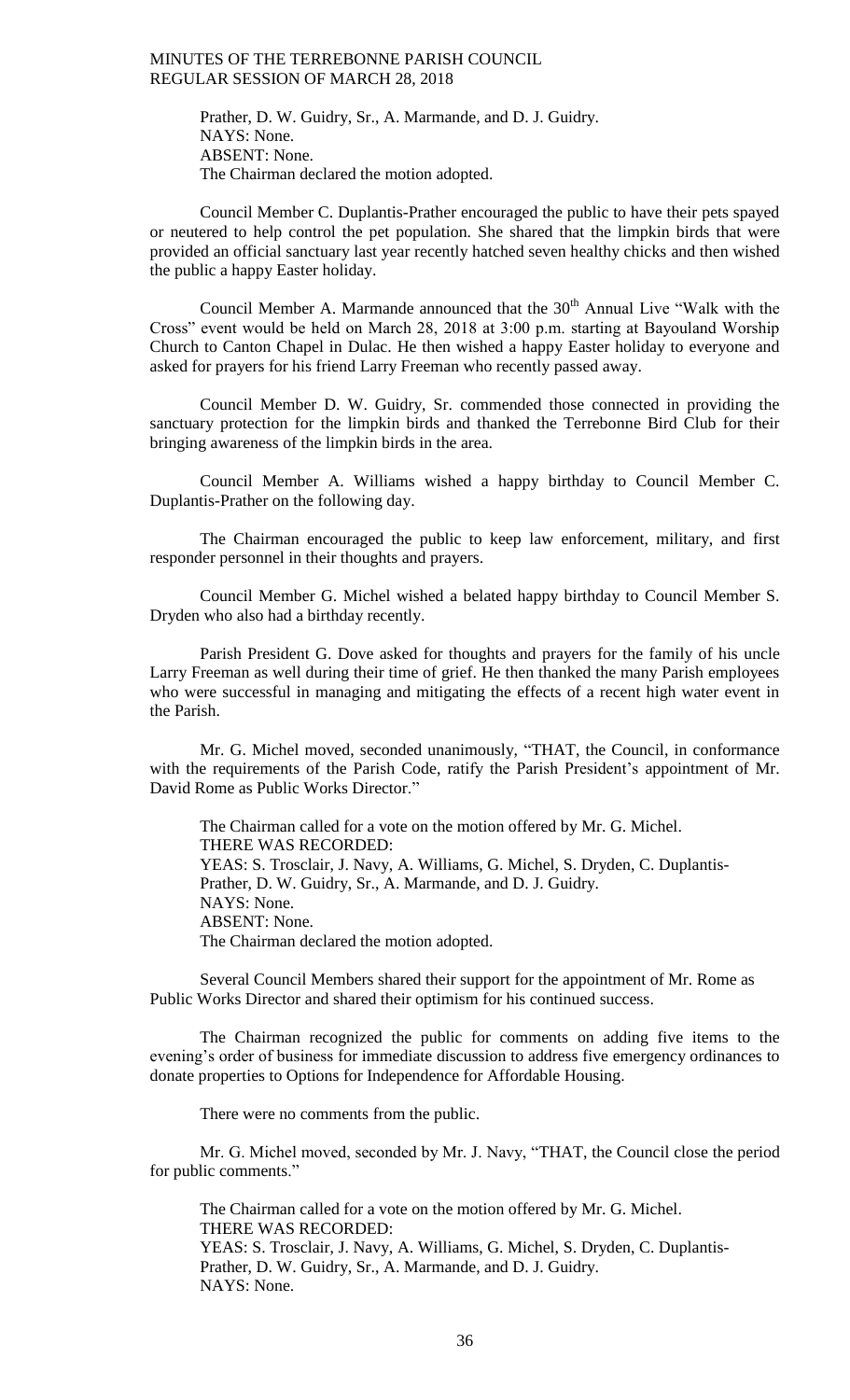ABSENT: None.

The Chairman declared the motion adopted.

Mr. D. W. Guidry, Sr. moved, seconded by Mr. J. Navy, "THAT, the Council add on five items to address the five emergency ordinances to enter into a contract with Options for Independence for the donation of properties located at 110 Red Street, 207 Authement Street, 214 Prince Collins Street, 329 Willowdale Drive, and 617 Hobson Street."

The Chairman called for a vote on the motion offered by Mr. D. W. Guidry, Sr. THERE WAS RECORDED: YEAS: S. Trosclair, J. Navy, A. Williams, G. Michel, S. Dryden, C. Duplantis-Prather, D. W. Guidry, Sr., A. Marmande, and D. J. Guidry. NAYS: None. ABSENT: None. The Chairman declared the motion adopted.

OFFERED BY: MS. A. WILLIAMS SECONDED BY:` MR. J. NAVY

# **EMERGENCY ORDINANCE NO: 8942**

AN ORDINANCE TO AUTHORIZE THE PARISH PRESIDENT TO ENTER INTO A COOPERATIVE ENDEAVOR WITH OPTIONS FOR INDEPENDENCE TO FACILITATE THE DONATION OF THE ADJUDICATED PROPERTY LOCATED AT 110 RED STREET, GRAY, LOUISIANA 70359. (TAX ACCOUNT #A01-8037) FOR USE IN LOW INCOME HOUSING IN TERREBONNE PARISH, AND TO ADDRESS OTHER MATTERS RELATIVE THERETO.

**WHEREAS**, 75% of immovable property owned by Tom Robertson, et al and 25% of immovable property owned by the Estate of Charles Fluence c/o Ella Townsend, situated at Lot 6 Block A Front and Barrow Streets (Now Red Street) Beattieville (110 Red Street, Gray), in Terrebonne Parish, Louisiana ("Property") was adjudicated to the Terrebonne Parish Consolidated Government on June 26, 2006 for nonpayment of taxes; and

**WHEREAS**, the three (3) year period for redemption provided by Art. 7, §25 of the Louisiana Constitution has elapsed on all Properties without redemption; and

**WHEREAS**, TPCG does not need the Property for any public purpose, and TPCG wishes to surplus the said Properties accordingly; and

**WHEREAS**, LA R.S. 47:2205 authorizes the parish to donate adjudicated property to any person to the extent allowed by the Louisiana Constitution; and

**WHEREAS**, La. Const. Art. VII, § 14 authorizes political subdivisions to enter into cooperative endeavor agreements with any public or private corporation for a public purpose and to donate public funds for programs of social welfare for the aid and support of the needy; and

**WHEREAS**, Options for Independence, a local non-profit corporation (hereinafter sometimes referred to as the "Non-Profit"), has expressed interest in acquiring the Property for use in the Federal Home Loan Bank Program in Terrebonne Parish, a program designed to use Federal Home Loan Bank funds to revitalize communities by eliminating the blight of vacant properties and increase the availability of affordable rental housing for low to moderate income persons; and

**WHEREAS**, TPCG finds that donating the Properties to the Non-Profit corporation in order to facilitate additional low to moderate income housing in Terrebonne Parish serves a public purpose, that any expenditure or transfer of public funds according to the terms of the proposed cooperative endeavor, taken as a whole, is not gratuitous, and that Terrebonne Parish has a demonstrable, objective, and reasonable expectation of receiving at least equivalent value in exchange for the expenditure or transfer; and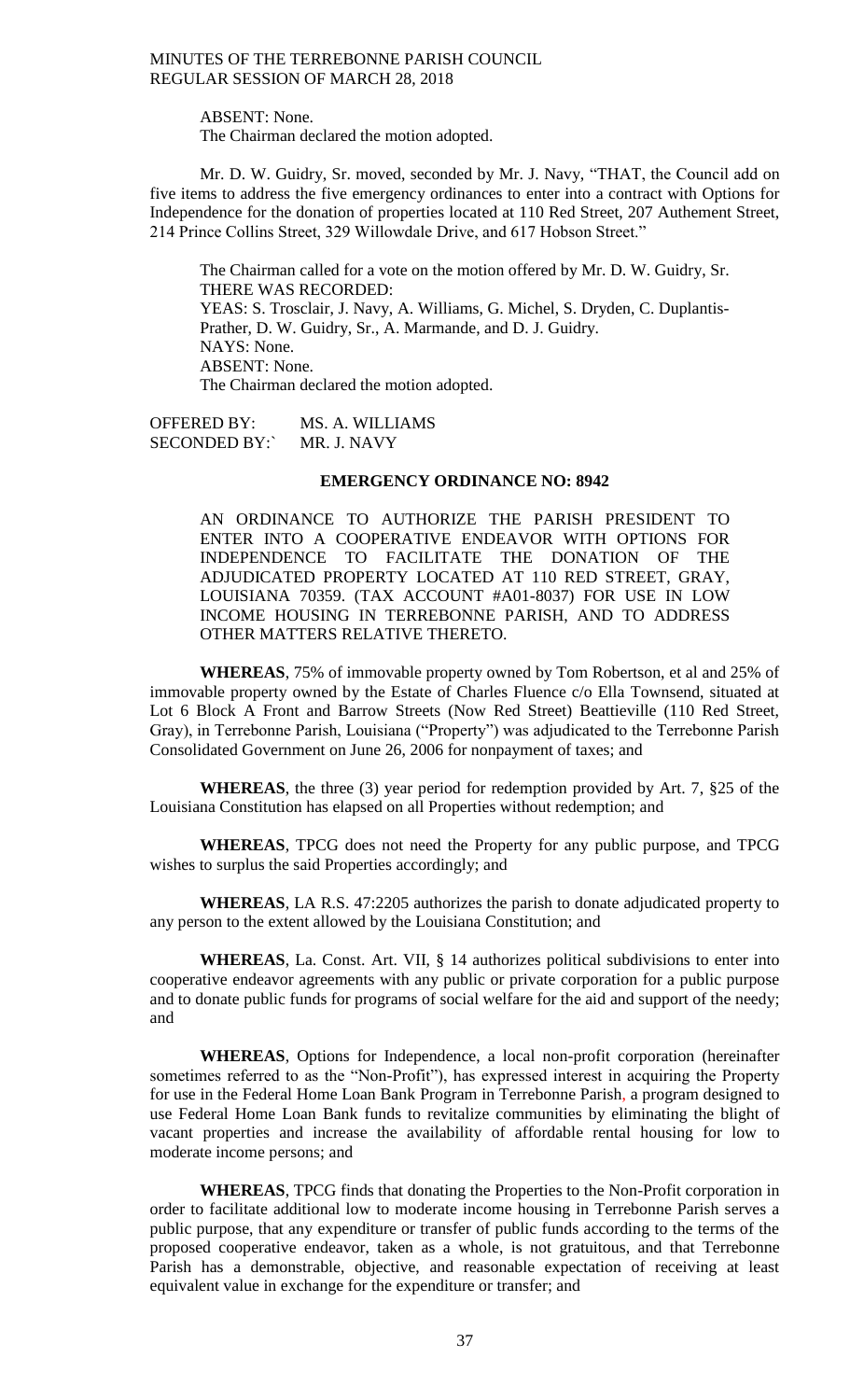**WHEREAS**, TPCG desires to condition the said donation of the Property on the Non-Profit's performance of any and all notice and filing requirements set forth by Louisiana law regarding the transfer of adjudicated property; and

**WHEREAS**, in order to outline the Non-Profit's obligations as set forth above, which include that the non-profit perform the required tax party notices prior to acquiring the Property, and maintain the Property in compliance with the Federal Home Loan Bank Program guidelines, TPCG desires to enter into a cooperative endeavor agreement with the Non-Profit establishing the Non-Profit's obligations; and

**NOW BE IT ORDAINED** by the Terrebonne Parish Council, on behalf of the Terrebonne Parish Consolidated Government, that the property described as:

LOT 6 BLOCK A FRONT & BARROW STREETS (NOW RED STREET) BEATTIEVILLE. CB 1976/462

Bearing a municipal address of 110 Red Street, Gray, Louisiana 70359. (Tax Account #A01-8037).

Being the same property acquired by Donor through adjudication at tax sale registered June 28, 2006, at Terrebonne Parish COB 1976, Page 462, Entry No. 1241207.

being all Property adjudicated to the Terrebonne Parish Consolidated Government more than three years ago.

**BE IT FURTHER ORDAINED**, by the Terrebonne Parish Council, on behalf of the Terrebonne Parish Consolidated Government, that the Parish President is hereby authorized to execute and enter into and enforce a cooperative endeavor agreement with Options for Independence to facilitate the transfer of the Property to the Non-profit, and that the Parish President is hereby authorized to execute and enter into and enforce a donation of said Property to the Non-profit upon the Non-profit's satisfactory performance of the cooperative endeavor agreement in accordance with the terms contained in that agreement, which is attached hereto, and inclusive of the terms below.

# **SECTION I**

The non-profit shall be solely responsible for compliance with La. R.S. 47:2206 regarding notification to tax sale parties for redemption purposes, La. R.S. 47:2208 regarding the recordation of affidavits necessary to erase encumbrances after the transfer, and any other legal procedures to ensure proper title. Terrebonne Parish Consolidated Government has not and will not perform these requirements. Terrebonne Parish Consolidated Government encourages the Non-profit to consult legal counsel regarding Louisiana law on adjudicated property.

### **SECTION II**

If any word, clause, phrase, section or other portion of this ordinance shall be declared null, void, invalid, illegal, or unconstitutional, the remaining words, clauses, phrases, sections and other portions of this ordinance shall remain in force and effect, the provisions of this ordinance hereby being declared to be severable.

# **SECTION III**

Any ordinance or part thereof in conflict herewith is hereby repealed.

# **SECTION IV**

Pursuant to Section 2-14 of the Home Rule Charter and Section 1-13 of the Code of Ordinances for Terrebonne Parish Consolidated Government, this ordinance shall be adopted as an Emergency Ordinance as time is of the essence for Options for Independence to acquire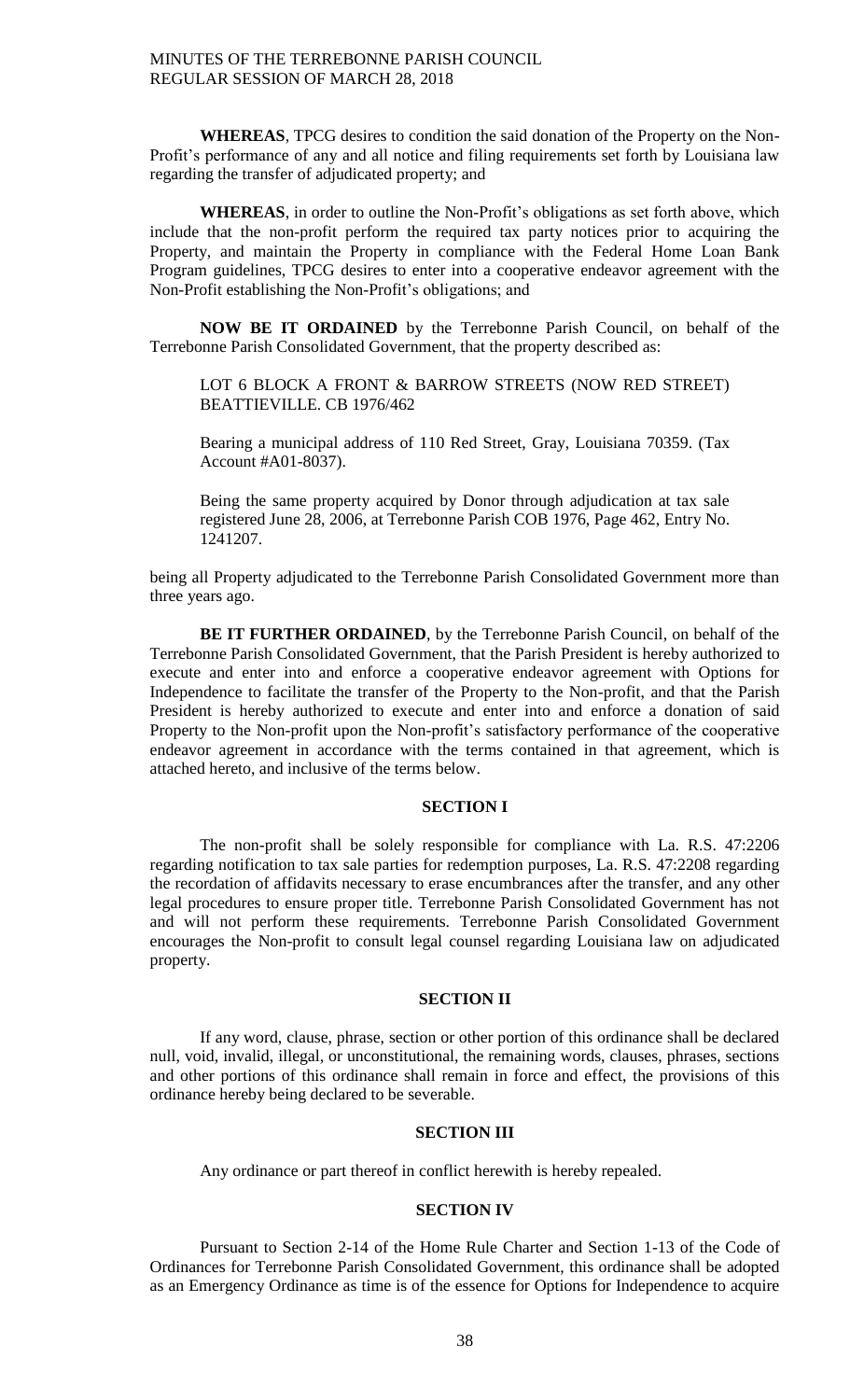the above Adjudicated Property by Donation through the use of funds granted by Home Loan Bank Funds the Program.

# **SECTION V**

This ordinance shall become effective upon approval by the Parish President or as otherwise provided in Section 2-13 (b) of the Home Rule Charter for a Consolidated Government for Terrebonne Parish, whichever occurs sooner.

This ordinance was voted upon as follows:

#### THERE WAS RECORDED:

YEAS: S. Trosclair, J. Navy, A. Williams, G. Michel, S. Dryden, C. Duplantis-Prather, D.W. Guidry, Sr., A. Marmande, and D.J. Guidry. NAYS: None.

NOT VOTING: None.

ABSTAINING: None.

ABSENT: None.

The Chairman declared the emergency ordinance adopted on this, the 28th day of March 2018.

OFFERED BY: MS. A. WILLIAMS SECONDED BY: MR. J. NAVY

# **EMERGENCY ORDINANCE NO: 8943**

AN ORDINANCE TO AUTHORIZE THE PARISH PRESIDENT TO ENTER INTO A COOPERATIVE ENDEAVOR WITH OPTIONS FOR INDEPENDENCE TO FACILITATE THE DONATION OF THE ADJUDICATED PROPERTY LOCATED AT 207 AUTHEMENT STREET, HOUMA, LOUISIANA 70363. (TAX ACCOUNT #R03C-19583) FOR USE IN LOW INCOME HOUSING IN TERREBONNE PARISH, AND TO ADDRESS OTHER MATTERS RELATIVE THERETO.

WHEREAS, 99% of immovable property owned by AD VAL INC., situated at Lot 1 Block 2 Horace Authement Subdivision (207 Authement Street, Houma), in Terrebonne Parish, Louisiana ("Property") was adjudicated to the Terrebonne Parish Consolidated Government on June 16, 2010 for nonpayment of taxes; and 1% of immovable property owned by Charlie Schrader, situated at said Property was adjudicated to the Terrebonne Parish Consolidated Government on June 24, 2014 for nonpayment of taxes; and

**WHEREAS**, the three (3) year period for redemption provided by Art. 7, §25 of the Louisiana Constitution has elapsed on all Properties without redemption; and

**WHEREAS**, TPCG does not need the Properties for any public purpose, and TPCG wishes to surplus the said Properties accordingly; and

**WHEREAS**, LA R.S. 47:2205 authorizes the parish to donate adjudicated property to any person to the extent allowed by the Louisiana Constitution; and

**WHEREAS**, La. Const. Art. VII, § 14 authorizes political subdivisions to enter into cooperative endeavor agreements with any public or private corporation for a public purpose and to donate public funds for programs of social welfare for the aid and support of the needy; and

**WHEREAS**, Options for Independence, a local non-profit corporation (hereinafter sometimes referred to as the "Non-Profit"), has expressed interest in acquiring the Property for use in the Federal Home Loan Bank Program in Terrebonne Parish, a program designed to use Federal Home Loan Bank funds to revitalize communities by eliminating the blight of vacant properties and increase the availability of affordable rental housing for low to moderate income persons; and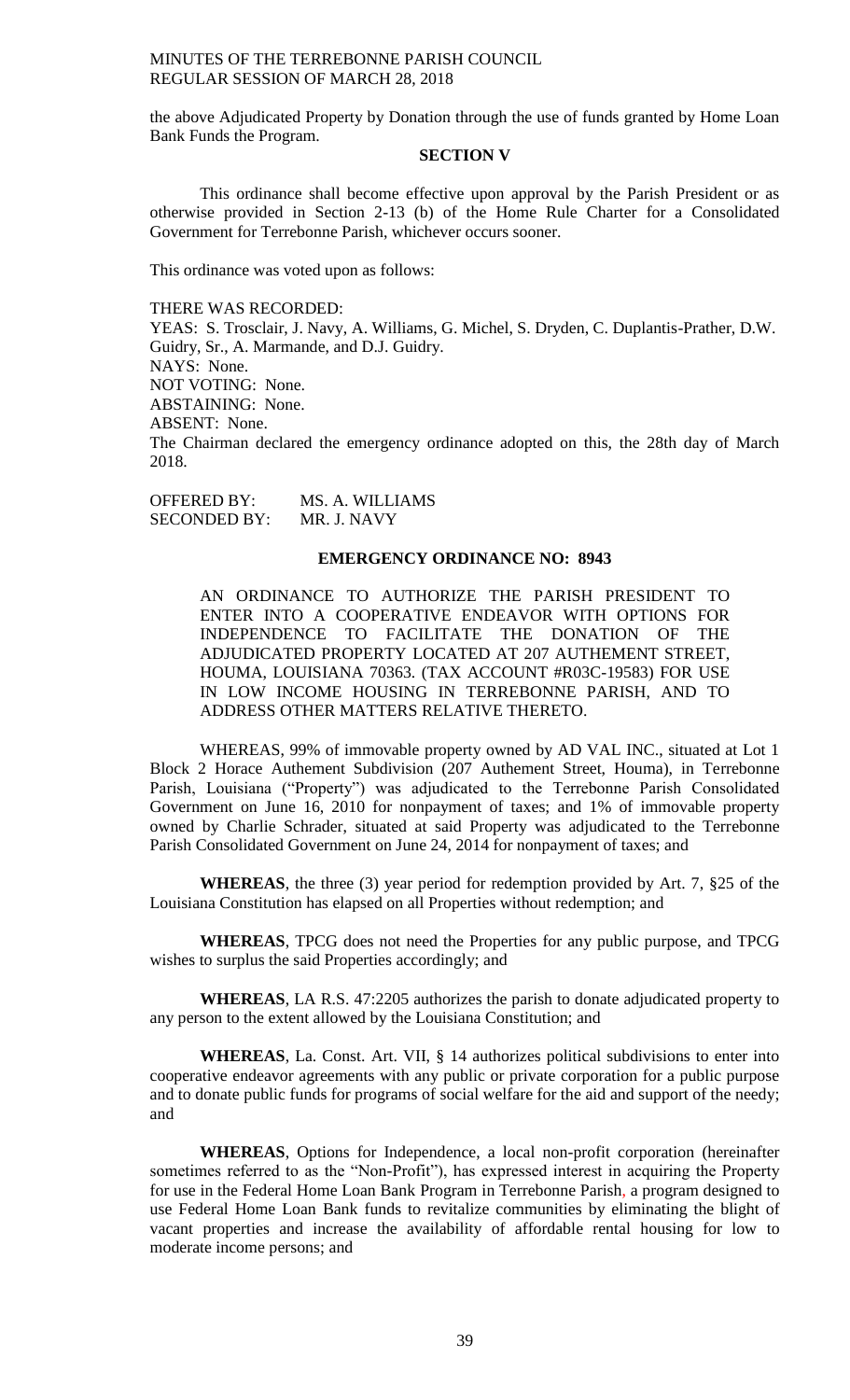**WHEREAS**, TPCG finds that donating the Properties to the Non-Profit corporation in order to facilitate additional low to moderate income housing in Terrebonne Parish serves a public purpose, that any expenditure or transfer of public funds according to the terms of the proposed cooperative endeavor, taken as a whole, is not gratuitous, and that Terrebonne Parish has a demonstrable, objective, and reasonable expectation of receiving at least equivalent value in exchange for the expenditure or transfer; and

**WHEREAS**, TPCG desires to condition the said donation of the Property on the Non-Profit's performance of any and all notice and filing requirements set forth by Louisiana law regarding the transfer of adjudicated property; and

**WHEREAS**, in order to outline the Non-Profit's obligations as set forth above, which include that the non-profit perform the required tax party notices prior to acquiring the Property, and maintain the Property in compliance with the Federal Home Loan Bank Program guidelines, TPCG desires to enter into a cooperative endeavor agreement with the Non-Profit establishing the Non-Profit's obligations; and

**NOW BE IT ORDAINED** by the Terrebonne Parish Council, on behalf of the Terrebonne Parish Consolidated Government, that the property described as:

A certain lot of ground, situated in the City of Houma, Terrebonne Parish, Louisiana, designated as Lot One (1), Block (2) AUTHEMENT SUBDIVISION, per plan by Carl E. Heck, C.E. July 16, 1948, of record in COB 165, folio 512, Terrebonne Parish: said lot fronting Eighty-one (81') feet on the East side of Authement Street by depth on its North line of Seventythree feet, five inches (73'5") and by depth on its South line of Seventy-three feet, six inches (73'6") and having a rear line of Eighty feet, five inches (80'5"): bounded North by property of R.J. Hornsby or assigns, South by Lot Two (2) of said Block, West by Authement Street, and East by property of Elphege Theriot or assigns. Together with all buildings and improvements thereon situated and all rights, ways, privileges, servitudes and appurtenances thereunto belonging or in anywise appertaining.

Bearing a municipal address of 207 Authement Street, Houma, Louisiana 70363. (Tax Account #R03C-19583).

Being the same property acquired by Donor through adjudication at tax sale registered June 30, 2010, at Terrebonne Parish COB 2201, Page 553, Entry No. 1350828; and being the same property acquired by Donor through adjudication at tax sale registered on June 24, 2016, at Terrebonne Parish COB 2381, Page 516, Entry No. 1456845.

being all Property adjudicated to the Terrebonne Parish Consolidated Government more than three years ago.

**BE IT FURTHER ORDAINED**, by the Terrebonne Parish Council, on behalf of the Terrebonne Parish Consolidated Government, that the Parish President is hereby authorized to execute and enter into and enforce a cooperative endeavor agreement with Options for Independence to facilitate the transfer of the Property to the Non-profit, and that the Parish President is hereby authorized to execute and enter into and enforce a donation of said Property to the Non-profit upon the Non-profit's satisfactory performance of the cooperative endeavor agreement in accordance with the terms contained in that agreement, which is attached hereto, and inclusive of the terms below.

## **SECTION I**

The non-profit shall be solely responsible for compliance with La. R.S. 47:2206 regarding notification to tax sale parties for redemption purposes, La. R.S. 47:2208 regarding the recordation of affidavits necessary to erase encumbrances after the transfer, and any other legal procedures to ensure proper title. Terrebonne Parish Consolidated Government has not and will not perform these requirements. Terrebonne Parish Consolidated Government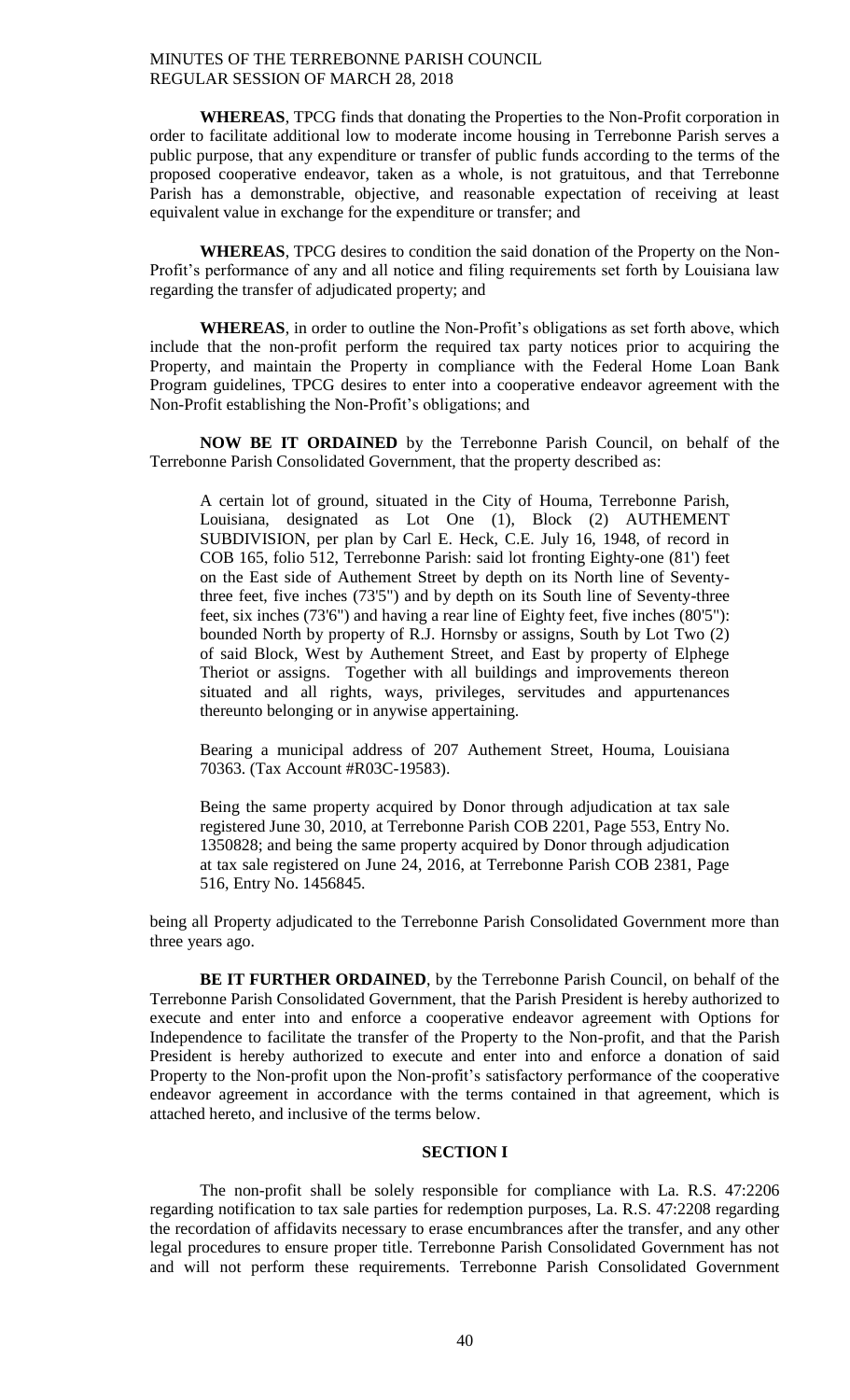encourages the Non-profit to consult legal counsel regarding Louisiana law on adjudicated property.

## **SECTION II**

If any word, clause, phrase, section or other portion of this ordinance shall be declared null, void, invalid, illegal, or unconstitutional, the remaining words, clauses, phrases, sections and other portions of this ordinance shall remain in force and effect, the provisions of this ordinance hereby being declared to be severable.

# **SECTION III**

Any ordinance or part thereof in conflict herewith is hereby repealed.

#### **SECTION IV**

Pursuant to Section 2-14 of the Home Rule Charter and Section 1-13 of the Code of Ordinances for Terrebonne Parish Consolidated Government, this ordinance shall be adopted as an Emergency Ordinance as time is of the essence for Options for Independence to acquire the above Adjudicated Property by Donation through the use of funds granted by Home Loan Bank Funds the Program.

# **SECTION V**

This ordinance shall become effective upon approval by the Parish President or as otherwise provided in Section 2-13 (b) of the Home Rule Charter for a Consolidated Government for Terrebonne Parish, whichever occurs sooner.

This ordinance was voted upon as follows:

THERE WAS RECORDED:

YEAS: S. Trosclair, J. Navy, A. Williams, G. Michel, S. Dryden, C. Duplantis-Prather, D.W. Guidry, Sr., A. Marmande, and D.J. Guidry. NAYS: None. NOT VOTING: None. ABSTAINING: None. ABSENT: None. The Chairman declared the emergency ordinance adopted on this, the 28th day of March 2018.

OFFERED BY: MS. A. WILLIAMS SECONDED BY: MR. J. NAVY

## **EMERGENCY ORDINANCE NO: 8944**

AN ORDINANCE TO AUTHORIZE THE PARISH PRESIDENT TO ENTER INTO A COOPERATIVE ENDEAVOR WITH OPTIONS FOR INDEPENDENCE TO FACILITATE THE DONATION OF THE ADJUDICATED PROPERTY LOCATED AT 214 PRINCE COLLINS STREET, HOUMA, LOUISIANA 70364 (TAX ACCOUNT #A03C-23220) FOR USE IN LOW INCOME HOUSING IN TERREBONNE PARISH, AND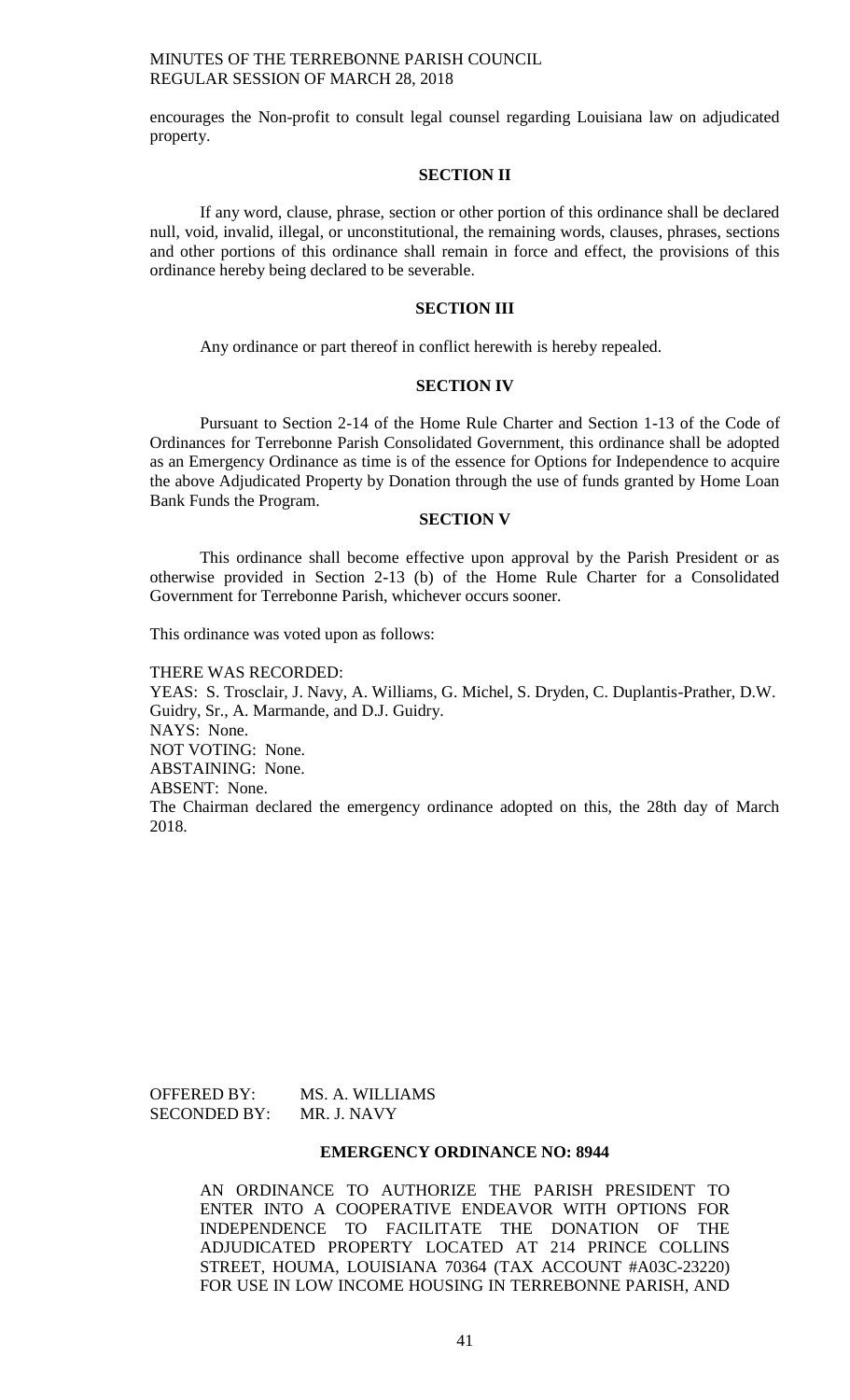# TO ADDRESS OTHER MATTERS RELATIVE THERETO.

**WHEREAS**, 100% of immovable property owned by Bernice T. Matthews, et al, situated at Lot 11 Block 5 Addendum 3 Prince Collins Subdivision (Revised) (214 Prince Collins Street, Houma), in Terrebonne Parish, Louisiana ("Property") was adjudicated to the Terrebonne Parish Consolidated Government on June 17, 2009 for nonpayment of taxes; and

**WHEREAS**, the three (3) year period for redemption provided by Art. 7, §25 of the Louisiana Constitution has elapsed on all Properties without redemption; and

**WHEREAS**, TPCG does not need the Properties for any public purpose, and TPCG wishes to surplus the said Properties accordingly; and

**WHEREAS**, LA R.S. 47:2205 authorizes the parish to donate adjudicated property to any person to the extent allowed by the Louisiana Constitution; and

**WHEREAS**, La. Const. Art. VII, § 14 authorizes political subdivisions to enter into cooperative endeavor agreements with any public or private corporation for a public purpose and to donate public funds for programs of social welfare for the aid and support of the needy; and

**WHEREAS**, Options for Independence, a local non-profit corporation (hereinafter sometimes referred to as the "Non-Profit"), has expressed interest in acquiring the Property for use in the Federal Home Loan Bank Program in Terrebonne Parish, a program designed to use Federal Home Loan Bank funds to revitalize communities by eliminating the blight of vacant properties and increase the availability of affordable rental housing for low to moderate income persons; and

**WHEREAS**, TPCG finds that donating the Properties to the Non-Profit corporation in order to facilitate additional low to moderate income housing in Terrebonne Parish serves a public purpose, that any expenditure or transfer of public funds according to the terms of the proposed cooperative endeavor, taken as a whole, is not gratuitous, and that Terrebonne Parish has a demonstrable, objective, and reasonable expectation of receiving at least equivalent value in exchange for the expenditure or transfer; and

**WHEREAS**, TPCG desires to condition the said donation of the Property on the Non-Profit's performance of any and all notice and filing requirements set forth by Louisiana law regarding the transfer of adjudicated property; and

**WHEREAS**, in order to outline the Non-Profit's obligations as set forth above, which include that the non-profit perform the required tax party notices prior to acquiring the Property, and maintain the Property in compliance with the Federal Home Loan Bank Program guidelines, TPCG desires to enter into a cooperative endeavor agreement with the Non-Profit establishing the Non-Profit's obligations; and

**NOW BE IT ORDAINED** by the Terrebonne Parish Council, on behalf of the Terrebonne Parish Consolidated Government, that the property described as:

THAT CERTAIN PIECE OR PORTION OF GROUND, together with all the buildings and improvements thereon, and all the rights, ways, privileges, servitudes, appurtenances and advantages thereunto belonging or in anywise appertaining, situated in the Parish of Terrebonne, Louisiana, as LOT ELEVEN (11) of BLOCK FIVE, Addendum No. 3 to Prince Collins Subdivision, being a subdivision of property located in Section 5, T 17 S, R 17 E, Terrebonne Parish , Louisiana, shown and designated on a plat thereof made by Douglass S. Talbot, C.E., dated September 30, 1966, revised January 31, 1967, revised December 31, 1967, revised February 28, 1968, and further revised June 14, 1968, a copy of said plat being recorded under Entry No. 355724, Clerk's Office, Terrebonne Parish, Louisiana; said Lot 11 of Block 5 measuring a frontage of sixty (60') feet on the southeast side of Prince Collins Street, by a depth of seventy and 38/100 (70.38') feet on the northeast lot line, by depth of seventy-one and 43/100 (71.43') feet on its southwest lot line and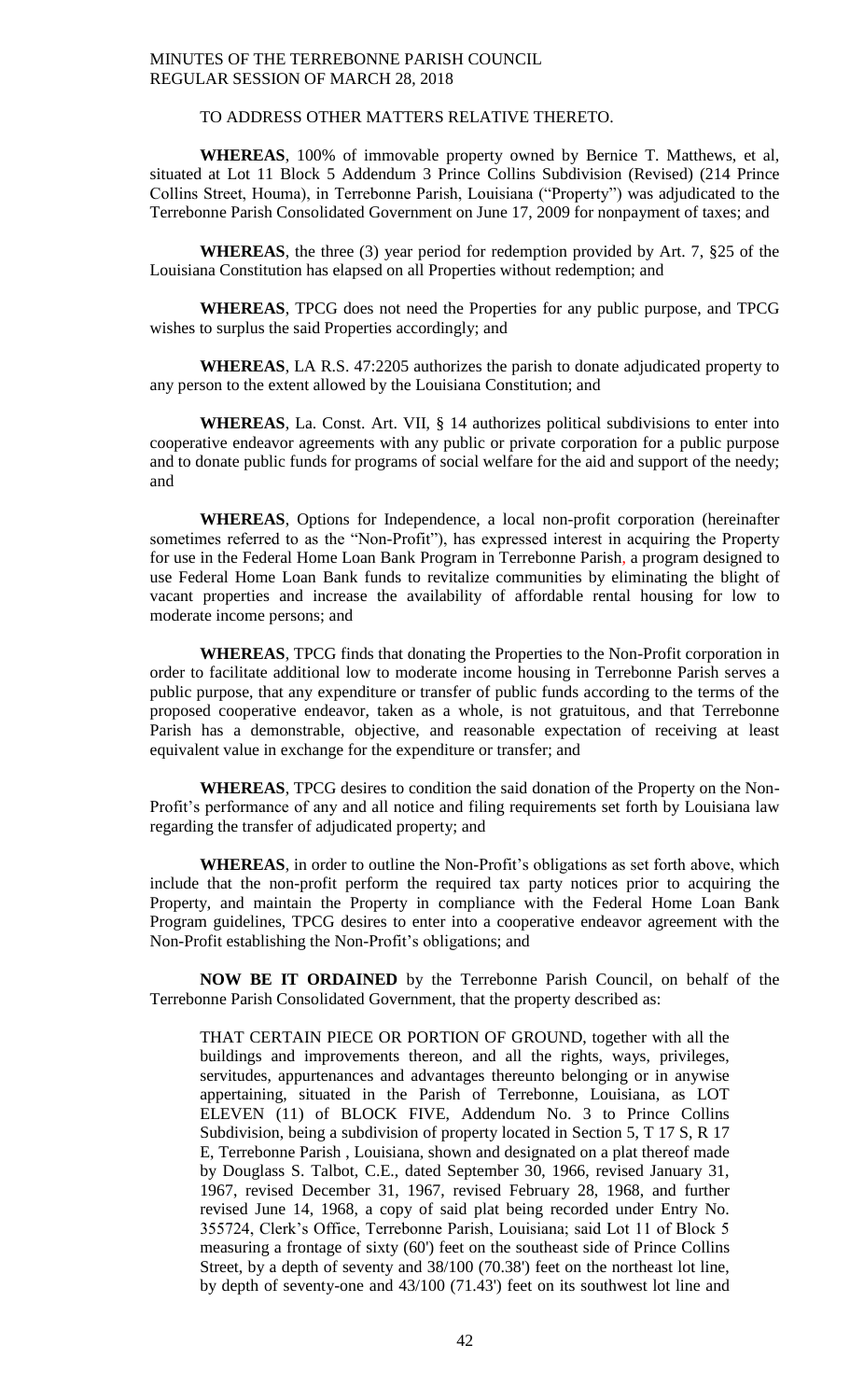measuring sixty and 02/100 (60.02') feet across the rear; said lot being bounded on the Northwest by Prince Collins Street, on the Northeast by Lot 13 of Block 5, on the Southwest by Lot 10 of Block 5 and on the Southeast by Zachary Scott or assigns, together with all the buildings and improvements thereon, and all rights, ways, privileges and servitudes thereunto belonging or in anywise appertaining.

Bearing a municipal address of 214 Prince Collins Street, Houma, Louisiana 70364. (tax account #A03C-23220).

Being the same property acquired by Donor through adjudication at tax sale registered June 17, 2009, at Terrebonne Parish COB 2158, Page 492, Entry No. 1326443.

being all Property adjudicated to the Terrebonne Parish Consolidated Government more than three years ago.

**BE IT FURTHER ORDAINED**, by the Terrebonne Parish Council, on behalf of the Terrebonne Parish Consolidated Government, that the Parish President is hereby authorized to execute and enter into and enforce a cooperative endeavor agreement with Options for Independence to facilitate the transfer of the Property to the Non-profit, and that the Parish President is hereby authorized to execute and enter into and enforce a donation of said Property to the Non-profit upon the Non-profit's satisfactory performance of the cooperative endeavor agreement in accordance with the terms contained in that agreement, which is attached hereto, and inclusive of the terms below.

# **SECTION I**

The non-profit shall be solely responsible for compliance with La. R.S. 47:2206 regarding notification to tax sale parties for redemption purposes, La. R.S. 47:2208 regarding the recordation of affidavits necessary to erase encumbrances after the transfer, and any other legal procedures to ensure proper title. Terrebonne Parish Consolidated Government has not and will not perform these requirements. Terrebonne Parish Consolidated Government encourages the Non-profit to consult legal counsel regarding Louisiana law on adjudicated property.

# **SECTION II**

If any word, clause, phrase, section or other portion of this ordinance shall be declared null, void, invalid, illegal, or unconstitutional, the remaining words, clauses, phrases, sections and other portions of this ordinance shall remain in force and effect, the provisions of this ordinance hereby being declared to be severable.

#### **SECTION III**

Any ordinance or part thereof in conflict herewith is hereby repealed.

#### **SECTION IV**

Pursuant to Section 2-14 of the Home Rule Charter and Section 1-13 of the Code of Ordinances for Terrebonne Parish Consolidated Government, this ordinance shall be adopted as an Emergency Ordinance as time is of the essence for Options for Independence to acquire the above Adjudicated Property by Donation through the use of funds granted by Home Loan Bank Funds the Program.

#### **SECTION V**

This ordinance shall become effective upon approval by the Parish President or as otherwise provided in Section 2-13 (b) of the Home Rule Charter for a Consolidated Government for Terrebonne Parish, whichever occurs sooner.

This ordinance was voted upon as follows: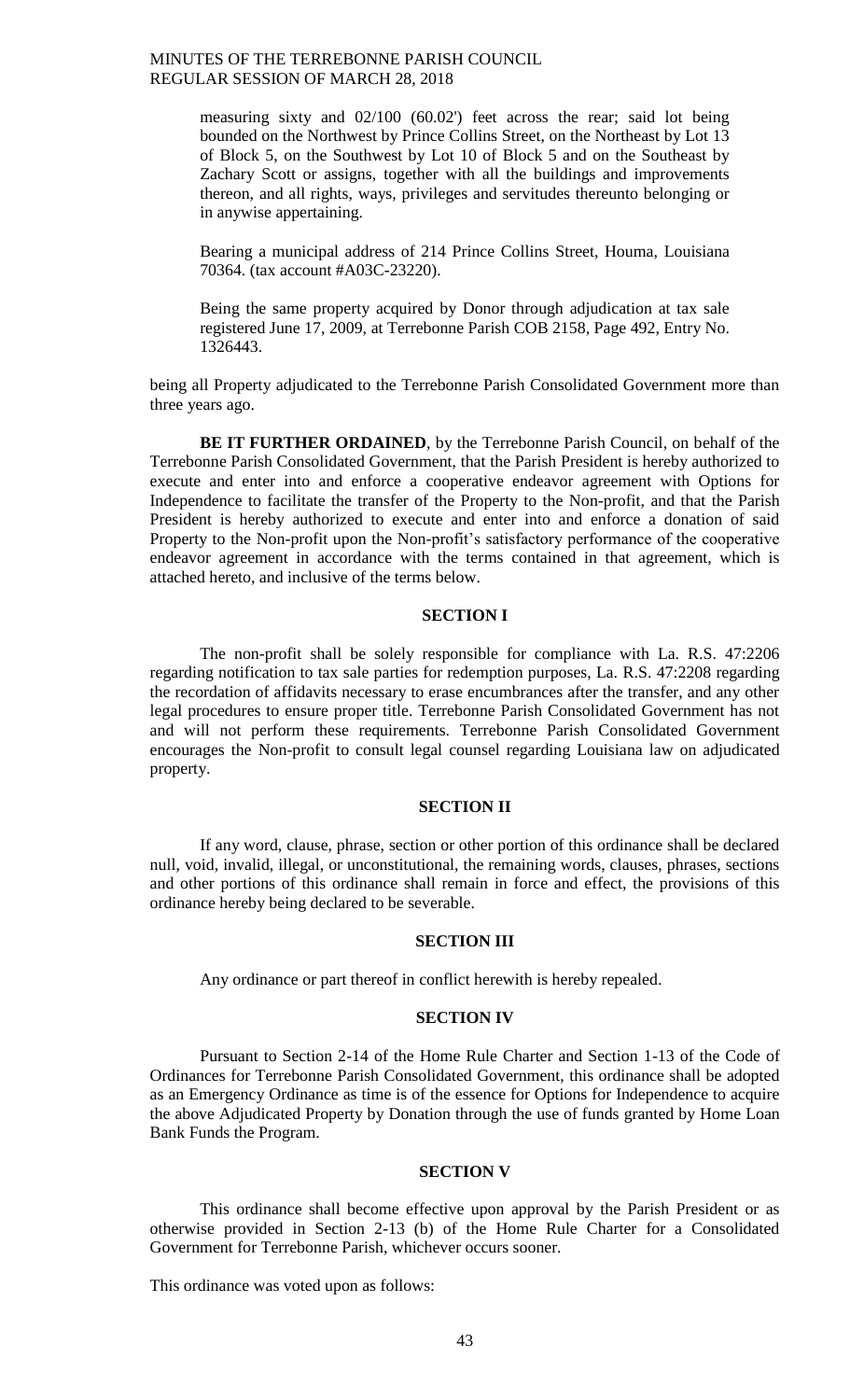THERE WAS RECORDED: YEAS: S. Trosclair, J. Navy, A. Williams, G. Michel, S. Dryden, C. Duplantis-Prather, D.W. Guidry, Sr., A. Marmande, and D.J. Guidry. NAYS: None. NOT VOTING: None. ABSTAINING: None. ABSENT: None. The Chairman declared the emergency ordinance adopted on this, the 28th day of March 2018.

OFFERED BY: MS. A. WILLIAMS<br>SECONDED BY: MR. J. NAVY SECONDED BY:

# **EMERGENCY ORDINANCE NO: 8945**

AN ORDINANCE TO AUTHORIZE THE PARISH PRESIDENT TO ENTER INTO A COOPERATIVE ENDEAVOR WITH OPTIONS FOR INDEPENDENCE TO FACILITATE THE DONATION OF THE ADJUDICATED PROPERTY LOCATED AT 329 WILLOWDALE DRIVE, GRAY, LOUISIANA 70359 (TAX ACCOUNT #A01-8354) FOR USE IN LOW INCOME HOUSING IN TERREBONNE PARISH, AND TO ADDRESS OTHER MATTERS RELATIVE THERETO.

**WHEREAS**, 100% of immovable property owned by Estate of Rodney Simmons & Margaret, situated at Lot 15 Block 2 Willowdale Subdivision (329 Willowdale Drive, Gray), in Terrebonne Parish, Louisiana ("Property") was adjudicated to the Terrebonne Parish Consolidated Government on June 24, 2011 for nonpayment of taxes; and

**WHEREAS**, the three (3) year period for redemption provided by Art. 7, §25 of the Louisiana Constitution has elapsed on all Properties without redemption; and

**WHEREAS**, TPCG does not need the Properties for any public purpose, and TPCG wishes to surplus the said Properties accordingly; and

**WHEREAS**, LA R.S. 47:2205 authorizes the parish to donate adjudicated property to any person to the extent allowed by the Louisiana Constitution; and

**WHEREAS**, La. Const. Art. VII, § 14 authorizes political subdivisions to enter into cooperative endeavor agreements with any public or private corporation for a public purpose and to donate public funds for programs of social welfare for the aid and support of the needy; and

**WHEREAS**, Options for Independence, a local non-profit corporation (hereinafter sometimes referred to as the "Non-Profit"), has expressed interest in acquiring the Property for use in the Federal Home Loan Bank Program in Terrebonne Parish, a program designed to use Federal Home Loan Bank funds to revitalize communities by eliminating the blight of vacant properties and increase the availability of affordable rental housing for low to moderate income persons; and

**WHEREAS**, TPCG finds that donating the Properties to the Non-Profit corporation in order to facilitate additional low to moderate income housing in Terrebonne Parish serves a public purpose, that any expenditure or transfer of public funds according to the terms of the proposed cooperative endeavor, taken as a whole, is not gratuitous, and that Terrebonne Parish has a demonstrable, objective, and reasonable expectation of receiving at least equivalent value in exchange for the expenditure or transfer; and

**WHEREAS**, TPCG desires to condition the said donation of the Property on the Non-Profit's performance of any and all notice and filing requirements set forth by Louisiana law regarding the transfer of adjudicated property; and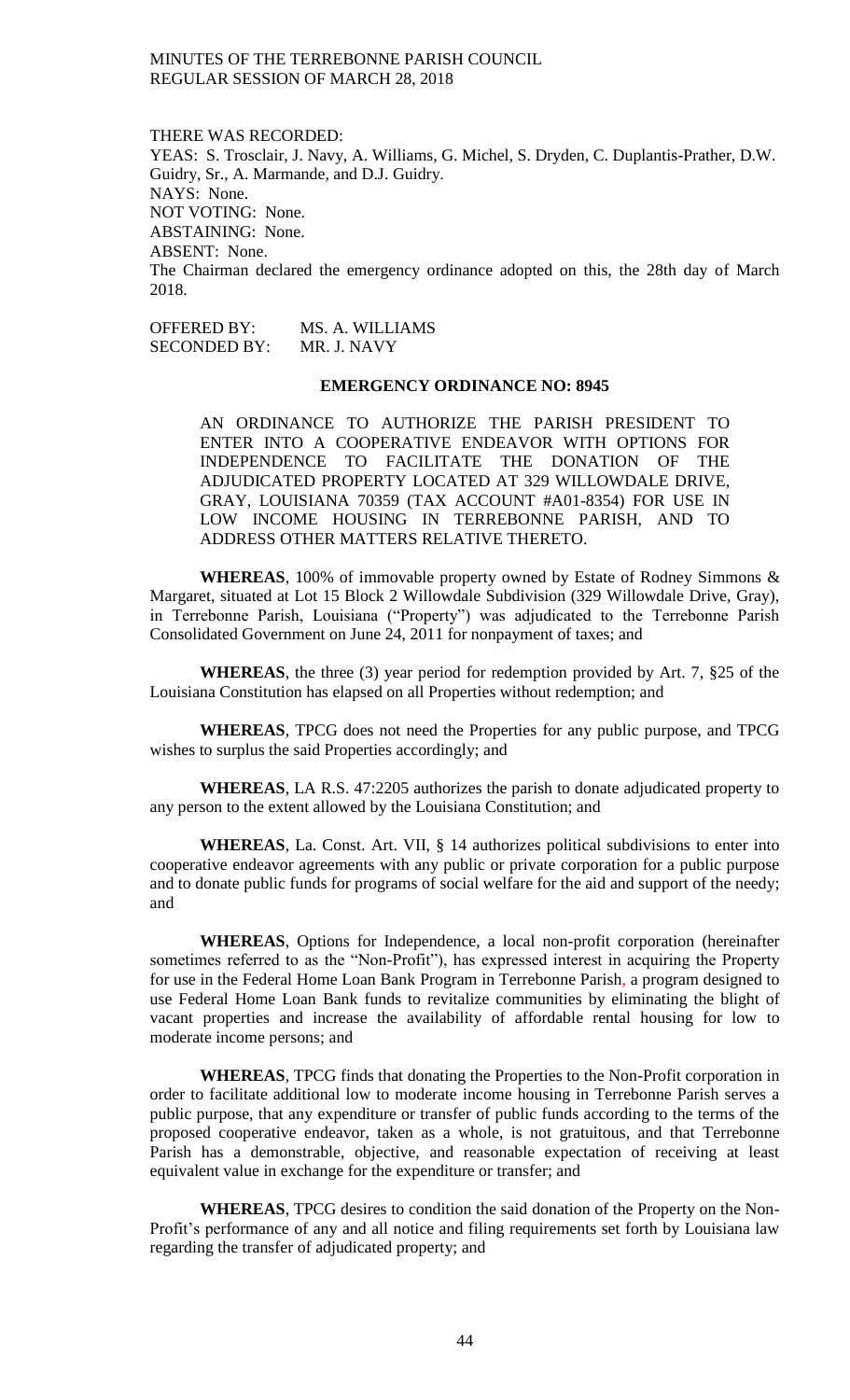**WHEREAS**, in order to outline the Non-Profit's obligations as set forth above, which include that the non-profit perform the required tax party notices prior to acquiring the Property, and maintain the Property in compliance with the Federal Home Loan Bank Program guidelines, TPCG desires to enter into a cooperative endeavor agreement with the Non-Profit establishing the Non-Profit's obligations; and

**NOW BE IT ORDAINED** by the Terrebonne Parish Council, on behalf of the Terrebonne Parish Consolidated Government, that the property described as:

LOT FIFTEEN (15) of BLOCK TWO (2) of WILLOWDALE SUBDIVISION, situated in the Parish of Terrebonne and being more particularly described on a plat entitled "Willowdale Subdivision Section 3, T 16 S, R 16 E and Section 3, T 16 S, R 17 E, Willowdale, Inc.", dated August 29, 1968, prepared by Douglass S. Talbot, C.E., which plat is of record under Entry No. 348529 in COB 464 folio 421 of the Conveyance Records of Terrebonne Parish, Louisiana; said lot measuring a front of Sixty (60') feet on the north side of Willowdale Drive by depth between equal and parallel lines of Ninety-five (95') feet and measuring Sixty (60') feet across the rear or northern line; said lot being bounded on the south by Willowdale Drive, on the north by property belonging to the Estate of Joseph McGwynn, on the east by Lot Sixteen (16) of Block Two (2) and on the west by Lot Fourteen (14) of Block Two (2); together with all buildings and improvements thereon and all rights, ways, privileges and servitudes thereunto belonging or in anywise appertaining.

Bearing a municipal address of 329 Willowdale Drive, Gray, Louisiana 70359. (Tax Account #A01-8354).

Being the same property acquired by Donor through adjudication at tax sale registered June 24, 2011, at Terrebonne Parish COB 2245, Page 874, Entry No. 1376306.

being all Property adjudicated to the Terrebonne Parish Consolidated Government more than three years ago.

**BE IT FURTHER ORDAINED**, by the Terrebonne Parish Council, on behalf of the Terrebonne Parish Consolidated Government, that the Parish President is hereby authorized to execute and enter into and enforce a cooperative endeavor agreement with Options for Independence to facilitate the transfer of the Property to the Non-profit, and that the Parish President is hereby authorized to execute and enter into and enforce a donation of said Property to the Non-profit upon the Non-profit's satisfactory performance of the cooperative endeavor agreement in accordance with the terms contained in that agreement, which is attached hereto, and inclusive of the terms below.

#### **SECTION I**

The non-profit shall be solely responsible for compliance with La. R.S. 47:2206 regarding notification to tax sale parties for redemption purposes, La. R.S. 47:2208 regarding the recordation of affidavits necessary to erase encumbrances after the transfer, and any other legal procedures to ensure proper title. Terrebonne Parish Consolidated Government has not and will not perform these requirements. Terrebonne Parish Consolidated Government encourages the Non-profit to consult legal counsel regarding Louisiana law on adjudicated property.

## **SECTION II**

If any word, clause, phrase, section or other portion of this ordinance shall be declared null, void, invalid, illegal, or unconstitutional, the remaining words, clauses, phrases, sections and other portions of this ordinance shall remain in force and effect, the provisions of this ordinance hereby being declared to be severable.

# **SECTION III**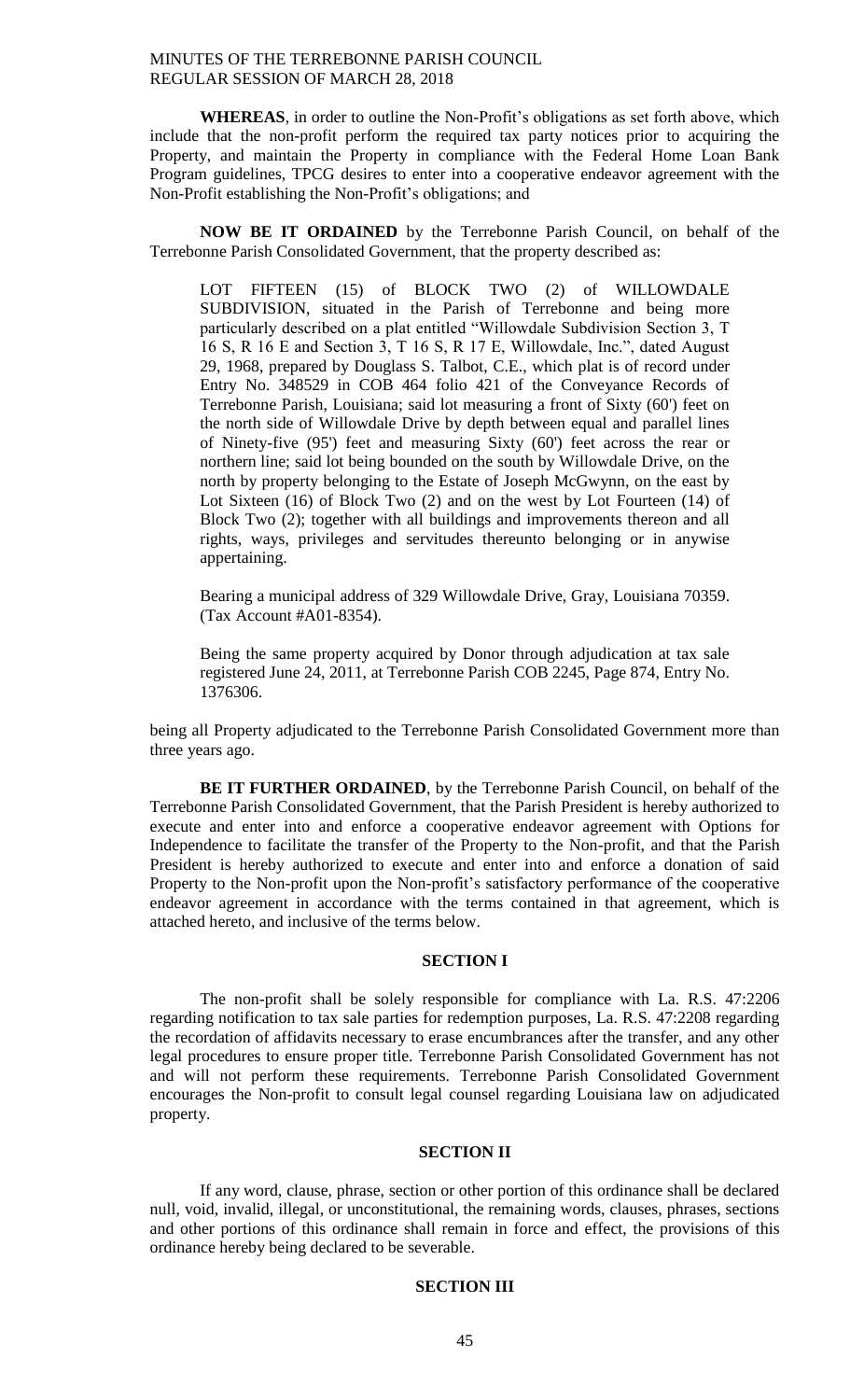Any ordinance or part thereof in conflict herewith is hereby repealed.

## **SECTION IV**

Pursuant to Section 2-14 of the Home Rule Charter and Section 1-13 of the Code of Ordinances for Terrebonne Parish Consolidated Government, this ordinance shall be adopted as an Emergency Ordinance as time is of the essence for Options for Independence to acquire the above Adjudicated Property by Donation through the use of funds granted by Home Loan Bank Funds the Program.

#### **SECTION V**

This ordinance shall become effective upon approval by the Parish President or as otherwise provided in Section 2-13 (b) of the Home Rule Charter for a Consolidated Government for Terrebonne Parish, whichever occurs sooner.

This ordinance was voted upon as follows:

THERE WAS RECORDED: YEAS: S. Trosclair, J. Navy, A. Williams, G. Michel, S. Dryden, C. Duplantis-Prather, D.W. Guidry, Sr., A. Marmande, and D.J. Guidry. NAYS: None. NOT VOTING: None. ABSTAINING: None. ABSENT: None. The Chairman declared the emergency ordinance adopted on this, the 28th day of March 2018.

OFFERED BY: MS. A. WILLIAMS SECONDED BY: MR. J. NAVY

# **EMERGENCY ORDINANCE NO: 8946**

AN ORDINANCE TO AUTHORIZE THE PARISH PRESIDENT TO ENTER INTO A COOPERATIVE ENDEAVOR WITH OPTIONS FOR INDEPENDENCE TO FACILITATE THE DONATION OF THE ADJUDICATED PROPERTY LOCATED AT 617 HOBSON STREET, HOUMA, LOUISIANA 70360 (TAX ACCOUNT #E03-C-24210) FOR USE IN LOW INCOME HOUSING IN TERREBONNE PARISH, AND TO ADDRESS OTHER MATTERS RELATIVE THERETO.

**WHEREAS,** 90% of immovable property owned by Pullaro & Cuccia Realty, Inc., situated at Lot 8 Block 10 Addendum #1 West End Subdivision (617 Hobson Street, Houma), in Terrebonne Parish, Louisiana ("Property") was adjudicated to the Terrebonne Parish Consolidated Government on June 6, 2009 for nonpayment of taxes; and 10% of immovable property owned by Adair Asset Management, LLC, situated at said Property was adjudicated to the Terrebonne Parish Consolidated Government on June 24, 2011 for nonpayment of taxes; and

**WHEREAS,** the three (3) year period for redemption provided by Art. 7, §25 of the Louisiana Constitution has elapsed on all Properties without redemption; and

WHER**EAS,** TPCG does not need the Properties for any public purpose, and TPCG wishes to surplus the said Properties accordingly; and

**WHEREAS,** LA R.S. 47:2205 authorizes the parish to donate adjudicated property to any person to the extent allowed by the Louisiana Constitution; and

**WHEREAS,** La. Const. Art. VII, § 14 authorizes political subdivisions to enter into cooperative endeavor agreements with any public or private corporation for a public purpose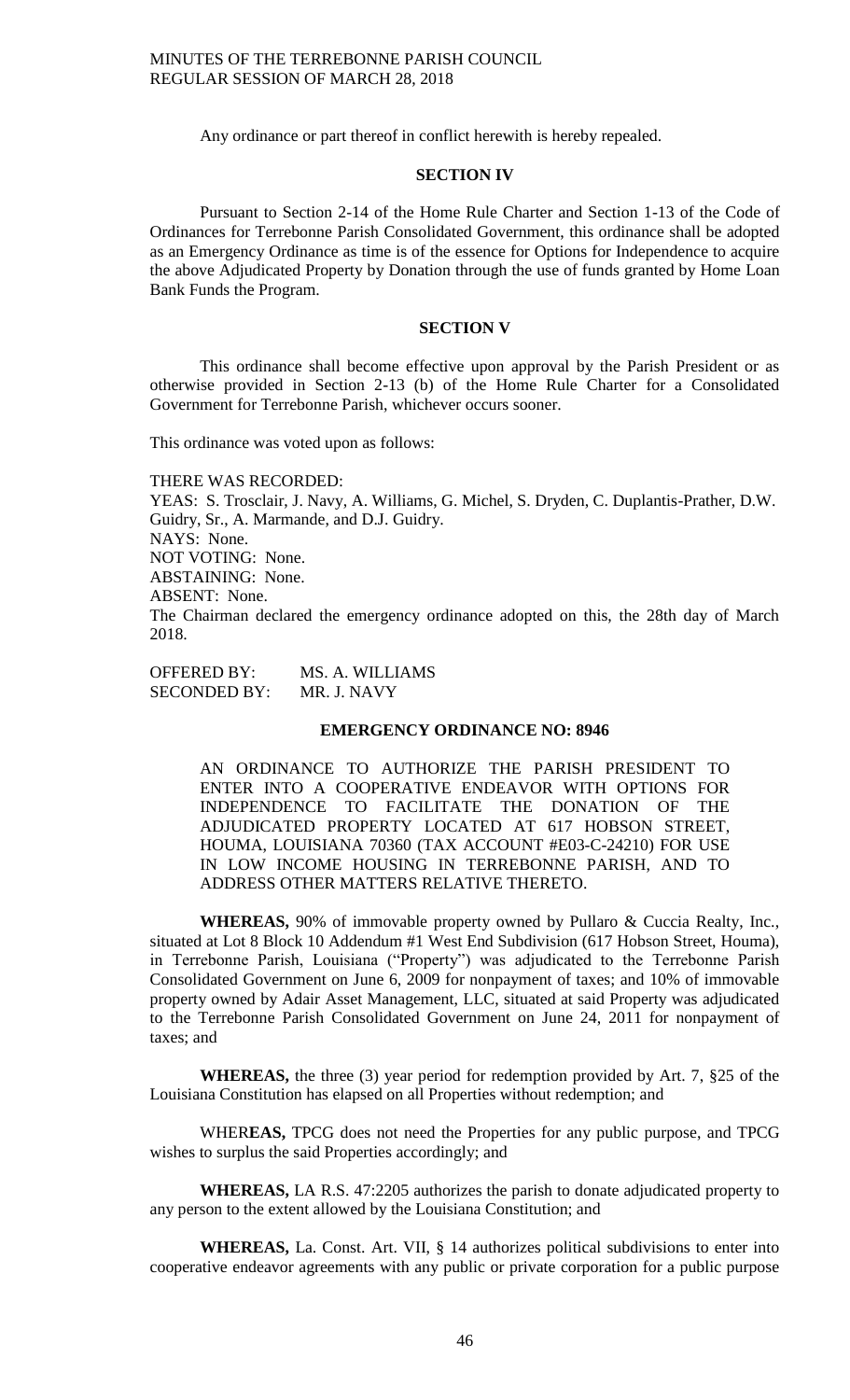and to donate public funds for programs of social welfare for the aid and support of the needy; and

**WHEREAS,** Options for Independence, a local non-profit corporation (hereinafter sometimes referred to as the "Non-Profit"), has expressed interest in acquiring the Property for use in the Federal Home Loan Bank Program in Terrebonne Parish, a program designed to use Federal Home Loan Bank funds to revitalize communities by eliminating the blight of vacant properties and increase the availability of affordable rental housing for low to moderate income persons; and

**WHEREAS,** TPCG finds that donating the Properties to the Non-Profit corporation in order to facilitate additional low to moderate income housing in Terrebonne Parish serves a public purpose, that any expenditure or transfer of public funds according to the terms of the proposed cooperative endeavor, taken as a whole, is not gratuitous, and that Terrebonne Parish has a demonstrable, objective, and reasonable expectation of receiving at least equivalent value in exchange for the expenditure or transfer; and

**WHEREAS,** TPCG desires to condition the said donation of the Property on the Non-Profit's performance of any and all notice and filing requirements set forth by Louisiana law regarding the transfer of adjudicated property; and

**WHEREAS**, in order to outline the Non-Profit's obligations as set forth above, which include that the non-profit perform the required tax party notices prior to acquiring the Property, and maintain the Property in compliance with the Federal Home Loan Bank Program guidelines, TPCG desires to enter into a cooperative endeavor agreement with the Non-Profit establishing the Non-Profit's obligations; and

**NOW BE IT ORDAINED** by the Terrebonne Parish Council, on behalf of the Terrebonne Parish Consolidated Government, that the property described as:

A certain lot of ground situated in the Parish of Terrebonne, lying on the right descending bank of Bayou Terrebonne, designated on a plan of "Addendum No. 1 to West End Subdivision" made by T. Baker Smith, C.E., dated February 21, 1940, on file in the office of the Clerk of Court of Terrebonne Parish as LOT NO. EIGHT (8) of BLOCK NO. TEN (10), measuring a front of Sixty (60') feet on the south side of Hobson Street, by a depth between parallel lines of One Hundred Twenty-seven feet six inches (127' 6"); bounded East by Lot Seven (7), South by Lot Five (5), West by Lot Nine (9), all in said Block Ten (10); together with all the buildings and improvements thereon, and all rights, ways, privileges and servitudes thereunto belonging or in anywise appertaining, all as shown on a plat thereof made by Edward C. McGee, Jr., dated October 10, 1962.

Bearing a municipal address of 617 Hobson Street, Houma, Louisiana 70360. (Tax Account #E03-C-24210).

Being the same property acquired by Donor through adjudication at tax sale registered July 6, 2009, at Terrebonne Parish COB 2158, Page 507, Entry No. 1326448; and being the same property acquired by Donor through adjudication at tax sale registered June 24, 2011, at Terrebonne Parish COB 2246, Page 46, Entry No. 1376322.

being all Property adjudicated to the Terrebonne Parish Consolidated Government more than three years ago.

**BE IT FURTHER ORDAINED,** by the Terrebonne Parish Council, on behalf of the Terrebonne Parish Consolidated Government, that the Parish President is hereby authorized to execute and enter into and enforce a cooperative endeavor agreement with Options for Independence to facilitate the transfer of the Property to the Non-profit, and that the Parish President is hereby authorized to execute and enter into and enforce a donation of said Property to the Non-profit upon the Non-profit's satisfactory performance of the cooperative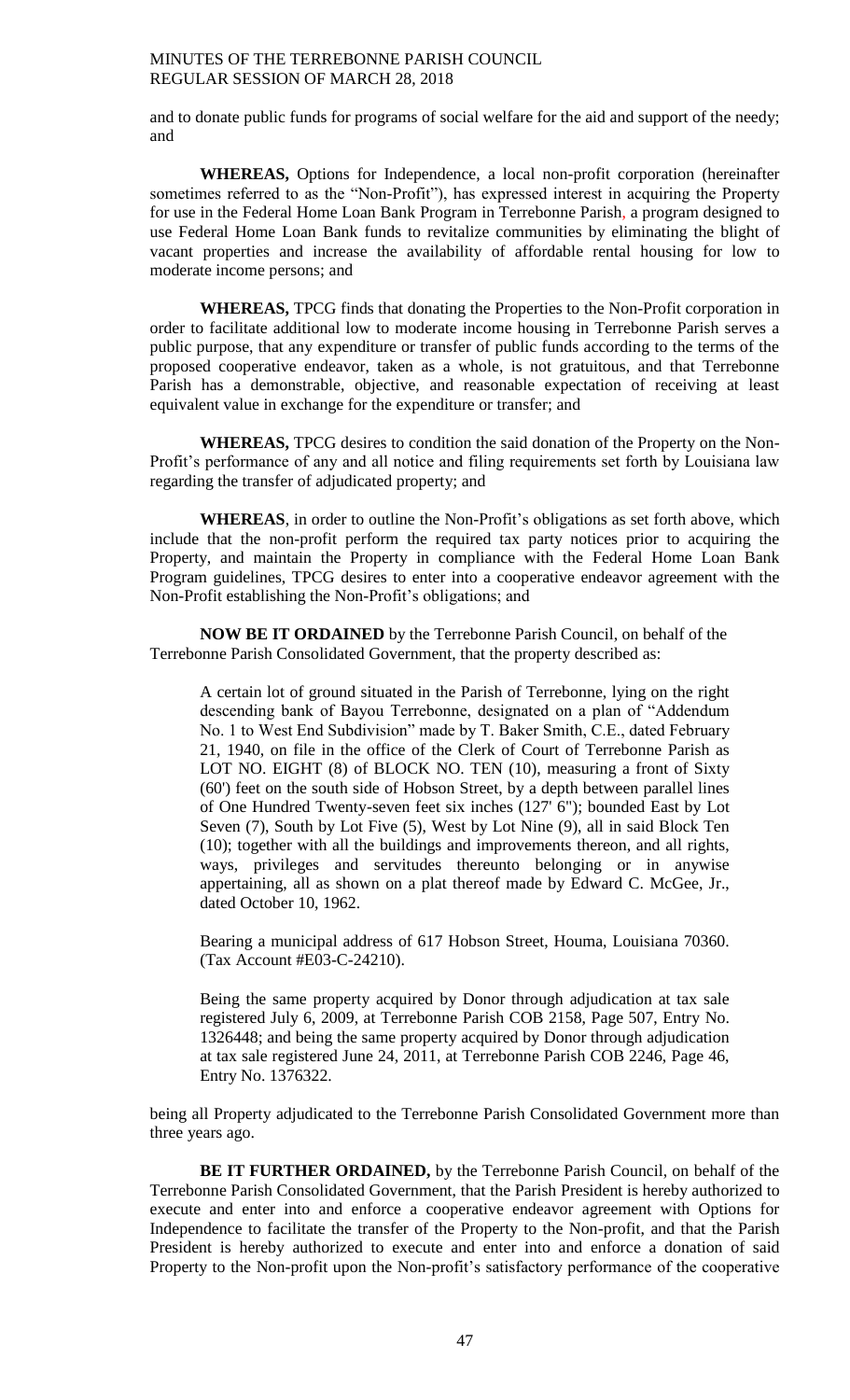endeavor agreement in accordance with the terms contained in that agreement, which is attached hereto, and inclusive of the terms below.

### **SECTION I**

The non-profit shall be solely responsible for compliance with La. R.S. 47:2206 regarding notification to tax sale parties for redemption purposes, La. R.S. 47:2208 regarding the recordation of affidavits necessary to erase encumbrances after the transfer, and any other legal procedures to ensure proper title. Terrebonne Parish Consolidated Government has not and will not perform these requirements. Terrebonne Parish Consolidated Government encourages the Non-profit to consult legal counsel regarding Louisiana law on adjudicated property.

# **SECTION II**

If any word, clause, phrase, section or other portion of this ordinance shall be declared null, void, invalid, illegal, or unconstitutional, the remaining words, clauses, phrases, sections and other portions of this ordinance shall remain in force and effect, the provisions of this ordinance hereby being declared to be severable.

# **SECTION III**

Any ordinance or part thereof in conflict herewith is hereby repealed.

### **SECTION IV**

Pursuant to Section 2-14 of the Home Rule Charter and Section 1-13 of the Code of Ordinances for Terrebonne Parish Consolidated Government, this ordinance shall be adopted as an Emergency Ordinance as time is of the essence for Options for Independence to acquire the above Adjudicated Property by Donation through the use of funds granted by Home Loan Bank Funds the Program.

### **SECTION V**

This ordinance shall become effective upon approval by the Parish President or as otherwise provided in Section 2-13 (b) of the Home Rule Charter for a Consolidated Government for Terrebonne Parish, whichever occurs sooner.

This ordinance was voted upon as follows:

THERE WAS RECORDED: YEAS: S. Trosclair, J. Navy, A. Williams, G. Michel, S. Dryden, C. Duplantis-Prather, D.W. Guidry, Sr., A. Marmande, and D.J. Guidry. NAYS: None. NOT VOTING: None. ABSTAINING: None. ABSENT: None. The Chairman declared the ordinance adopted on this, the 28th day of March 2018.

\*\*\*\*\*\*\*

Upon request by Council Member J. Navy, Mr. Roosevelt Thomas of Options for Independence gave a brief overview of grant opportunities being pursued that would renovate these donated and other properties to provide additional sources of low to moderate income housing in the Parish.

Several Council Members thanked Mr. Thomas and Options for Independence for their pursuing the funding and plans for renovating properties into usable housing and shared their optimism for the longer-ranging benefits such renovations could provide for their local communities and the Parish as a whole, without incurring additional expenses on the Parish.

Mr. D. J. Guidry moved, seconded by Mr. A. Marmande, "THAT, the Council approve the following Monthly Engineering Reports: